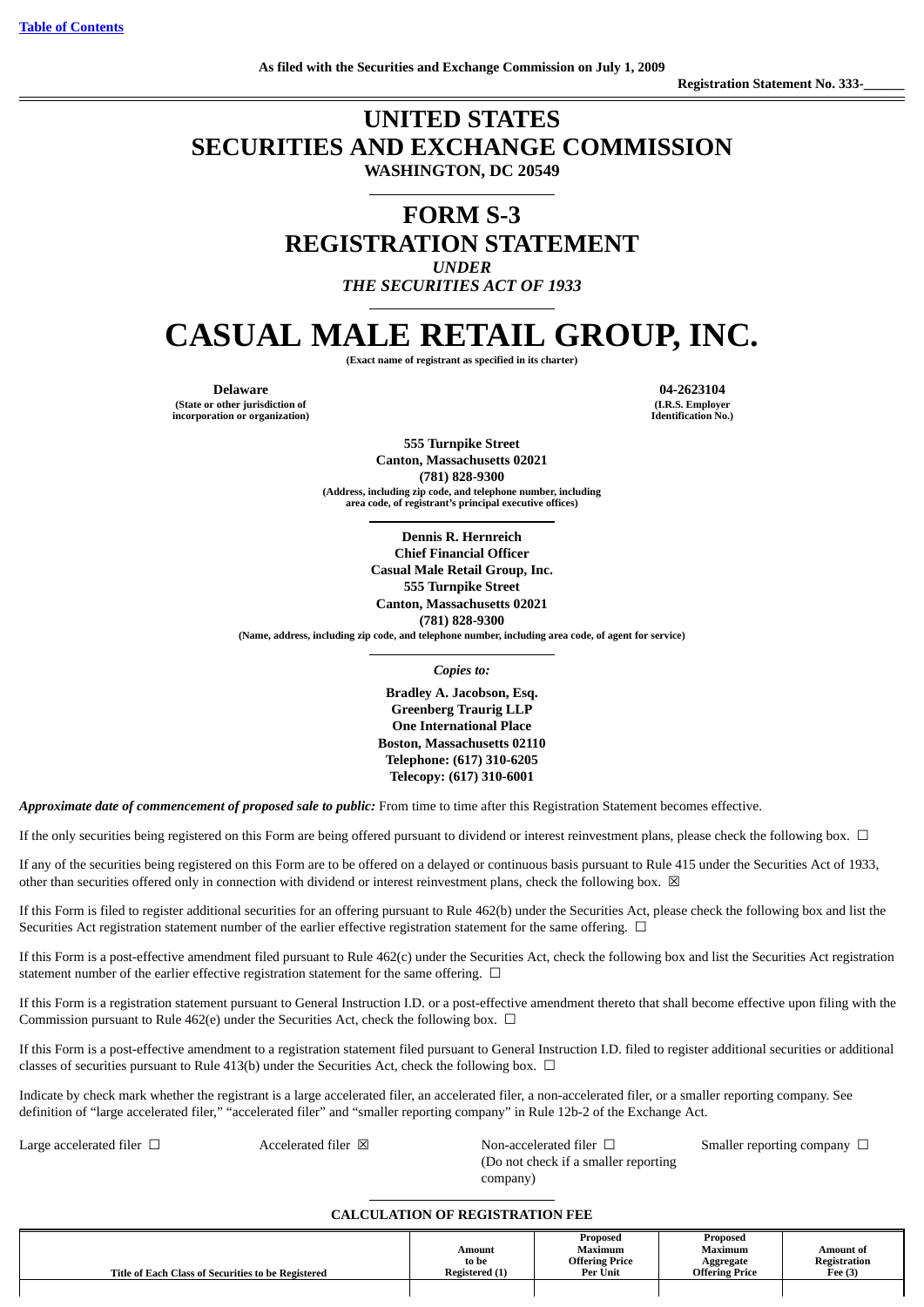| Common Stock, \$0.01 par value per share    |               | (2` | ∠             |            |
|---------------------------------------------|---------------|-----|---------------|------------|
| Preferred Stock, \$0.01 par value per share |               |     | ←             |            |
| Warrants                                    |               | ے   | ⊶,            |            |
| <b>Purchase Contracts</b>                   |               | (2) | $\sim$        |            |
| Depositary Shares (4)                       |               |     |               |            |
| Rights                                      |               |     |               |            |
| Units $(5)$                                 |               |     |               |            |
| Total                                       | \$100,000,000 |     | \$100,000,000 | \$5,580.00 |

- (1) There are being registered under this registration statement such indeterminate number of shares of common stock and preferred stock; such indeterminate number of depositary shares; such indeterminate number of warrants to purchase common stock, preferred stock, depositary shares and/or units; such indeterminate number of purchase contracts to purchase common stock, preferred stock, depositary shares or warrants; such indeterminate number of rights to purchase common stock, preferred stock, depositary shares or warrants; and such indeterminate number of units as may be sold by the registrant from time to time, which together shall have an aggregate initial offering price not to exceed \$100,000,000. Any securities registered hereunder may be sold separately or as units with other securities registered hereunder. The securities registered hereunder also include such indeterminate number of shares of common stock and preferred stock, depositary shares, and warrants as may be issued upon conversion of or exchange for preferred stock or depositary shares that provide for conversion or exchange; upon exercise of warrants, purchase contracts or rights; or pursuant to the anti-dilution provisions of any such securities. In addition, pursuant to Rule 416 under the Securities Act of 1933, as amended (the "Securities Act"), the shares being registered hereunder include such indeterminate number of shares of common stock and preferred stock as may be issuable with respect to the shares being registered hereunder as a result of stock splits, stock dividends, or similar transactions.
- (2) Not required to be included in accordance with General Instruction II.D. of Form S-3.
- (3) Calculated pursuant to Rule 457(o) under the Securities Act.
- (4) Each depositary share will represent an interest in a fractional share of preferred stock and will be evidenced by a depositary receipt.
- (5) Each unit will represent an interest in two or more other securities, which may or may not be separable from one another.

**The Registrant hereby amends this Registration Statement on such date or dates as may be necessary to delay its effective date until the Registrant shall file a further amendment which specifically states that this Registration Statement shall thereafter become effective in accordance with Section 8(a) of the Securities Act of 1933 or until the Registration Statement shall become effective on such date as the Commission, acting pursuant to said Section 8(a), shall determine.**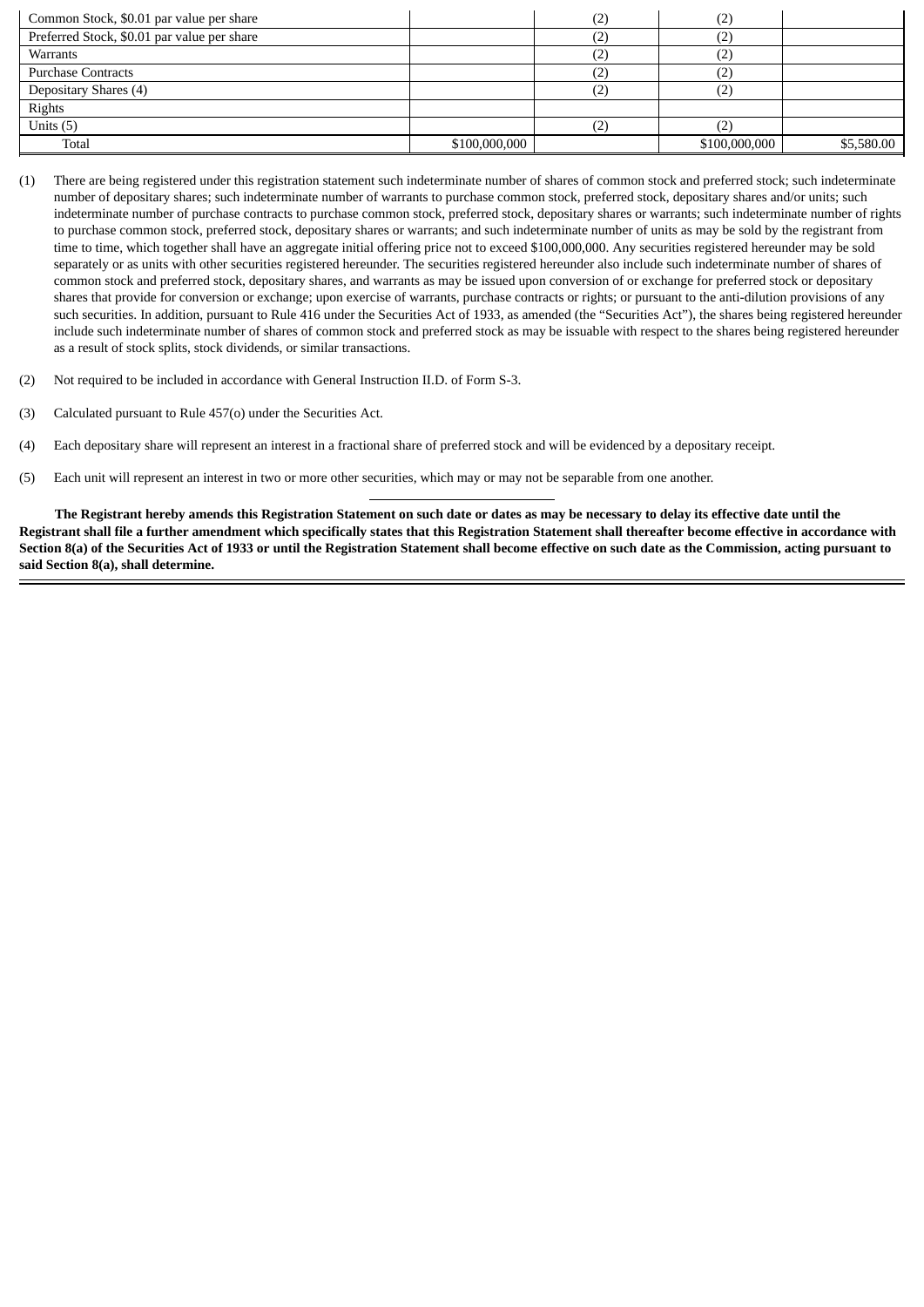**The information in this prospectus is not complete and may be changed. We may not sell these securities until the registration statement filed with the Securities and Exchange Commission is effective. This prospectus is not an offer to sell these securities and it is not soliciting an offer to buy these securities in any state where the offer or sale is not permitted.**

**Subject to completion, dated July 1, 2009**

**PROSPECTUS**

# **Casual Male Retail Group, Inc.**

**\$100,000,000**

**Common Stock Preferred Stock Warrants Purchase Contracts Depositary Shares Rights Units**

This prospectus relates to common stock, preferred stock, warrants, purchase contracts, depositary shares, rights and units that we may sell from time to time in one or more offerings up to a total dollar amount of \$100,000,000 on terms to be determined at the time of sale. We will provide specific terms of these securities in supplements to this prospectus. You should read this prospectus and any supplement carefully before you invest. This prospectus may not be used to offer and sell securities unless accompanied by a prospectus supplement for those securities.

Our common stock is traded on the Nasdaq Global Select Market under the symbol "CMRG."

These securities may be sold directly by us, through dealers or agents designated from time to time, to or through underwriters or through a combination of these methods. See "Plan of Distribution" in this prospectus. We may also describe the plan of distribution for any particular offering of these securities in any applicable prospectus supplement. If any agents, underwriters or dealers are involved in the sale of any securities in respect of which this prospectus is being delivered, we will disclose their names and the nature of our arrangements with them in a prospectus supplement. The net proceeds we expect to receive from any such sale will also be included in a prospectus supplement.

**Investing in our securities involves a high degree of risk. See "[Risk Factors](#page-4-0)" beginning on page 1.**

**Neither the Securities and Exchange Commission nor any state securities commission has approved or disapproved of these securities or determined if this prospectus is truthful or complete. Any representation to the contrary is a criminal offense.**

**The date of this prospectus is \_\_\_\_\_\_\_\_\_\_\_, 2009**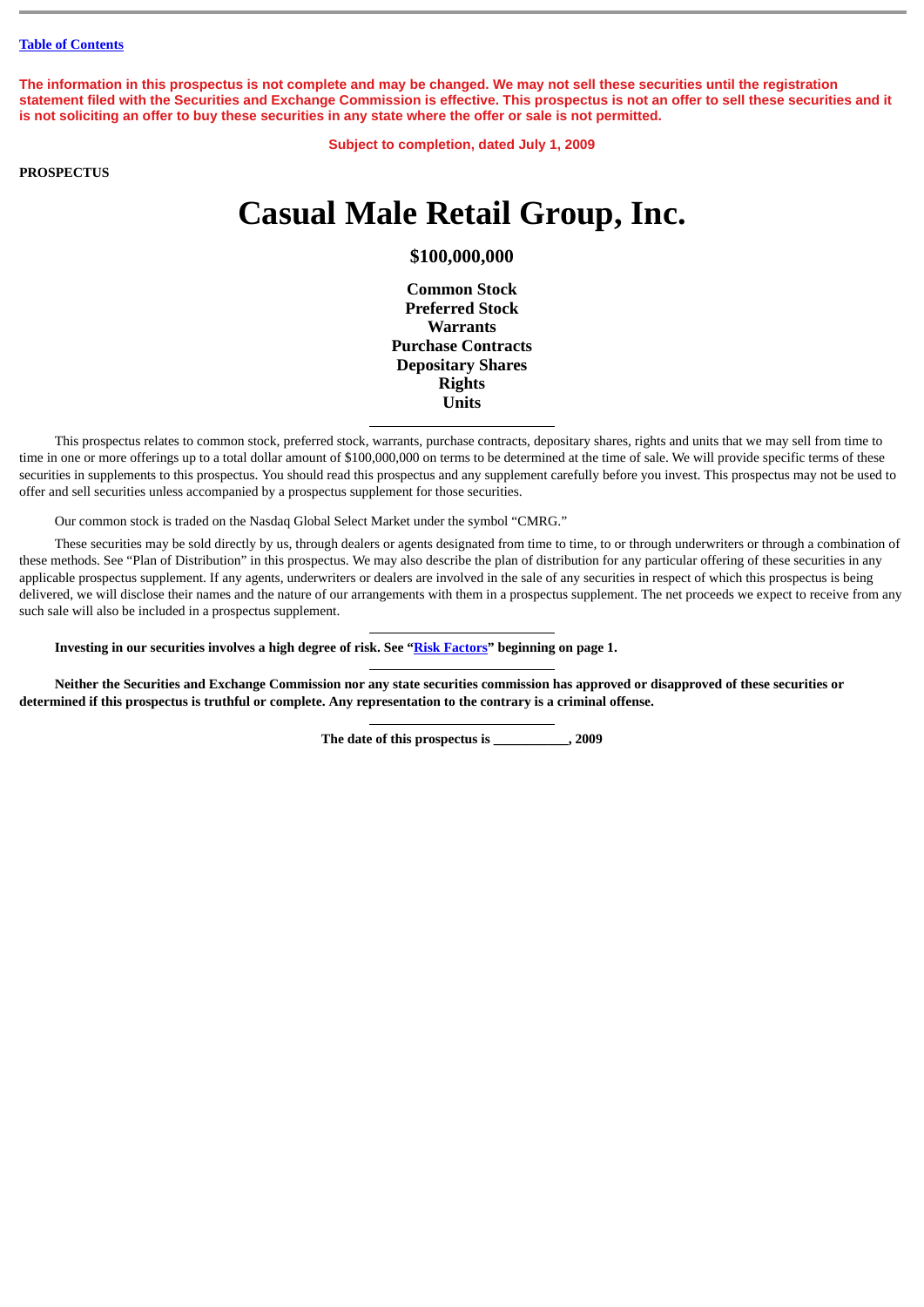# **TABLE OF CONTENTS**

<span id="page-3-0"></span>

|                                                                                                                                                 | Page |
|-------------------------------------------------------------------------------------------------------------------------------------------------|------|
| <b>About this Prospectus</b>                                                                                                                    |      |
| About Casual Male Retail Group, Inc.                                                                                                            |      |
| <b>Risk Factors</b>                                                                                                                             |      |
| <b>Special Note Regarding Forward-Looking Information</b>                                                                                       |      |
| Ratio of Earnings to Combined Fixed Charges and Preferred Dividends                                                                             |      |
| <b>Use of Proceeds</b>                                                                                                                          |      |
| The Securities We May Offer                                                                                                                     |      |
| <b>Description of Common Stock</b>                                                                                                              |      |
| <b>Description of Preferred Stock</b>                                                                                                           |      |
| <b>Description of Depositary Shares</b>                                                                                                         | 9    |
| <b>Description of Warrants</b>                                                                                                                  | 12   |
| <b>Description of Purchase Contracts</b>                                                                                                        | 13   |
| <b>Description of Rights</b>                                                                                                                    | 14   |
| <b>Description of Units</b>                                                                                                                     | 15   |
| Certain Anti-Takeover and Indemnification Provisions of our Certificate of Incorporation and By-laws, Shareholder Rights Agreement and Delaware |      |
| Law                                                                                                                                             | 16   |
| <b>Plan of Distribution</b>                                                                                                                     | 19   |
| <b>Experts</b>                                                                                                                                  | 21   |
| <b>Legal Matters</b>                                                                                                                            | 21   |
| <b>Where You Can Find More Information</b>                                                                                                      | 21   |
| <b>Incorporation of Certain Documents By Reference</b>                                                                                          | 22   |

#### **Important Notice about the Information Presented in this Prospectus**

You should rely only on the information contained or incorporated by reference in this prospectus or any applicable prospectus supplement. We have not authorized any other person to provide you with different information. If anyone provides you with different or inconsistent information, you should not rely on it. For further information, see the section of this prospectus entitled "Where You Can Find More Information." We are not making an offer to sell these securities in any jurisdiction where the offer or sale is not permitted.

You should not assume that the information appearing in this prospectus or any applicable prospectus supplement is accurate as of any date other than the date on the front cover of this prospectus or the applicable prospectus supplement, or that the information contained in any document incorporated by reference is accurate as of any date other than the date of the document incorporated by reference, regardless of the time of delivery of this prospectus or any prospectus supplement or any sale of a security. Our business, financial condition, results of operations and prospects may have changed since such dates.

i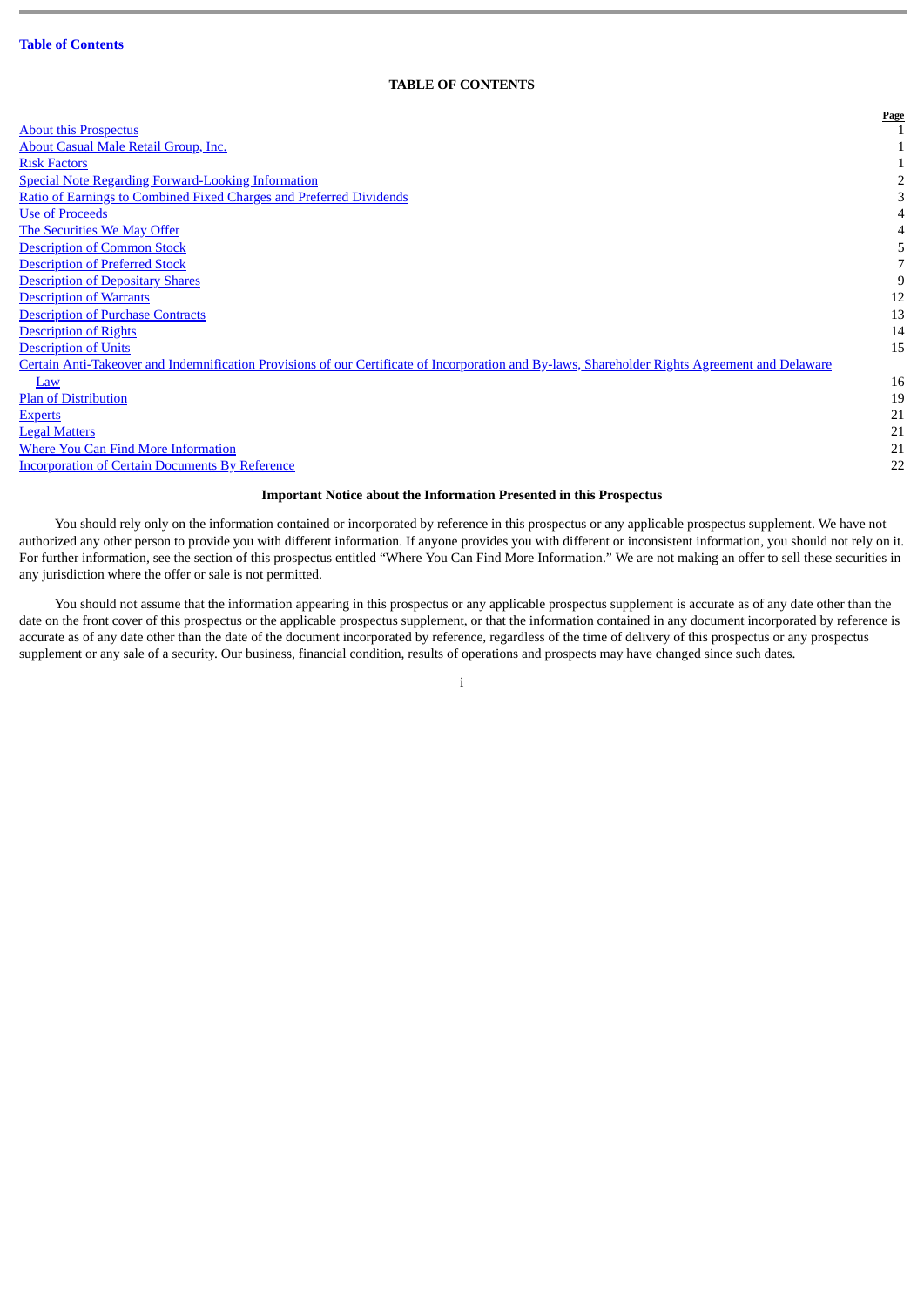# **ABOUT THIS PROSPECTUS**

<span id="page-4-1"></span>This prospectus is part of a registration statement that we filed with the Securities and Exchange Commission, or the SEC, using a "shelf" registration process. Under this shelf process, we may sell any combination of the securities described in this prospectus in one or more offerings up to a total dollar amount of \$100,000,000. This prospectus provides you with a general description of the securities we may offer. Each time we sell securities, we will provide a prospectus supplement that will contain specific information about the securities being offered and the terms of that offering. The prospectus supplement may also add to, update or change information contained in this prospectus. You should read both this prospectus and any prospectus supplement together with the additional information described under the heading "Where You Can Find More Information" carefully before making an investment decision.

Unless the context otherwise requires, the terms "Casual Male," "the Company," "our company," "we," "us," "our" and similar names refer collectively to Casual Male Retail Group, Inc. and its subsidiaries.

# **ABOUT CASUAL MALE RETAIL GROUP, INC.**

<span id="page-4-2"></span>We are the largest specialty retailer of big and tall men's apparel with retail operations in the United States and London, England and direct businesses throughout the United States, Canada, and Europe. We operate under the trade names of Casual Male XL, Casual Male XL Outlets, Rochester Clothing, B & T Factory Direct, Shoes XL and Living XL. We operate 401 Casual Male XL retail stores, 65 Casual Male XL outlet stores, and 27 Rochester Clothing stores. Our direct business includes several catalogs and e-commerce sites which support our brands and product extensions.

We are incorporated in the state of Delaware. Our principal executive offices are located at 555 Turnpike Street, Canton, MA 02021. Our telephone number is (781) 828-9300. Our Internet address is www.casualmaleXL.com. Information contained on our website or that is accessible through our website should not be considered to be part of this prospectus.

#### **RISK FACTORS**

<span id="page-4-0"></span>Investing in our securities involves significant risks. Please see the risk factors under the heading "Risk Factors" in our most recent Annual Report on Form 10-K, as revised or supplemented by our Quarterly Reports on Form 10-Q filed with the SEC since the filing of our most recent Annual Report on Form 10-K, each of which are on file with the SEC and are incorporated by reference in this prospectus. Before making an investment decision, you should carefully consider these risks as well as other information we include or incorporate by reference in this prospectus and any prospectus supplement. The risks and uncertainties we have described are not the only ones facing our company. Additional risks and uncertainties not presently known to us or that we currently deem immaterial may also affect our business operations.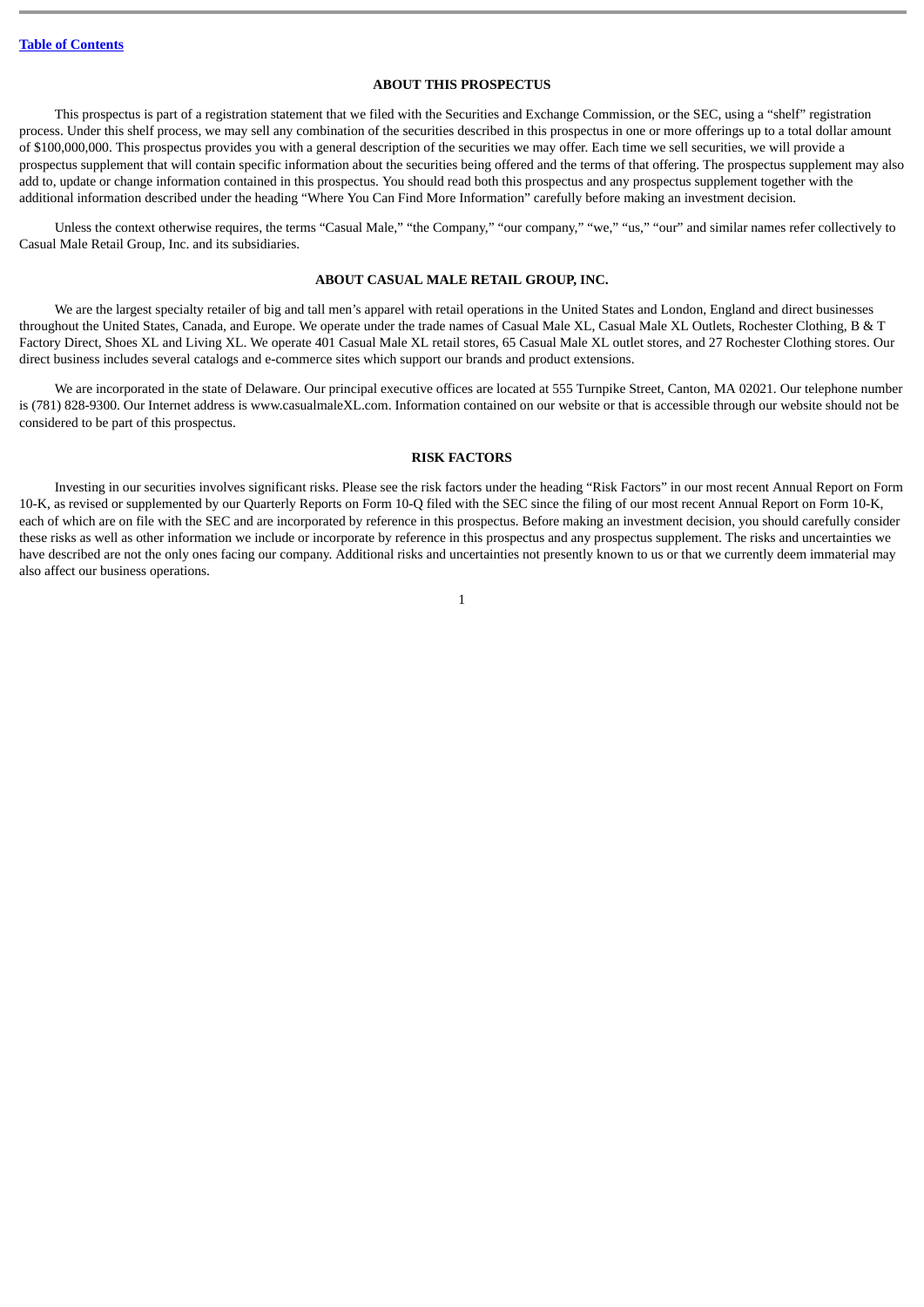# **SPECIAL NOTE REGARDING FORWARD-LOOKING INFORMATION**

<span id="page-5-0"></span>This prospectus includes and incorporates forward-looking statements within the meaning of Section 27A of the Securities Act of 1933, as amended (the "Securities Act"), and Section 21E of the Securities Exchange Act of 1934, as amended (the "Exchange Act"). We intend such forward-looking statements to be covered by the safe harbor provisions for forward-looking statements contained in the United States Private Securities Litigation Reform Act of 1995. All statements, other than statements of historical facts, included or incorporated in this prospectus regarding our strategy, future operations, financial position, future revenues, projected costs, prospects, plans and objectives of management are forward-looking statements. The words "anticipates," "believes," "estimates," "expects," "intends," "may," "plans," "projects," "will," "would" and similar expressions are intended to identify forward-looking statements, although not all forward-looking statements contain these identifying words. We cannot guarantee that we actually will achieve the plans, intentions or expectations disclosed in our forward-looking statements and you should not place undue reliance on our forward-looking statements. There are a number of important factors that could cause our actual results to differ materially from those indicated by these forward-looking statements. These important factors include the factors that we identify in the documents we incorporate by reference in this prospectus, as well as other information we include or incorporate by reference in this prospectus and any prospectus supplement. See "Risk Factors." You should read these factors and other cautionary statements made in this prospectus and any accompanying prospectus supplement, and in the documents we incorporate by reference as being applicable to all related forward-looking statements wherever they appear in the prospectus and any accompanying prospectus supplement, and in the documents incorporated by reference. We do not assume any obligation to update any forward-looking statements made by us.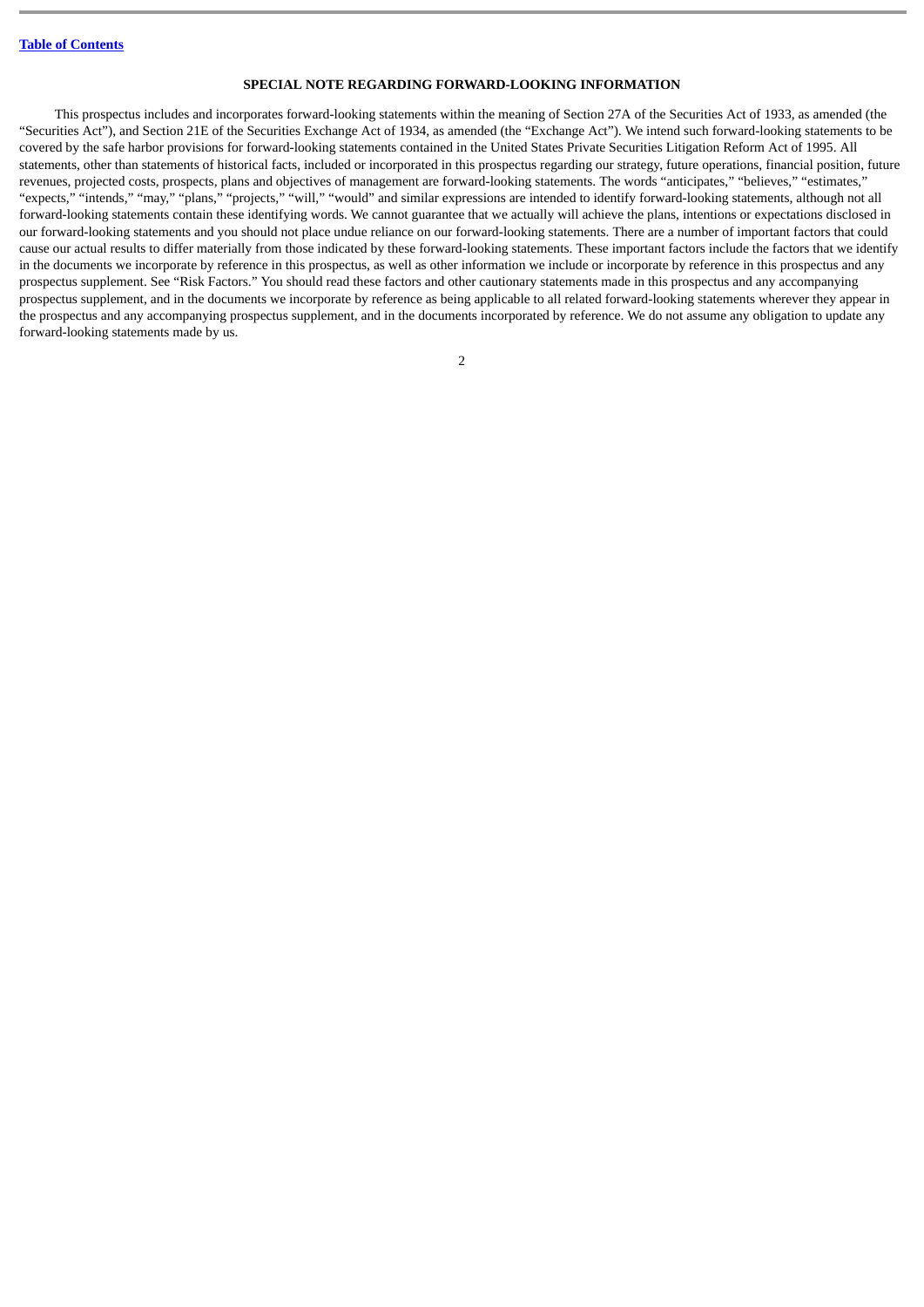# **RATIOS OF EARNINGS TO COMBINED FIXED CHARGES AND PREFERRED DIVIDENDS**

<span id="page-6-0"></span>The following table sets forth the ratio of earnings to combined fixed charges and preferred dividends for each of the last five fiscal years and for the three months ended May 2, 2009. In calculating these ratios, earnings include pre-tax income from continuing operations before adjustment for minority interest in consolidated subsidiaries plus fixed charges and exclude equity in net income of our affiliates. Fixed charges include gross interest expense, amortization of deferred financing expenses and an amount equivalent to interest included in rental charges. We have assumed that one-third of rental expense is representative of the interest factor. We have had no shares of preferred stock outstanding since August 2002 and, accordingly, have not paid any dividends on preferred shares during the periods indicated.

|                                                                         | <b>Three Months</b><br>Ended |      | Fiscal |                       |      |      |  |
|-------------------------------------------------------------------------|------------------------------|------|--------|-----------------------|------|------|--|
|                                                                         | May 2, 2009                  | 2008 | 2007   | 2006                  | 2005 | 2004 |  |
| Ratio of Earnings to Combined Fixed Charges and Preferred Dividends (1) |                              |      |        | $n/a$ 1.3 2.0 1.3 1.0 |      |      |  |

(1) In fiscal year 2008, earnings were not sufficient to cover fixed charges by approximately \$79.4 million. Results for fiscal 2008 included non-cash charges totaling approximately \$71.4 million for the impairment of goodwill, trademarks and certain fixed assets.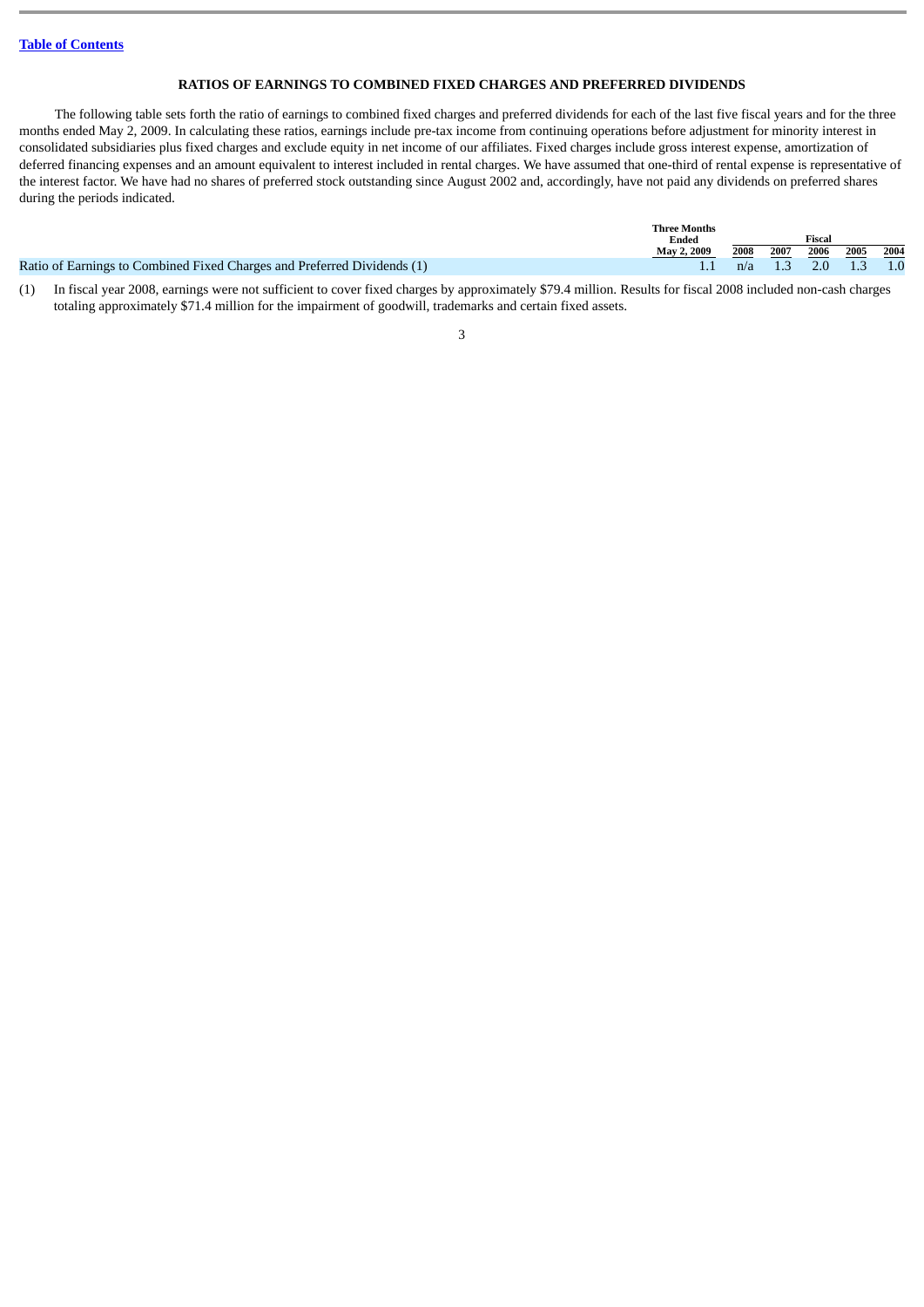# **USE OF PROCEEDS**

<span id="page-7-0"></span>We currently intend to use the estimated net proceeds from the sale of these securities for working capital and other general corporate purposes, including, without limitation, repaying debt, and possibly acquisitions of other businesses. Working capital and other general corporate purposes may include repaying debt, making capital expenditures, funding general and administrative expenses and any other purpose that we may specify in any prospectus supplement. We have not yet determined the amount of net proceeds to be used specifically for any of the foregoing purposes. Accordingly, our management will have significant discretion and flexibility in applying the net proceeds from the sale of these securities. Pending any use, as described above, we intend to invest the net proceeds in high-quality, short-term, interest-bearing securities. Our plans to use the estimated net proceeds from the sale of these securities may change, and if they do, we will update this information in a prospectus supplement.

# **THE SECURITIES WE MAY OFFER**

<span id="page-7-1"></span>The descriptions of the securities contained in this prospectus, together with the applicable prospectus supplements, summarize the material terms and provisions of the various types of securities that we may offer. We will describe in the applicable prospectus supplement relating to any securities the particular terms of the securities offered by that prospectus supplement. If we so indicate in the applicable prospectus supplement, the terms of the securities may differ from the terms we have summarized below. We will also include in the prospectus supplement information, where applicable, about material United States federal income tax considerations relating to the securities, and the securities exchange, if any, on which the securities will be listed.

We may sell from time to time, in one or more offerings:

- common stock;
- preferred stock;
- depositary shares;
- warrants to purchase common stock, preferred stock, depositary shares or units;
- purchase contracts;
- rights to purchase common stock, preferred stock, depositary shares or warrants; or
- units comprised of common stock, preferred stock, depositary shares, warrants and purchase contracts in any combination.

In this prospectus, we refer to the common stock, preferred stock, depositary shares, warrants, purchase contracts, rights and units collectively as "securities." The total dollar amount of all securities that we may issue will not exceed \$100,000,000.

This prospectus may not be used to consummate a sale of securities unless it is accompanied by a prospectus supplement.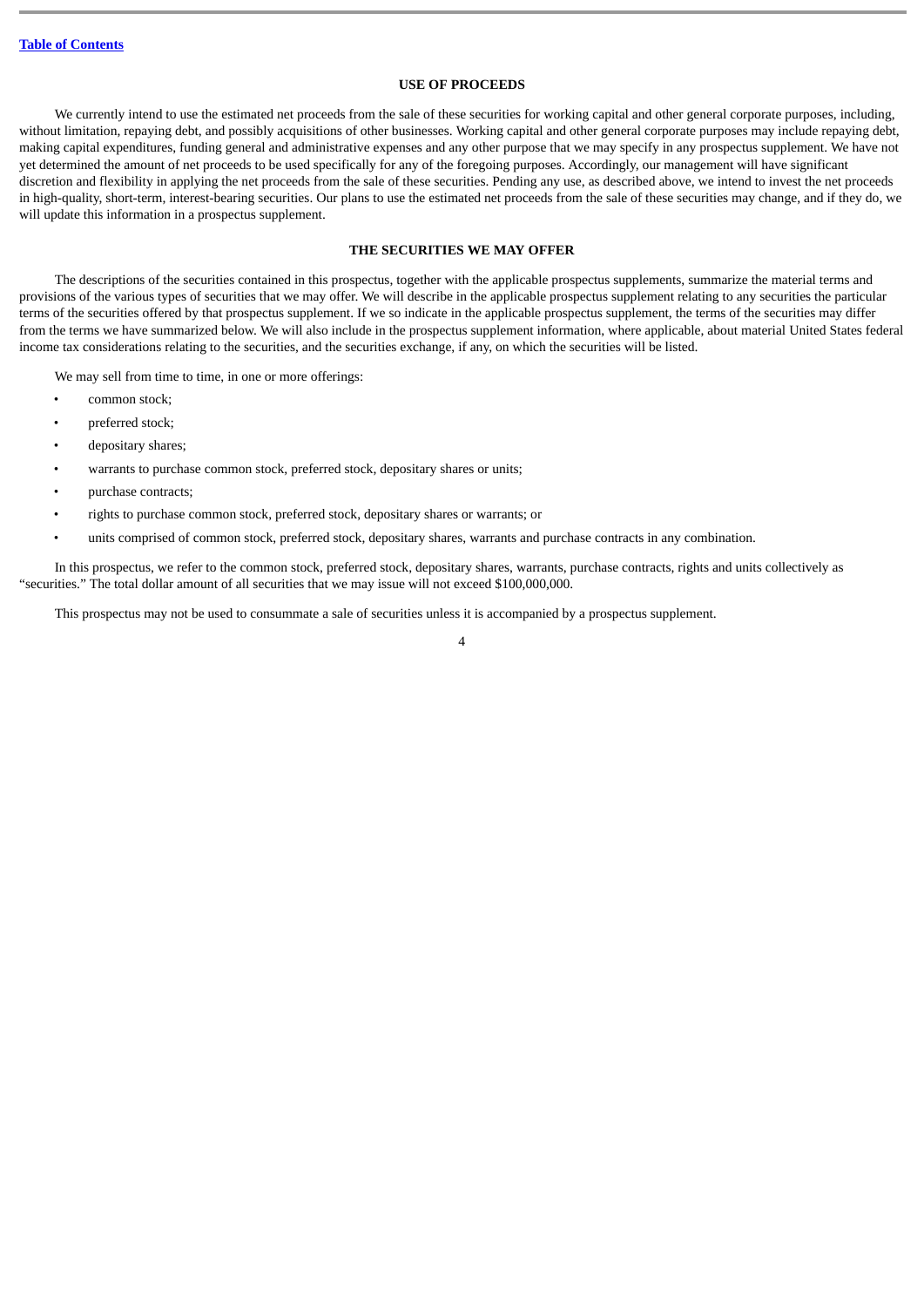# **DESCRIPTION OF COMMON STOCK**

<span id="page-8-0"></span>The following is a description of the material terms and provisions of our common stock. It may not contain all the information that is important to you. You can access complete information by referring to our restated certificate of incorporation and bylaws, each as amended to date, which we refer to as our "certificate of incorporation" and "bylaws."

## *General*

We are a Delaware corporation. Under our certificate of incorporation, we have authority to issue 75,000,000 shares of common stock, par value \$0.01 per share. As of May 30, 2009, there were 42,107,670 shares of common stock issued and outstanding. All shares of common stock will, when issued, be duly authorized, fully paid and nonassessable. Accordingly, the full price for the outstanding shares of common stock will have been paid at issuance and any holder of our common stock will not be later required to pay us any additional money for such common stock.

In addition, as of May 30, 2009:

- there were outstanding warrants to purchase an aggregate of up to 1,058,000 shares of our common stock at a weighted average exercise price of \$6.36 per share;
- there were an aggregate of 3,838,051 shares of our common stock subject to outstanding stock options at a weighted average exercise price of \$4.73 per share;
- 1,062,887 shares of our common stock were reserved for future issuances under our stock option plan; and
- 657,500 shares of unvested restricted stock are subject to outstanding awards.

#### *Dividends*

Subject to the prior rights of any series of preferred stock which may from time to time be outstanding, the holders of our common stock are entitled to receive such dividends, if any, as may be declared from time to time by our board of directors out of legally available funds. In the event we are liquidated, dissolved or our affairs are wound up, after we pay or make adequate provision for all of our known debts and liabilities, each holder of common stock will receive dividends pro rata out of assets that we can legally use to pay distributions, subject to any rights that are granted to the holders of any class or series of preferred stock.

# *Voting Rights*

Holders of common stock will have the exclusive power to vote on all matters presented to our stockholders, including the election of directors, except as otherwise provided by Delaware law or as provided with respect to any other class or series of stock. Holders of common stock are entitled to one vote per share. There is no cumulative voting in the election of our directors, which means that, subject to any rights to elect directors that are granted to the holders of any class or series of preferred stock, a plurality of the votes cast at a meeting of stockholders at which a quorum is present is sufficient to elect a director.

# *Other Rights*

Subject to the preferential rights of any other class or series of stock, all shares of common stock have equal dividend, distribution, liquidation and other rights, and have no preference, appraisal or exchange rights, except for any appraisal rights provided by Delaware law. Furthermore, holders of common stock have no conversion, sinking fund or redemption rights, or preemptive rights to subscribe for any of our securities.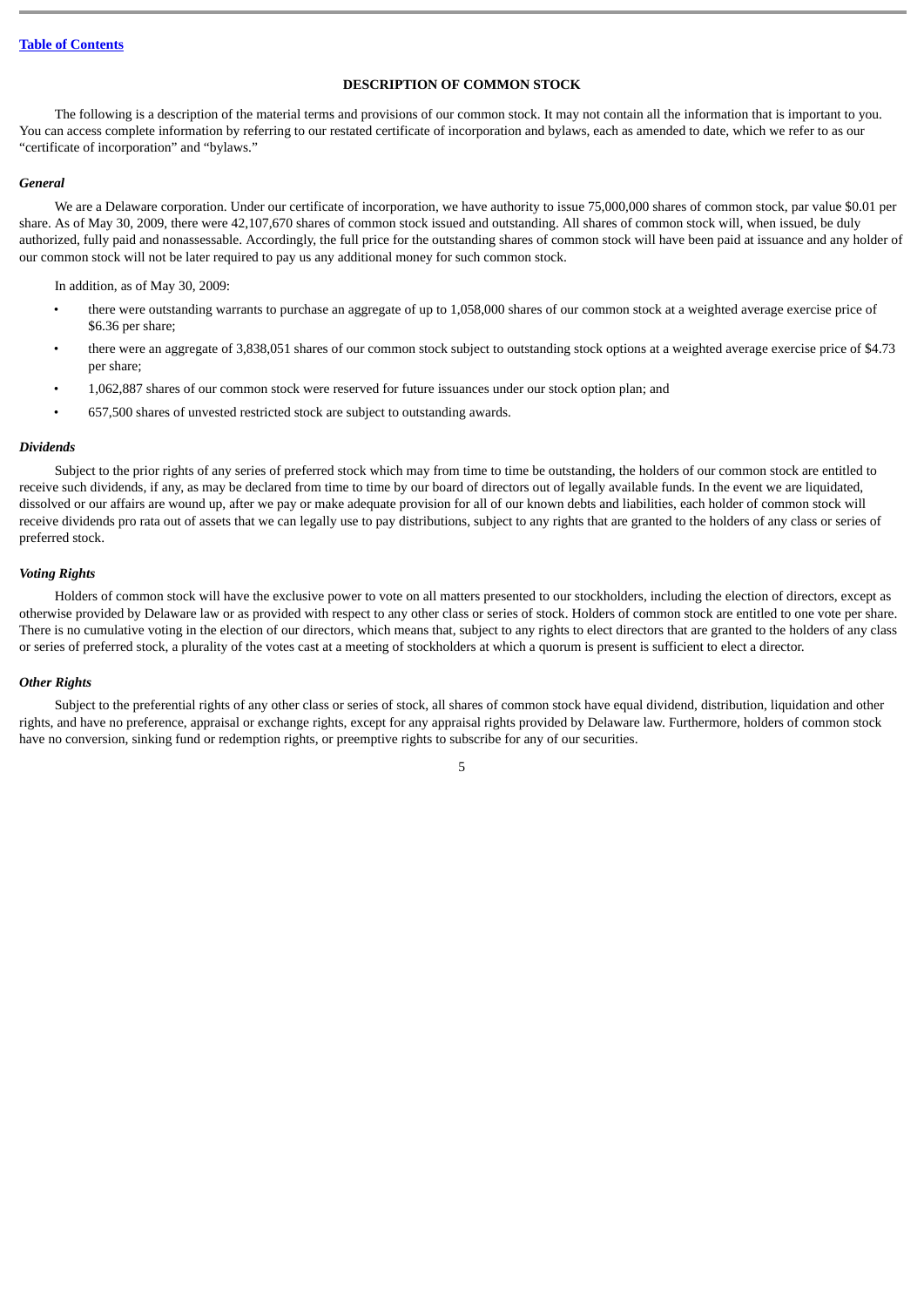# *Transfer Agent*

The transfer agent and registrar for our common stock is American Stock Transfer & Trust Company. Its address is 59 Maiden Lane, Plaza Level, New York, NY 10038.

# *Listing*

Our common stock is listed on the Nasdaq Global Select Market under the symbol "CMRG."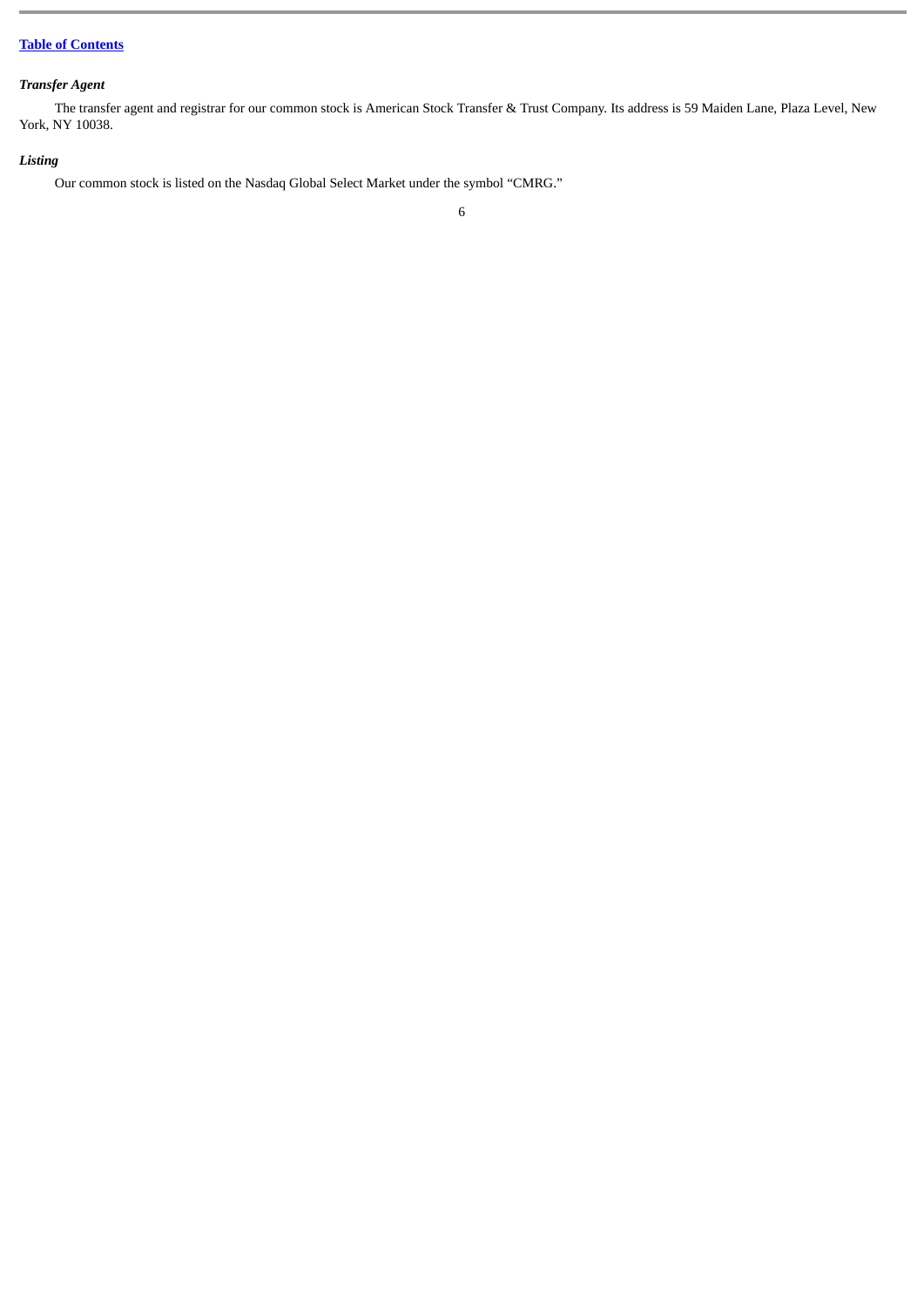# **DESCRIPTION OF PREFERRED STOCK**

<span id="page-10-0"></span>The following is a description of the material terms and provisions of our preferred stock. It may not contain all the information that is important to you. You can access complete information by referring to our certificate of incorporation and bylaws and to any applicable amendment to the certificate of incorporation designating terms of a series of preferred stock, including, without limitation, certificates of designation.

## *General*

Under our certificate of incorporation, we have authority to issue 1,000,000 shares of preferred stock, par value \$.01 per share, of which 50,000 shares have been designated as "Series A Junior Participating Preferred Stock," as discussed below.

On December 8, 2008, our board of directors adopted a Shareholder Rights Agreement, or the Rights Agreement, under which our board of directors authorized and declared a dividend of one preferred stock purchase right for each share of our common stock. Each right entitles the registered holder to purchase from us one one-thousandth of a share of Series A Junior Participating Preferred Stock at a purchase price of \$5.00 per share, subject to adjustment. The rights become exercisable upon the occurrence of certain events and may make the acquisition of our company more difficult and expensive. Under the terms of the original Rights Agreement (prior to the amendment discussed below), in the event a person or group obtains beneficial ownership of 15% or more of our common stock, then under certain circumstances holders of the rights will have the ability to purchase, for the \$5.00 purchase price, as adjusted, either (i) a number of shares of our common stock having a market value of twice the purchase price or (ii) in the event of a business combination or sale in which we are not the surviving corporation, a number of shares of common stock of the surviving corporation having a market value of twice the purchase price. The rights will expire at the close of business on December 8, 2009, unless earlier redeemed or exchanged by us.

On June 29, 2009, in order to help preserve and maximize the long-term value of our net operating loss carryforwards and related tax benefits, we amended the Rights Agreement to, among other things, reduce the triggering beneficial ownership threshold from 15% of our outstanding common stock to 5% of our securities, as defined therein, and otherwise expand the definition of "Acquiring Person" to include persons or groups that would be considered "5-percent shareholders" under Section 382 of the Internal Revenue Code of 1986, as amended, and the Treasury Regulations thereunder. The amendment is effective until the earlier of (i) the date immediately following the date of our 2009 annual meeting of stockholders and (ii) August 31, 2009. After that date, the triggering threshold would again be 15% of our outstanding common stock.

The Rights Agreement may delay or prevent an acquisition of us that stockholders may consider favorable, which could decrease the value of our common stock.

We do not have any shares of preferred stock outstanding as of the date of this prospectus. Shares of preferred stock may be issued from time to time, in one or more series, as authorized by our board of directors. Prior to the issuance of shares of each series, the board of directors is required by the Delaware General Corporation Law and our certificate of incorporation to fix, for each series, the designations, powers and preferences and the relative, participating, optional or other special rights of the shares of each series and any qualifications, limitations and restrictions thereof, as are permitted by Delaware law. Our board of directors could authorize the issuance of shares of preferred stock with terms and conditions that could have the effect of discouraging a takeover or other transactions that holders of common stock might believe to be in their best interests or in which holders of some, or a majority, of the shares of common stock might receive a premium for their shares over the then market price of such shares of common stock. When issued, the preferred stock will be fully paid and nonassessable and will have no preemptive rights.

#### *Terms*

If we decide to issue any preferred stock pursuant to this prospectus, we will describe in a prospectus supplement the terms of the preferred stock, including, if applicable, the following:

the title of the series and stated value;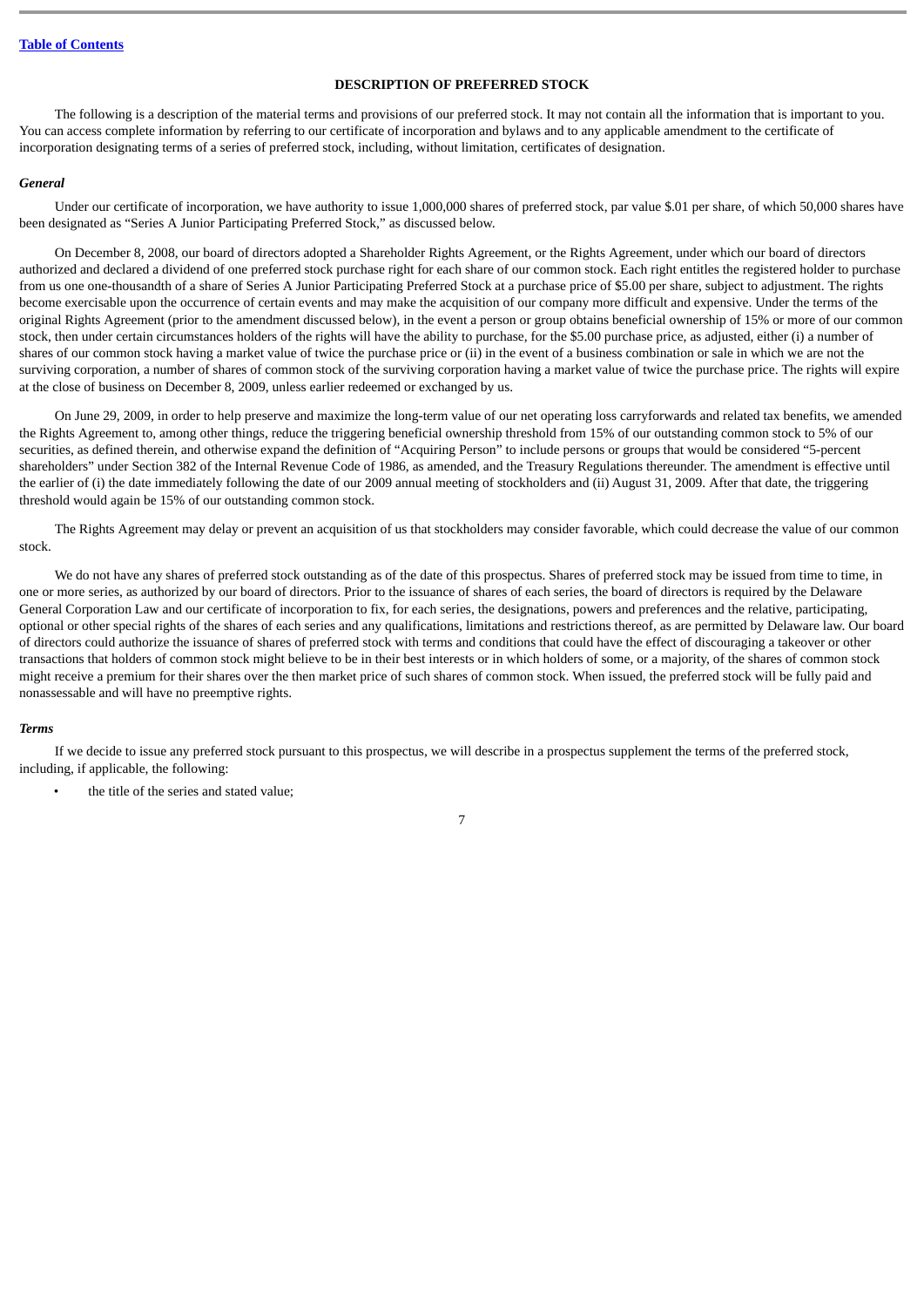- the number of shares of the series of preferred stock offered, the liquidation preference per share, if applicable, and the offering price;
- the applicable dividend rate(s) or amount(s), period(s) and payment date(s) or method(s) of calculation thereof;
- the date from which dividends on the preferred stock will accumulate, if applicable;
- any procedures for auction and remarketing;
- any provisions for a sinking fund;
- any applicable provision for redemption and the price or prices, terms and conditions on which preferred stock may be redeemed;
- any securities exchange listing;
- any voting rights and powers;
- whether interests in the preferred stock will be represented by depositary shares;
- the terms and conditions, if applicable, of conversion into shares of our common stock, including the conversion price or rate or manner of calculation thereof;
- a discussion of any material U.S. federal income tax considerations;
- the relative ranking and preference as to dividend rights and rights upon our liquidation, dissolution or the winding up of our affairs;
- any limitations on issuance of any series of preferred stock ranking senior to or on a parity with such series of preferred stock as to dividend rights and rights upon our liquidation, dissolution or the winding up of our affairs; and
- any other specific terms, preferences, rights, limitations or restrictions of such series of preferred stock.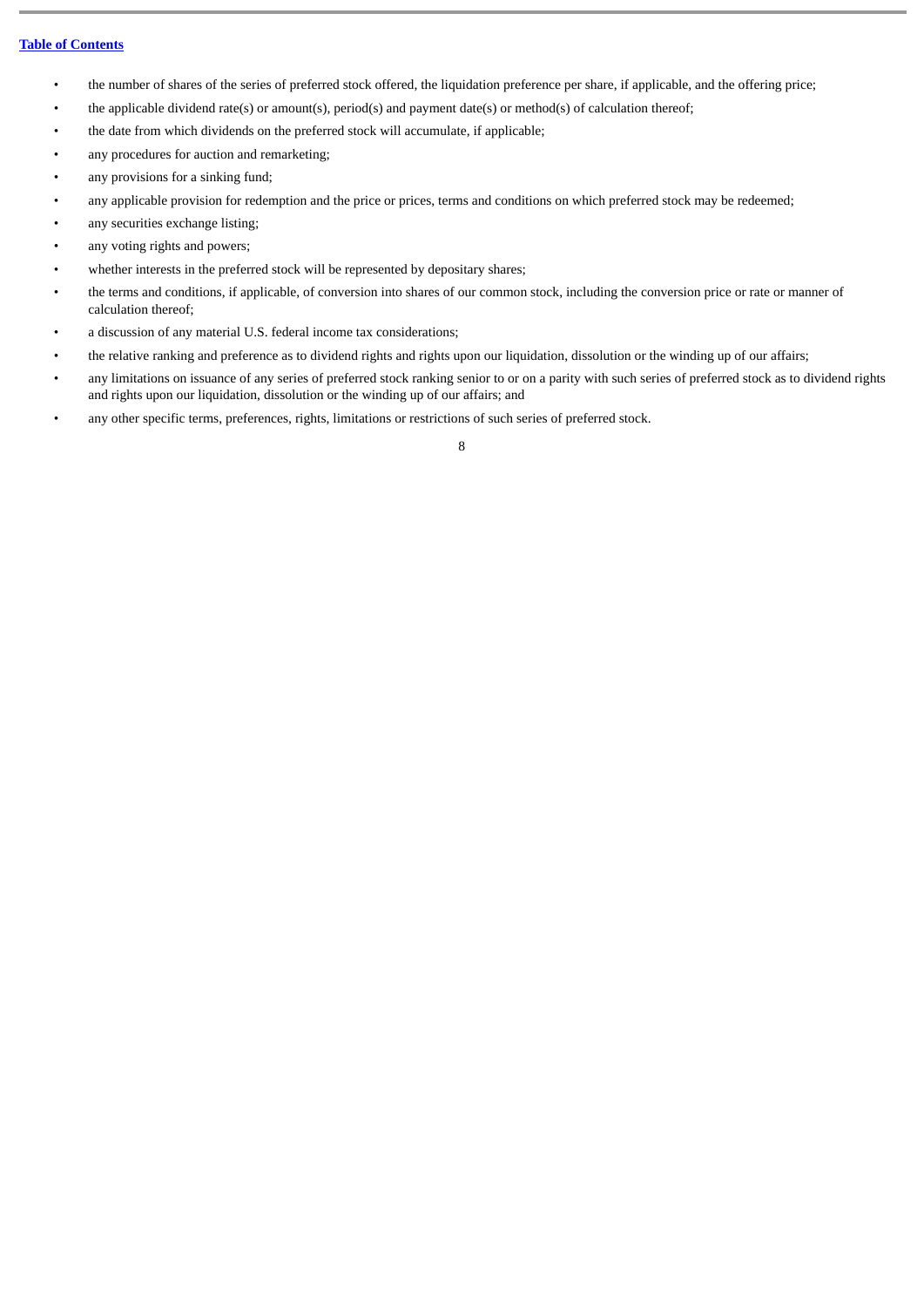# **DESCRIPTION OF DEPOSITARY SHARES**

<span id="page-12-0"></span>We may issue receipts for depositary shares representing fractional shares of preferred stock. The fractional share of the applicable series of preferred stock represented by each depositary share will be set forth in the applicable prospectus supplement.

The shares of any series of preferred stock underlying any depositary shares that we may sell under this prospectus will be deposited under a deposit agreement between us and a depositary selected by us. Subject to the terms of the deposit agreement, each holder of a depositary share will be entitled, in proportion to the applicable fraction of a share of the preferred stock underlying the depositary share, to all of the rights, preferences, and privileges, and will be subject to the qualifications and restrictions, of the preferred stock underlying that depositary share.

The depositary shares will be evidenced by depositary receipts issued under the deposit agreement. Depositary receipts will be distributed to the holders of the depositary shares that are sold in the applicable offering. We will incorporate by reference into the registration statement of which this prospectus is a part the form of any deposit agreement, including a form of depositary receipt, that describes the terms of any depositary shares we are offering before the issuance of the related depositary shares. The following summaries of material provisions of the deposit agreement, the depositary shares, and the depositary receipts are subject to, and qualified in their entirety by reference to, all of the provisions of the deposit agreement applicable to a particular offering of depositary shares. We urge you to read the prospectus supplements relating to any depositary shares that are sold under this prospectus, as well as the complete deposit agreement and depositary receipt.

#### **Form**

Pending the preparation of definitive depositary receipts, the depositary may, upon our written order, issue temporary depositary receipts substantially identical to the definitive depositary receipts but not in definitive form. These temporary depositary receipts will entitle their holders to all of the rights of definitive depositary receipts. Temporary depositary receipts will then be exchangeable for definitive depositary receipts at our expense.

# **Dividends and Other Distributions**

The depositary will distribute all cash dividends or other cash distributions received with respect to the underlying preferred stock to the record holders of depositary shares in proportion to the number of depositary shares owned by those holders.

If there is a distribution other than in cash, the depositary will distribute property received by it to the record holders of depositary shares in proportion to the number of depositary shares owned by those holders, unless the depositary determines that it is not feasible to do so. If this occurs, the depositary may, with our approval, sell the property and distribute the net proceeds from the sale to those holders in proportion to the number of depositary shares owned by them.

The amount distributed to holders of depositary shares will be reduced by any amounts required to be withheld by us or the preferred stock depositary on account of taxes or other governmental charges.

# **Liquidation Preference**

If a series of preferred stock underlying the depositary shares has a liquidation preference, in the event of our voluntary or involuntary liquidation, dissolution, or winding up, holders of depositary shares will be entitled to receive the fraction of the liquidation preference accorded each share of the applicable series of preferred stock, as set forth in the applicable prospectus supplement.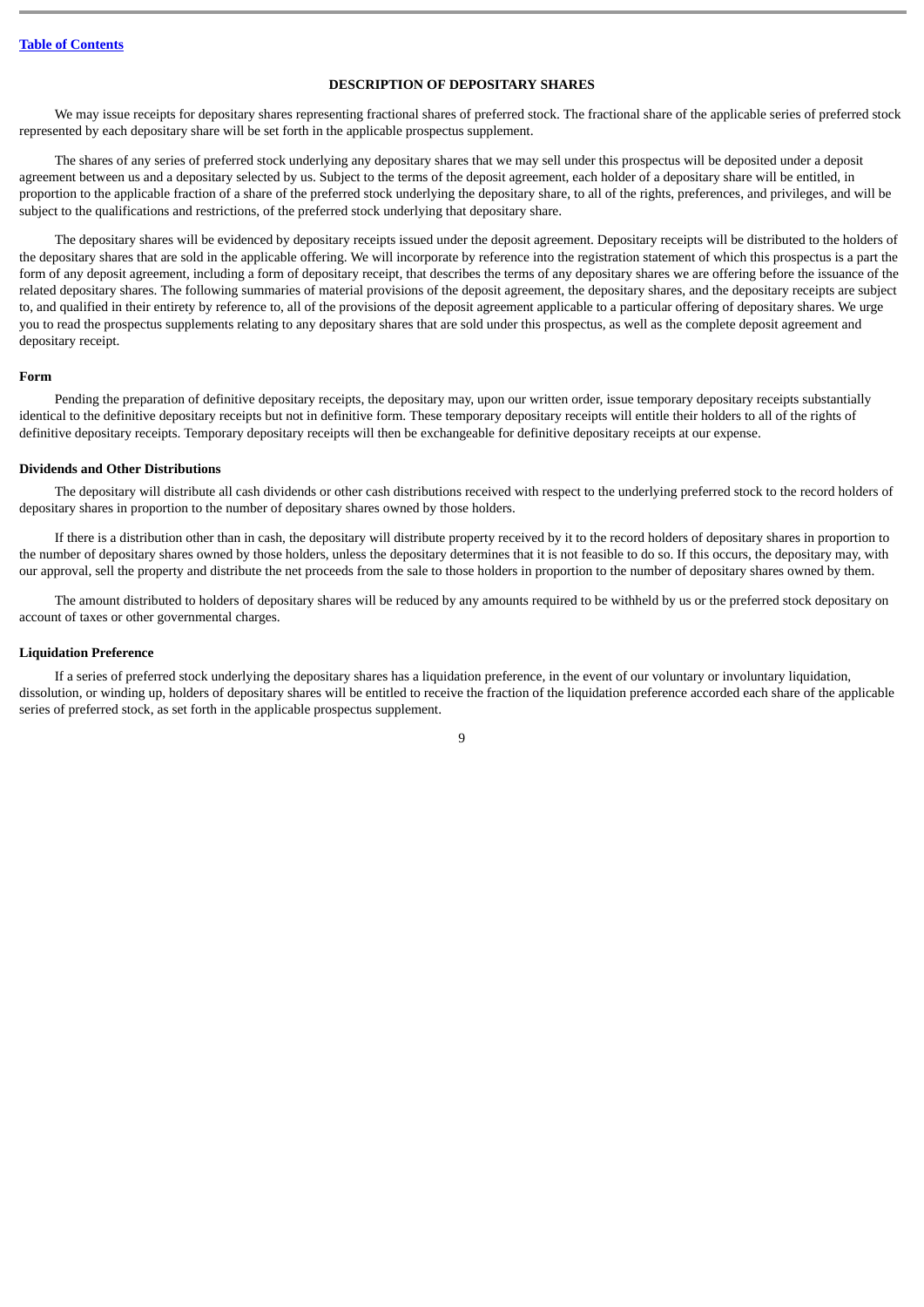#### **Withdrawal of Underlying Preferred Stock**

Except as otherwise provided in a prospectus supplement, holders may surrender depositary receipts at the principal office of the depositary and, upon payment of any unpaid amount due to the depositary, be entitled to receive the number of whole shares of underlying preferred stock and all money and other property represented by the related depositary shares. We will not issue any partial shares of preferred stock. If the holder delivers depositary receipts evidencing a number of depositary shares that represent more than a whole number of shares of preferred stock, the depositary will issue a new depositary receipt evidencing the excess number of depositary shares to the holder.

## **Redemption of Depositary Shares**

If the preferred stock underlying any depositary shares we may sell under this prospectus is subject to redemption, the depositary shares will be redeemed from the proceeds received by the depositary resulting from any such redemption, in whole or in part, of that underlying preferred stock. The redemption price per depositary share will be equal to the applicable fraction of the redemption price per share payable with respect to the underlying preferred stock. Whenever we redeem shares of underlying preferred stock that are held by the depositary, the depositary will redeem, as of the same redemption date, the number of depositary shares representing the shares of underlying preferred stock so redeemed. If fewer than all of the depositary shares are to be redeemed, the depositary shares to be redeemed will be selected by lot or proportionately, as may be determined by the depositary.

After the date fixed for redemption, the depositary shares called for redemption will no longer be deemed to be outstanding, and all rights of the holders of the depositary shares will cease, except the right to receive the monies payable and any other property to which the holders were entitled upon the redemption upon surrender to the preferred stock depositary of the depositary receipts evidencing the depositary shares. Any funds deposited by us with the preferred stock depositary for any depositary shares that the holders fail to redeem will be returned to us after a period of two years from the date the funds are deposited.

# **Voting**

Upon receipt of notice of any meeting at which holders of the preferred stock underlying any depositary shares that we may sell under this prospectus are entitled to vote, the depositary will mail the information contained in the notice to the record holders of the depositary shares. Each record holder of the depositary shares on the record date, which will be the same date as the record date for the underlying preferred stock, will be entitled to instruct the depositary as to the exercise of the voting rights pertaining to the amount of the underlying preferred stock represented by the holder's depositary shares. The depositary will then try, as far as practicable, to vote the number of shares of preferred stock underlying those depositary shares in accordance with those instructions, and we will agree to take all reasonable actions which may be deemed necessary by the depositary to enable the depositary to do so. The depositary will not vote the underlying preferred stock to the extent it does not receive specific instructions with respect to the depositary shares representing such preferred stock.

#### **Conversion of Preferred Stock**

If the prospectus supplement relating to any depositary shares that we may sell under this prospectus states that the underlying preferred stock is convertible into our common stock or other securities, the following will apply. The depositary shares, as such, will not be convertible into any of our securities. Rather, any holder of the depositary shares may surrender the related depositary receipts to the depositary with written instructions that direct us to cause conversion of the preferred stock represented by the depositary shares into or for whole shares of our common stock or other securities, as applicable. Upon receipt of those instructions and any amounts payable by the holder in connection with the conversion, we will cause the conversion using the same procedures as those provided for conversion of the underlying preferred stock. If only some of a holder's depositary shares are converted, a new depositary receipt or receipts will be issued to the holder for any depositary shares not converted.

# **Amendment and Termination of the Deposit Agreement**

The form of depositary receipt evidencing the depositary shares and any provision of the deposit agreement may at any time be amended by agreement between us and the depositary. However, any amendment which materially and adversely alters the rights of the holders of depositary shares will not be effective until 90 days after notice of that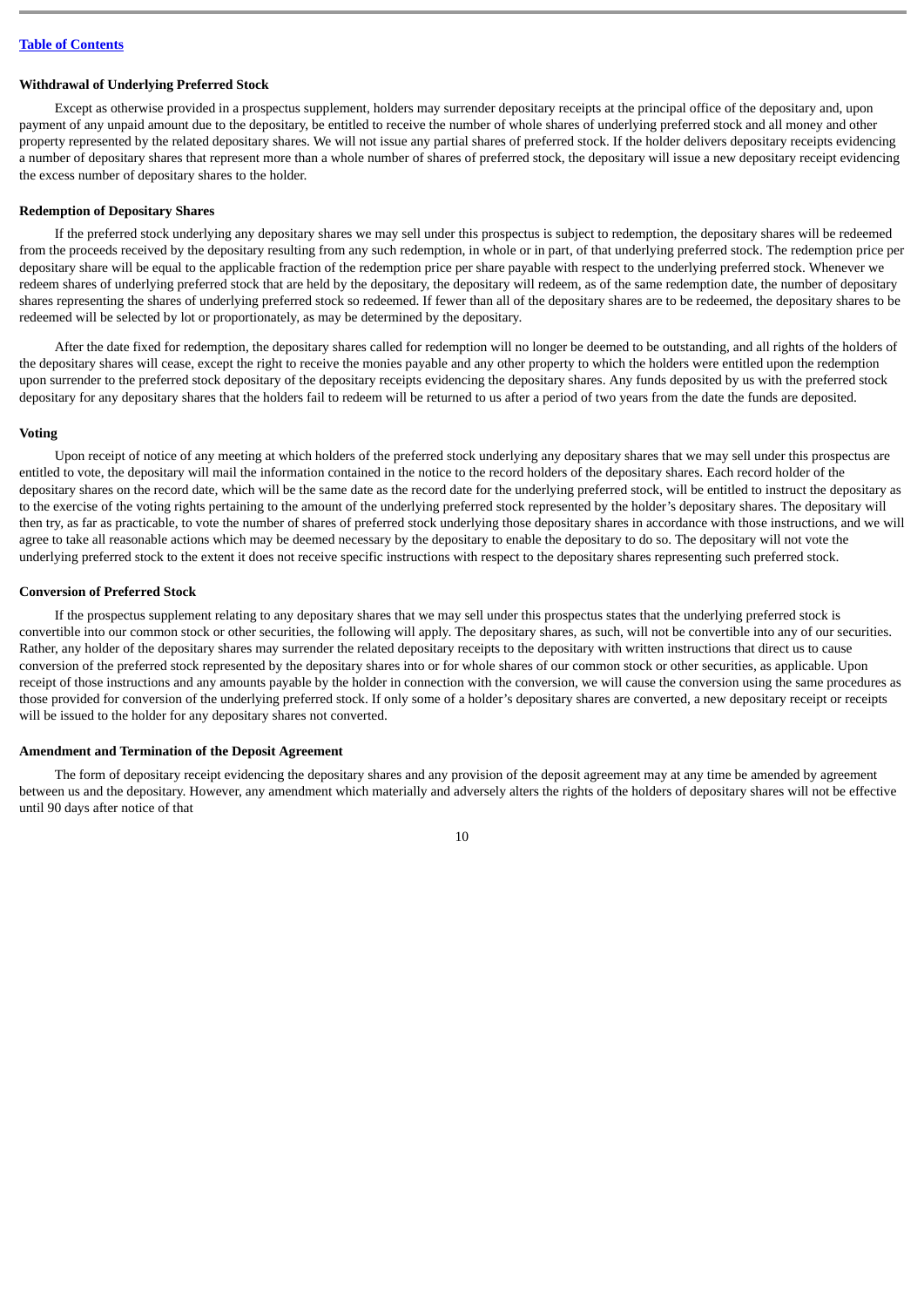amendment has been given to the holders. Each holder of depositary shares at the time any amendment becomes effective shall be deemed to consent and agree to that amendment and to be bound by the deposit agreement as so amended. The deposit agreement may be terminated by us or by the depositary only if all outstanding depositary shares have been redeemed or converted into any other securities into which the underlying preferred stock is convertible or there has been a final distribution, including to holders of depositary receipts, of the underlying preferred stock in connection with our liquidation, dissolution, or winding up.

# **Charges of Depositary**

We will pay all transfer and other taxes and governmental charges arising solely from the existence of the depositary arrangement. We will also pay charges of the depositary in connection with the initial deposit of the preferred stock, the initial issuance of the depositary shares, any redemption of the preferred stock, and all withdrawals of preferred stock by owners of depositary shares. Holders of depositary receipts will pay transfer, income, and other taxes and governmental charges and other specified charges as provided in the deposit arrangement for their accounts. If these charges have not been paid, the depositary may refuse to transfer depositary shares, withhold dividends and distributions, and sell the depositary shares evidenced by the depositary receipt.

## **Limitation on Liability**

Neither we nor the depositary will be liable if either of us is prevented or delayed by law or any circumstance beyond our control in performing our respective obligations under the deposit agreement. Our obligations and those of the depositary will be limited to performance of our respective duties under the deposit agreement without, in our case, negligence or bad faith or, in the case of the depositary, negligence or willful misconduct. We and the depositary may rely upon advice of counsel or accountants, or upon information provided by persons presenting the underlying preferred stock for deposit, holders of depositary receipts, or other persons believed by us in good faith to be competent and on documents believed to be genuine.

#### **Corporate Trust Office of Preferred Stock Depositary**

The preferred stock depositary's corporate trust office will be set forth in the applicable prospectus supplement relating to a series of depositary shares. The preferred stock depositary will act as transfer agent and registrar for depositary receipts, and, if shares of a series of preferred stock are redeemable, the preferred stock depositary will act as redemption agent for the corresponding depositary receipts.

## **Resignation and Removal of Depositary**

The depositary may resign at any time by delivering notice to us of its election to resign. We may remove the depositary at any time. Any resignation or removal will take effect upon the appointment of a successor depositary and its acceptance of the appointment. The successor depositary must be appointed within 60 days after delivery of the notice of resignation or removal and must be a bank or trust company having its principal office in the United States and having a combined capital and surplus of at least \$50,000,000.

#### **Reports to Holders**

We will deliver all required reports and communications to holders of the preferred stock to the preferred stock depositary, and it will forward those reports and communications to the holders of depositary shares. Upon request, the preferred stock depositary will provide for inspection to the holders of depositary shares the transfer books of the depositary and the list of holders of receipts; provided that any requesting holder certifies to the preferred stock depositary that such inspection is for a proper purpose reasonably related to such person's interest as an owner of depositary shares evidenced by the receipts.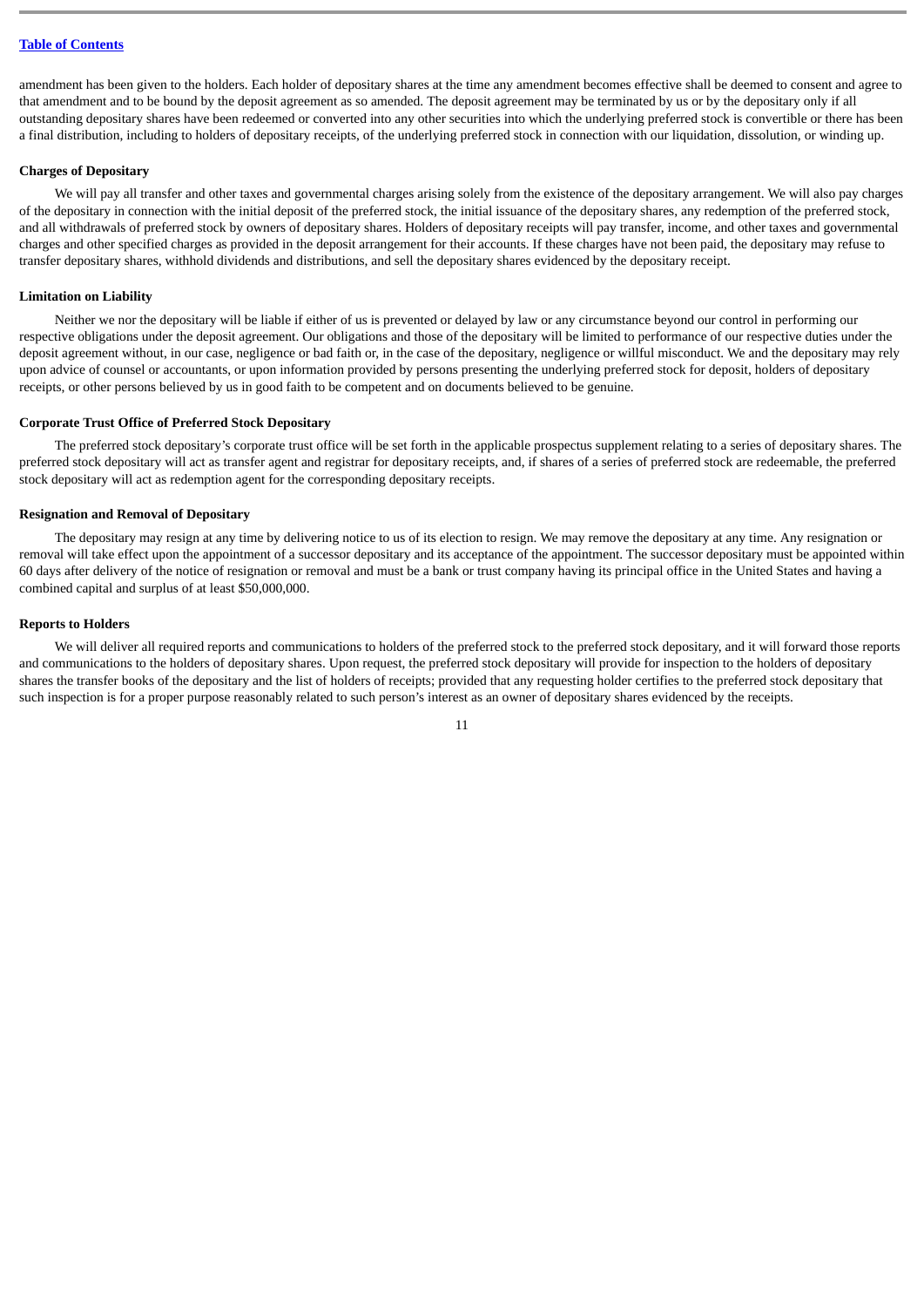# **DESCRIPTION OF WARRANTS**

<span id="page-15-0"></span>We may issue warrants for the purchase of common stock, preferred stock, depositary shares or units. Warrants may be issued independently or together with common stock, preferred stock, depositary shares or units, and the warrants may be attached to or separate from such securities. We may issue warrants directly or under a warrant agreement to be entered into between us and a warrant agent. We will name any warrant agent in the applicable prospectus supplement. Any warrant agent will act solely as our agent in connection with the warrants of a particular series and will not assume any obligation or relationship of agency or trust for or with any holders or beneficial owners of warrants.

The following is a description of the general terms and provisions of any warrants we may issue and may not contain all the information that is important to you. You can access complete information by referring to the applicable prospectus supplement. In the applicable prospectus supplement, we will describe the terms of the warrants and any applicable warrant agreement, including, where applicable, the following:

- the offering price and aggregate number of warrants offered;
- the designation and terms of the securities with which the warrants are issued and the number of warrants issued with each such security;
- the date on and after which the warrants and the related securities will be separately transferable;
- the number of shares of common stock, preferred stock, depositary shares or units, as the case may be, purchasable upon the exercise of one warrant and the price at which these securities may be purchased upon such exercise;
- the effect of any merger, consolidation, sale or other disposition of our business on the warrant agreement and the warrants;
- the terms of any rights to redeem or call the warrants;
- any provisions for changes to or adjustments in the exercise price or number of securities issuable upon exercise of the warrants;
- the dates on which the right to exercise the warrants will commence and expire;
- the manner in which the warrant agreement and warrants may be modified;
- a discussion of any material U.S. federal income tax considerations of holding or exercising the warrants;
- the terms of the securities issuable upon exercise of the warrants; and
- any other specific terms, preferences, rights or limitations of or restrictions on the warrants.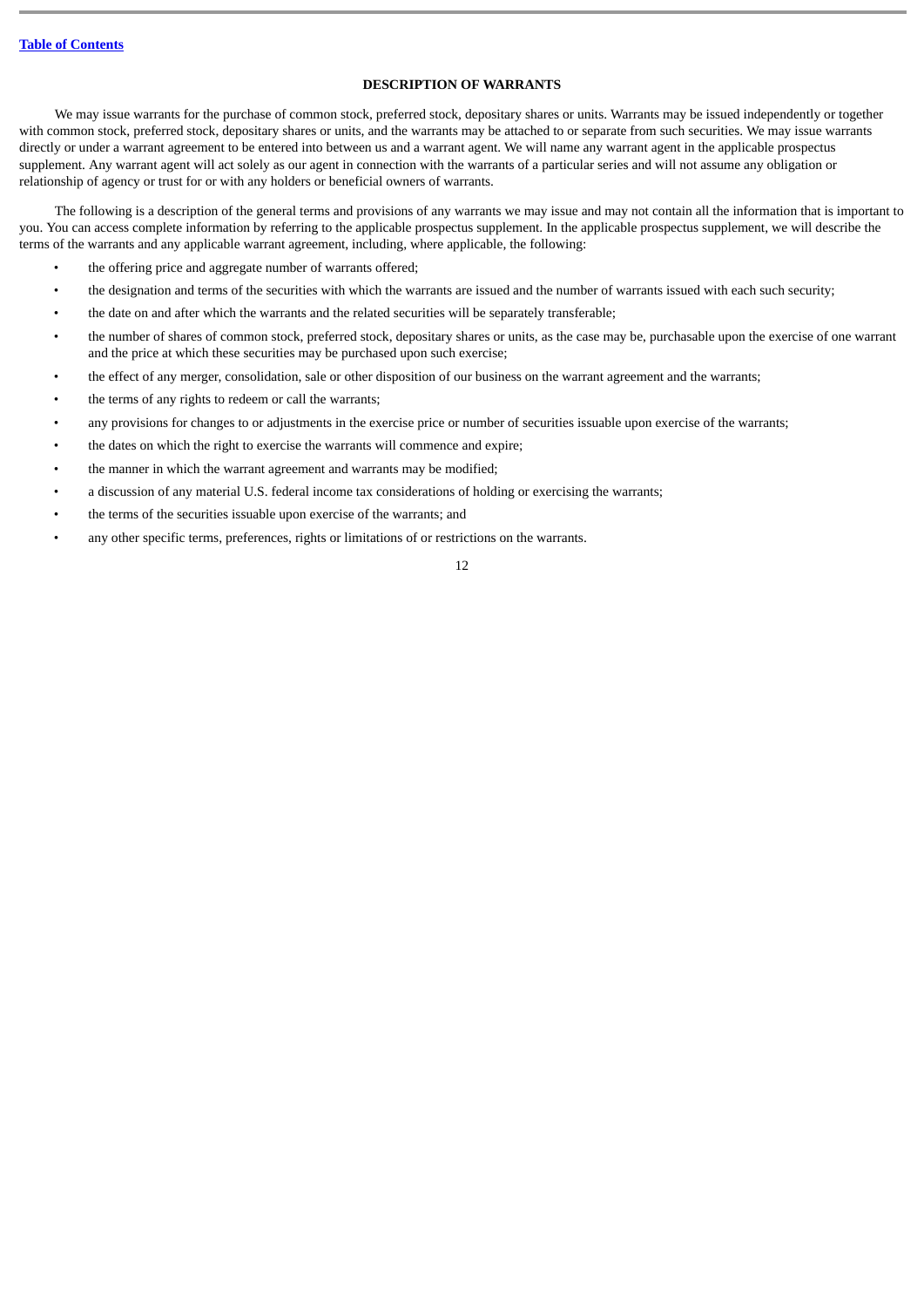# **DESCRIPTION OF PURCHASE CONTRACTS**

<span id="page-16-0"></span>We may issue purchase contracts, including contracts obligating holders to purchase from us, and for us to sell to holders, a specific or varying number of shares of common stock or preferred stock, depositary shares, warrants, or any combination of the above, at a future date or dates. Alternatively, the purchase contracts may obligate us to purchase from holders, and obligate holders to sell to us, a specific or varying number of shares of common stock or preferred stock, depositary shares, warrants, or any combination of the above. The price of the securities subject to the purchase contracts may be fixed at the time the purchase contracts are issued or may be determined by reference to a specific formula described in the purchase contracts. We may issue purchase contracts separately or as a part of units, each consisting of a purchase contract and one or more of the other securities described in this prospectus or securities of third parties, including U.S. Treasury securities, securing the holder's obligations under the purchase contract. If we issue a purchase contract as part of a unit, the applicable prospectus supplement will state whether the purchase contract will be separable from the other securities in the unit before the purchase contract settlement date. The purchase contracts may require us to make periodic payments to holders or vice versa and the payments may be unsecured or pre-funded on some basis. The purchase contracts may require holders to secure the holder's obligations in a manner specified in the applicable prospectus supplement, and in certain circumstances, we may deliver newly issued prepaid purchase contracts, often known as prepaid securities, upon release to a holder of any collateral securing such holder's obligations under the original purchase contract.

The applicable prospectus supplement will describe the terms of any purchase contracts in respect of which this prospectus is being delivered, including, to the extent applicable, the following:

- whether the purchase contracts obligate the holder or us to purchase or sell, or both purchase and sell, the securities subject to purchase under the purchase contract, and the nature and amount of each of those securities, or the method of determining those amounts;
- whether the purchase contracts are to be prepaid or not;
- whether the purchase contracts will be issued as part of a unit and, if so, the other securities comprising the unit;
- whether the purchase contracts are to be settled by delivery, or by reference or linkage to the value, performance, or level of the securities subject to purchase under the purchase contract;
- any acceleration, cancellation, termination, or other provisions relating to the settlement of the purchase contracts; and
- whether the purchase contracts will be issued in fully registered or global form.

Material U.S. federal income tax consideration applicable to the purchase contracts will also be discussed in the applicable prospectus supplement.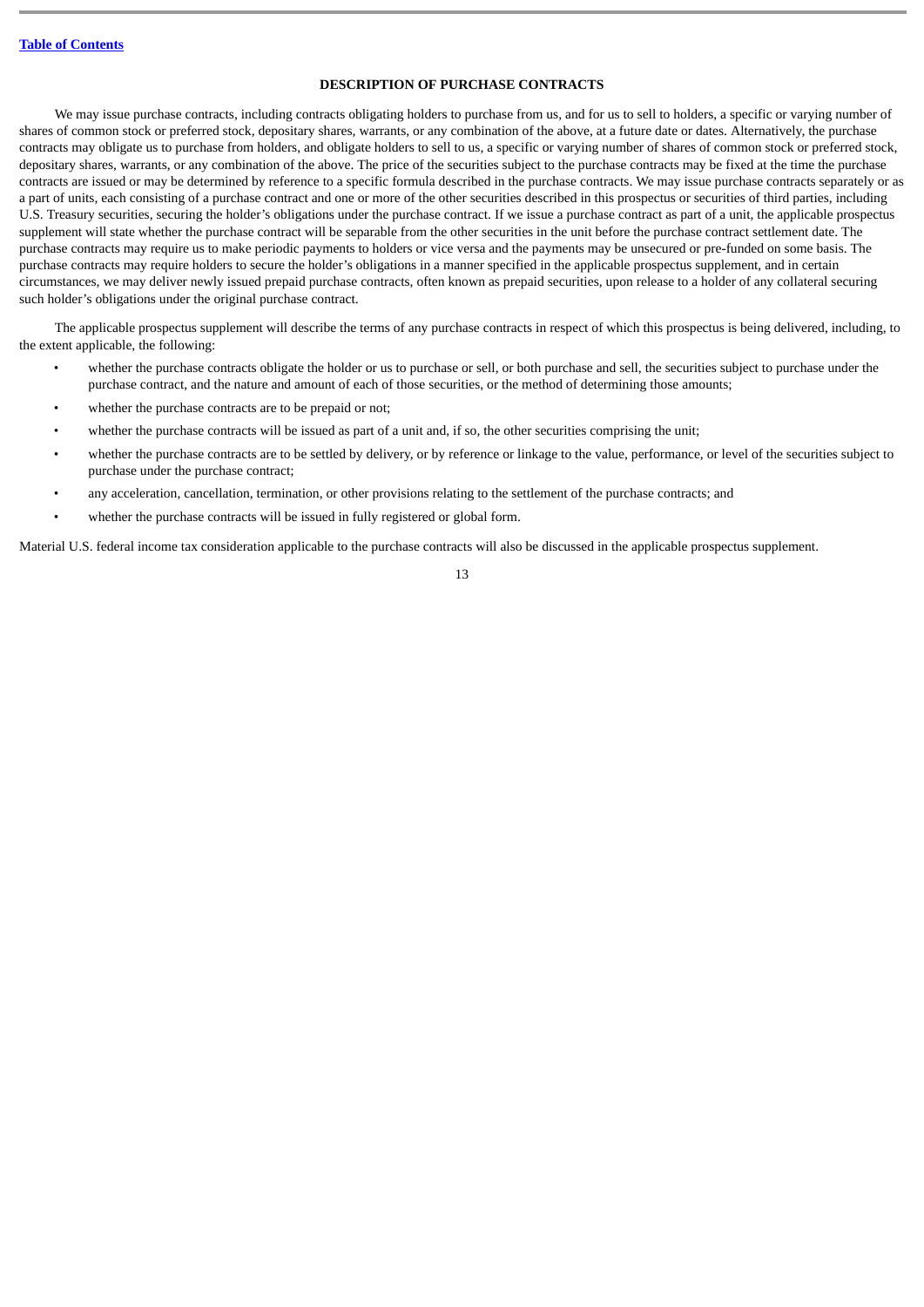# **DESCRIPTION OF RIGHTS**

<span id="page-17-0"></span>We may issue rights to purchase common stock, preferred stock, depositary shares warrants that we may offer to our securityholders. The rights may or may not be transferable by the persons purchasing or receiving the rights. In connection with any rights offering, we may enter into a standby underwriting or other arrangement with one or more underwriters or other persons pursuant to which such underwriters or other persons would purchase any offered securities remaining unsubscribed for after such rights offering. Each series of rights will be issued under a separate rights agent agreement to be entered into between us and a bank or trust company, as rights agent, that we will name in the applicable prospectus supplement. The rights agent will act solely as our agent in connection with the rights and will not assume any obligation or relationship of agency or trust for or with any holders of rights certificates or beneficial owners of rights.

The prospectus supplement relating to any rights that we offer will include specific terms relating to the offering, including, among other matters:

- the date of determining the security holders entitled to the rights distribution;
- the aggregate number of rights issued and the aggregate number of shares of common stock, preferred stock, depositary shares or warrants purchasable upon exercise of the rights;
- the exercise price;
- the conditions to completion of the rights offering:
- the date on which the right to exercise the rights will commence and the date on which the rights will expire; and
- any applicable federal income tax considerations.

Each right would entitle the holder of the rights to purchase for cash the amount of shares of common stock, preferred stock, depositary shares or warrants at the exercise price set forth in the applicable prospectus supplement. Rights may be exercised at any time up to the close of business on the expiration date for the rights provided in the applicable prospectus supplement. After the close of business on the expiration date, all unexercised rights will become void.

If less than all of the rights issued in any rights offering are exercised, we may offer any unsubscribed securities directly to persons other than our security holders, to or through agents, underwriters or dealers or through a combination of such methods, including pursuant to standby arrangements, as described in the applicable prospectus supplement.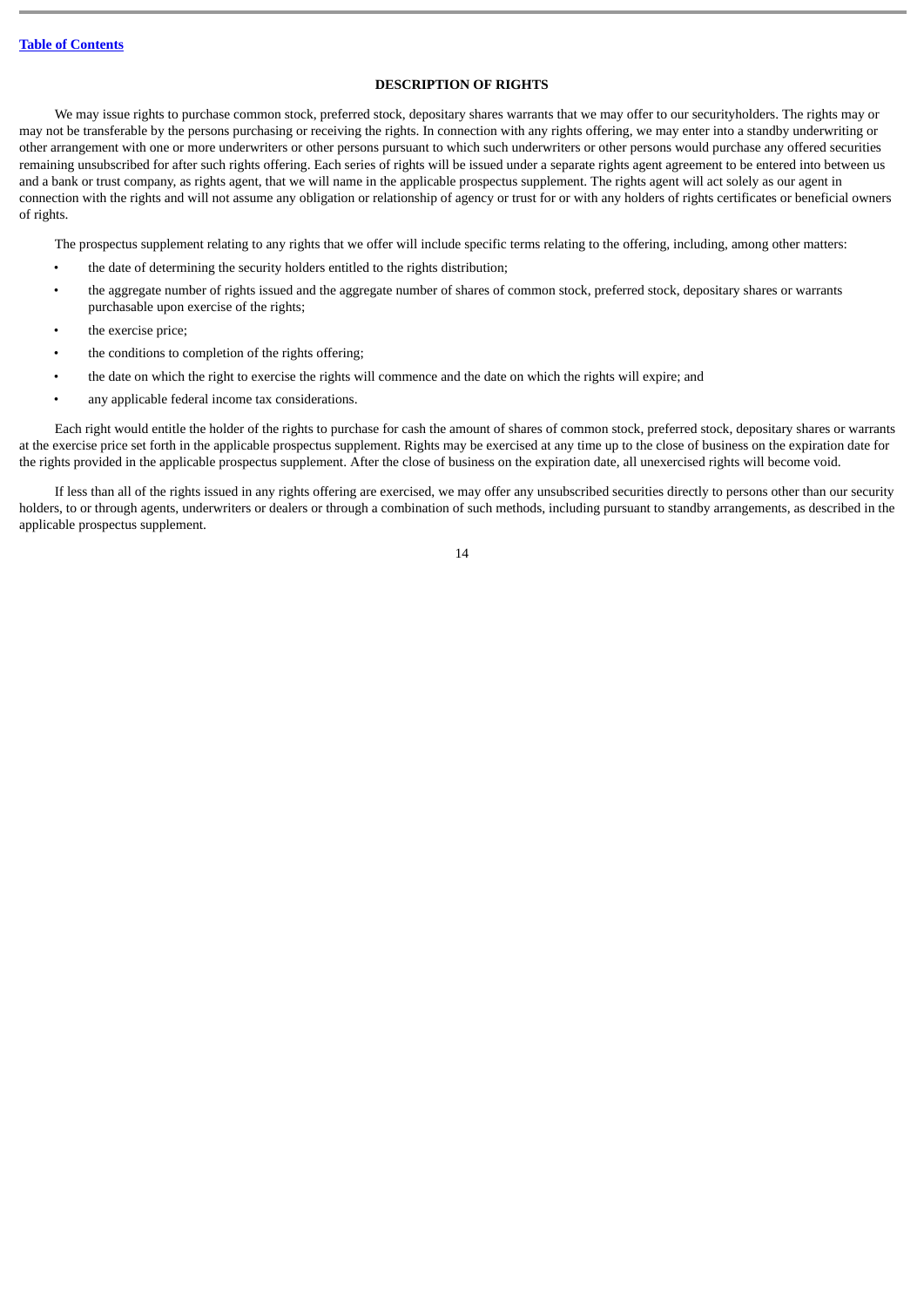# **DESCRIPTION OF UNITS**

<span id="page-18-0"></span>The following description, together with the additional information we include in any applicable prospectus supplement, summarizes the material terms and provisions of the units that we may offer under this prospectus. Units may be offered independently or together with common stock, preferred stock, depositary shares and/or warrants offered by any prospectus supplement, and may be attached to or separate from those securities.

While the terms we have summarized below will generally apply to any future units that we may offer under this prospectus, we will describe the particular terms of any series of units that we may offer in more detail in the applicable prospectus supplement. The terms of any units offered under a prospectus supplement may differ from the terms described below.

We will incorporate by reference into the registration statement of which this prospectus is a part the form of unit agreement, including a form of unit certificate, if any, that describes the terms of the series of units we are offering before the issuance of the related series of units. The following summaries of material provisions of the units and the unit agreements are subject to, and qualified in their entirety by reference to, all the provisions of the unit agreement applicable to a particular series of units. We urge you to read the applicable prospectus supplements related to the units that we sell under this prospectus, as well as the complete unit agreements that contain the terms of the units.

# **General**

We may issue units consisting of common stock, preferred stock, depositary shares, warrants, or any combination thereof. Each unit will be issued so that the holder of the unit is also the holder of each security included in the unit. Thus, the holder of a unit will have the rights and obligations of a holder of each included security. The unit agreement under which a unit is issued may provide that the securities included in the unit may not be held or transferred separately, at any time, or at any time before a specified date.

We will describe in the applicable prospectus supplement the terms of the series of units, including the following:

- the designation and terms of the units and of the securities comprising the units, including whether and under what circumstances those securities may be held or transferred separately;
- any provisions of the governing unit agreement that differ from those described below; and
- any provisions for the issuance, payment, settlement, transfer, or exchange of the units or of the securities comprising the units.

The provisions described in this section, as well as those described under "Description of Common Stock," "Description of Preferred Stock," "Description of Depositary Shares," "Description of Warrants," "Description of Purchase Contracts" and "Description of Units" will apply to each unit and to any common stock, preferred stock, depositary share or warrant included in each unit, respectively.

#### **Issuance in Series**

We may issue units in such amounts and in such numerous distinct series as we determine.

# **Enforceability of Rights by Holders of Units**

Each unit agent will act solely as our agent under the applicable unit agreement and will not assume any obligation or relationship of agency or trust with any holder of any unit. A single bank or trust company may act as unit agent for more than one series of units. A unit agent will have no duty or responsibility in case of any default by us under the applicable unit agreement or unit, including any duty or responsibility to initiate any proceedings at law or otherwise, or to make any demand upon us. Any holder of a unit, without the consent of the related unit agent or the holder of any other unit, may enforce by appropriate legal action its rights as holder under any security included in the unit.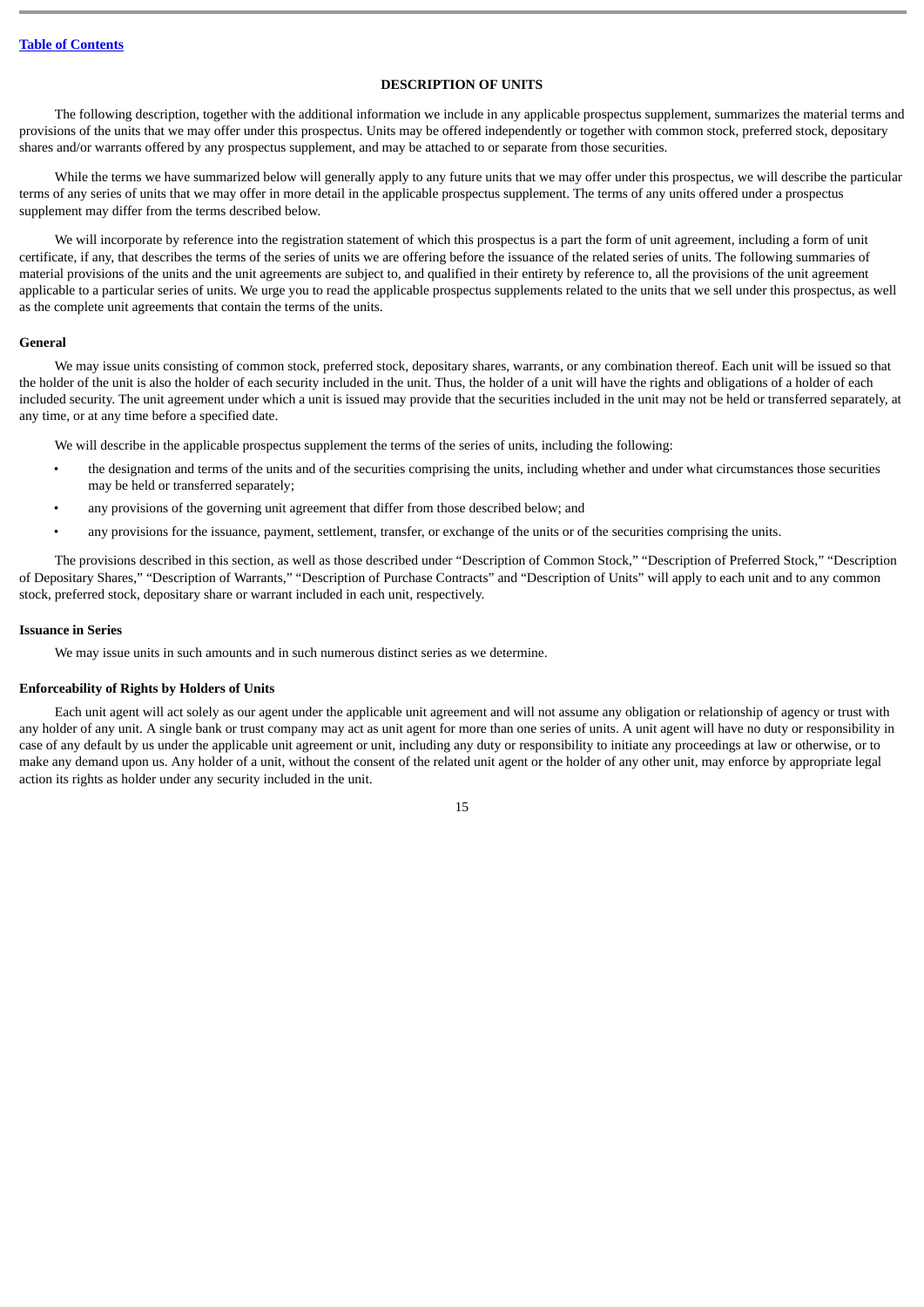# **Title**

We, the unit agent, and any of their agents may treat the registered holder of any unit certificate as an absolute owner of the units evidenced by that certificate for any purposes and as the person entitled to exercise the rights attaching to the units so requested, despite any notice to the contrary.

# **CERTAIN ANTI-TAKEOVER AND INDEMNIFICATION PROVISIONS OF OUR CERTIFICATE OF INCORPORATION AND BY-LAWS, SHAREHOLDER RIGHTS AGREEMENT AND DELAWARE LAW**

<span id="page-19-0"></span>The following is a summary of certain anti-takeover and indemnification provisions of Delaware law, our certificate of incorporation and bylaws and our Shareholder Rights Agreement, as amended, which affect us and our stockholders. The description below is intended as only a summary. You can access complete information by referring to Delaware General Corporation Law, our certificate of incorporation and bylaws, and our Shareholder Rights Agreement, as amended, and the following summary is qualified in its entirety by reference to such documents and the applicable provisions of the Delaware General Corporation Law.

#### *Special Meetings of Stockholders*

Our by-laws provide that, except as otherwise required by law and subject to the rights, if any, of the holders of any series of preferred stock, only our board of directors may call a special meeting of stockholders.

#### *Advance Notice of Director Nominations and Stockholder Proposals*

Our by-laws include advance notice and informational requirements and time limitations on any director nomination or any new proposal which a stockholder wishes to make at an annual meeting of stockholders. Generally, a stockholder's notice of a director nomination or proposal will be timely if delivered to our corporate secretary at our principal executive offices not later than the close of business on the 75th day nor earlier than the close of business on the 120th day prior to the first anniversary of the preceding year's annual meeting.

#### *Blank Check Preferred Stock*

We have shares of preferred stock available for future issuance without stockholder approval, except to the extent holders of preferred stock have a consent right under the terms of their preferred stock. The existence of authorized but unissued shares of preferred stock may enable our board of directors to render more difficult or to discourage an attempt to obtain control of us by means of a merger, tender offer, proxy contest or otherwise. For example, if in the due exercise of its fiduciary obligations, our board of directors were to determine that a takeover proposal is not in the best interests of us or our stockholders, our board of directors could cause shares of preferred stock to be issued without stockholder approval in one or more private offerings or other transactions that might dilute the voting or other rights of the proposed acquirer or insurgent stockholder or stockholder group. In this regard, our certificate of incorporation grants our board of directors broad power to establish the rights and preferences of authorized and unissued shares of preferred stock. The issuance of shares of preferred stock could decrease the amount of earnings and assets available for distribution to holders of shares of common stock. The issuance may also adversely affect the rights and powers, including voting rights, of these holders and may have the effect of delaying, deterring or preventing a change in control of us.

#### *Preferred Stock Purchase Rights*

On December 8, 2008, our board of directors adopted a Shareholder Rights Agreement, or the Rights Agreement, under which our board of directors authorized and declared a dividend of one preferred stock purchase right for each share of our common stock. Each right entitles the registered holder to purchase from us one one-thousandth of a share of Series A Junior Participating Preferred Stock at a purchase price of \$5.00 per share, subject to adjustment. The rights become exercisable upon the occurrence of certain events and may make the acquisition of our company more difficult and expensive. Under the terms of the original Rights Agreement (prior to the amendment discussed below), in the event a person or group obtains beneficial ownership of 15% or more of our common stock, then under certain circumstances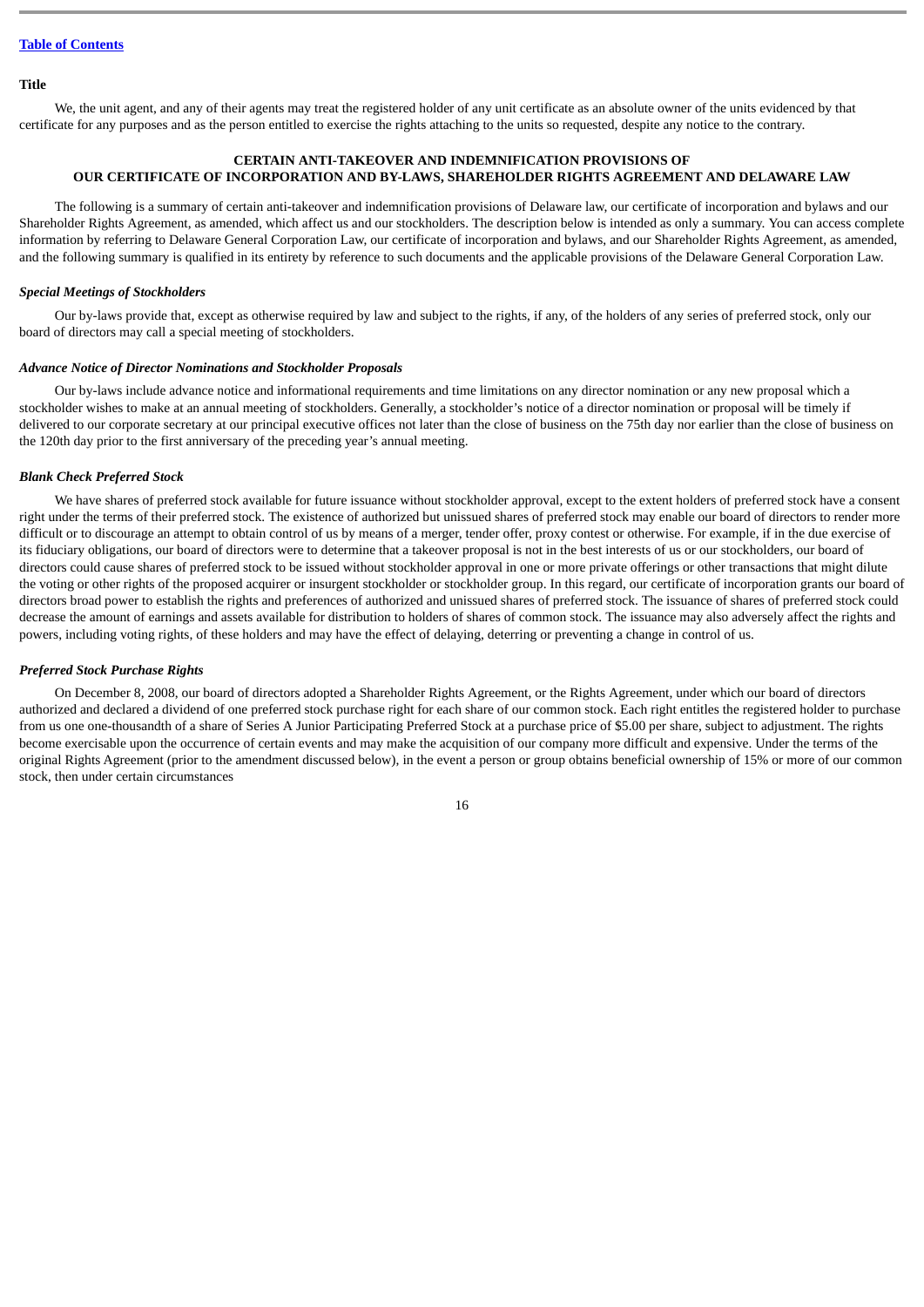holders of the rights will have the ability to purchase, for the \$5.00 purchase price, as adjusted, either (i) a number of shares of our common stock having a market value of twice the purchase price or (ii) in the event of a business combination or sale in which we are not the surviving corporation, a number of shares of common stock of the surviving corporation having a market value of twice the purchase price. The rights will expire at the close of business on December 8, 2009, unless earlier redeemed or exchanged by us.

On June 29, 2009, in order to help preserve and maximize the long-term value of our net operating loss carryforwards and related tax benefits, we amended the Rights Agreement to, among other things, reduce the triggering beneficial ownership threshold from 15% of our outstanding common stock to 5% of our securities, as defined therein, and otherwise expand the definition of "Acquiring Person" to include persons or groups that would be considered "5-percent shareholders" under Section 382 of the Internal Revenue Code of 1986, as amended, and the Treasury Regulations thereunder. The amendment is effective until the earlier of (i) the date immediately following the date of our 2009 annual meeting of stockholders and (ii) August 31, 2009. After that date, the triggering threshold would again be 15% of our outstanding common stock.

The Rights Agreement may delay or prevent an acquisition of us that stockholders may consider favorable, which could decrease the value of our common stock.

# *Section 203 of the Delaware General Corporation Law*

We are subject to the provisions of Section 203 of the Delaware General Corporation Law. In general, Section 203 prohibits a publicly held Delaware corporation from engaging in a "business combination" with an "interested stockholder" for a three-year period following the time that this stockholder becomes an interested stockholder, unless the business combination is approved in a prescribed manner. A "business combination" includes, among other things, a merger, asset or stock sale or other transaction resulting in a financial benefit to the interested stockholder. An "interested stockholder" is a person who, together with affiliates and associates, owns, or did own within three years prior to the determination of interested stockholder status, 15% or more of the corporation's voting stock. Under Section 203, a business combination between a corporation and an interested stockholder is prohibited unless it satisfies one of the following conditions:

- before the stockholder became interested, the board of directors approved either the business combination or the transaction which resulted in the stockholder becoming an interested stockholder;
- upon consummation of the transaction which resulted in the stockholder becoming an interested stockholder, the interested stockholder owned at least 85% of the voting stock of the corporation outstanding at the time the transaction commenced, excluding for purposes of determining the voting stock outstanding, shares owned by persons who are directors and also officers, and employee stock plans, in some instances; or
- at or after the time the stockholder became interested, the business combination was approved by the board of directors of the corporation and authorized at an annual or special meeting of the stockholders by the affirmative vote of at least two-thirds of the outstanding voting stock which is not owned by the interested stockholder.

The existence of this provision may have an anti-takeover effect with respect to transactions our board of directors does not approve in advance. Section 203 may also discourage attempts that might result in a premium over the market price for the shares of common stock held by stockholders.

These provisions of Delaware law and our certificate of incorporation could have the effect of discouraging others from attempting hostile takeovers and, as a consequence, they may also inhibit temporary fluctuations in the market price of our common stock that often result from actual or rumored hostile takeover attempts. These provisions may also have the effect of preventing changes in our management. It is possible that these provisions could make it more difficult to accomplish transactions that stockholders may otherwise deem to be in their best interests.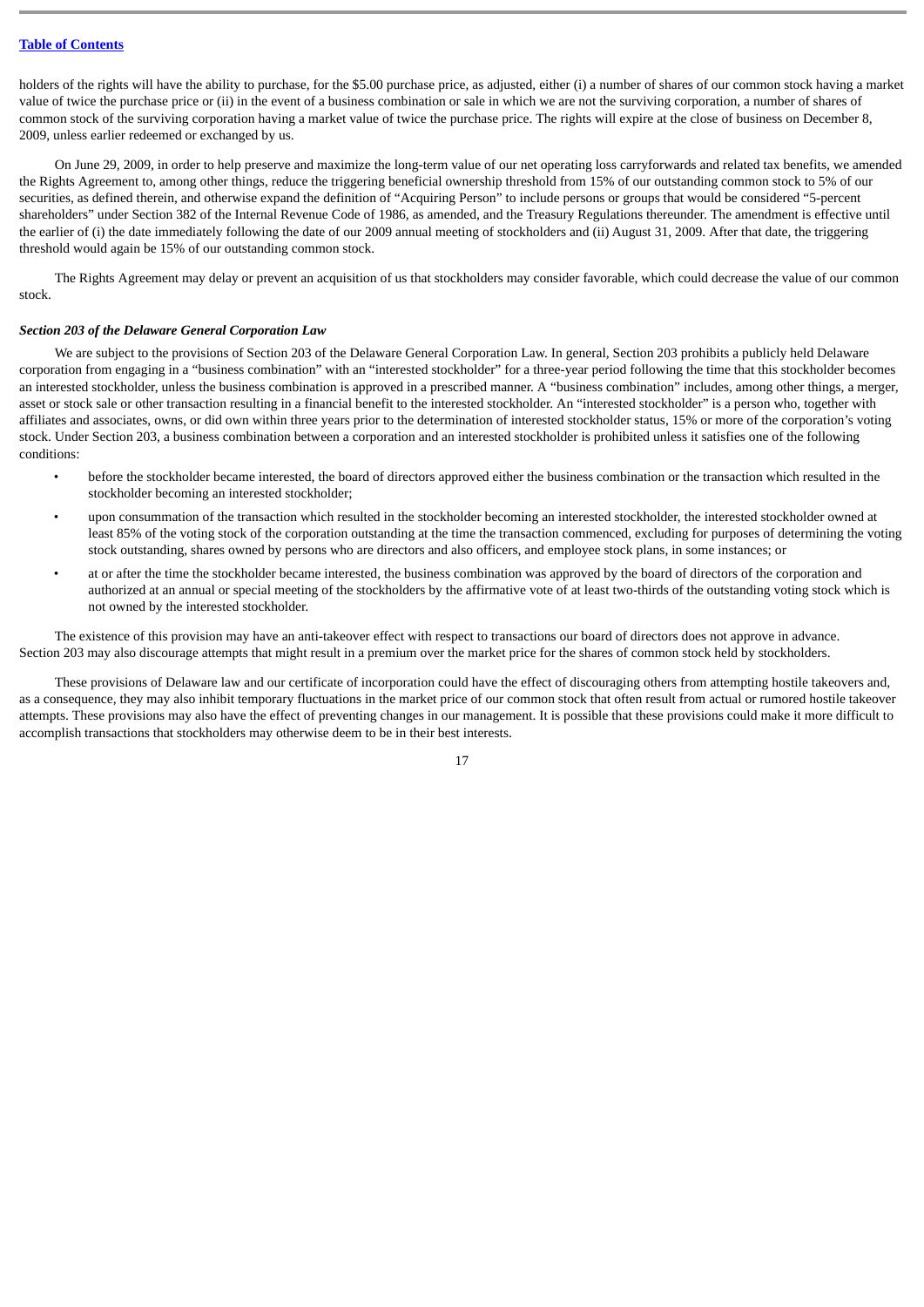#### *Indemnification of Directors and Officers*

Section 145 of the Delaware General Corporation Law ("DGCL") empowers a Delaware corporation to indemnify any persons who are, or are threatened to be made, parties to any threatened, pending or completed legal action, suit or proceeding, whether civil, criminal, administrative, or investigative (other than an action by or in the right of such corporation), by reason of the fact that such person was an officer or director of such corporation, or is or was serving at the request of such corporation as a director, officer, employee, or agent of another corporation or enterprise. The indemnity may include expenses (including attorneys' fees), judgments, fines, and amounts paid in settlement actually and reasonably incurred by such person in connection with such action, suit, or proceeding, provided that such officer or director acted in good faith and in a manner he reasonably believed to be in or not opposed to the corporation's best interests, and, for criminal proceedings, had no reasonable cause to believe his conduct was illegal. A Delaware corporation may indemnify officers and directors in an action by or in the right of the corporation under the same conditions, except that no indemnification is permitted without judicial approval if the officer or director is adjudged to be liable to the corporation in the performance of his duty. Where an officer or director is successful on the merits or otherwise in the defense of any action referred to above, the corporation must indemnify him against the expenses which such officer or director actually and reasonably incurred.

Our certificate of incorporation and bylaws provide that we will indemnify, to the fullest extent permitted by the DGCL, each director or officer of our company, whom we refer to as an "Indemnitee." Such indemnification includes payment by us, in advance of the final disposition of a civil or criminal action, suit, or proceeding, of expenses incurred by a director or officer in defending such action, suit, or proceeding upon receipt of any undertaking by or on behalf of such director or officer to repay such payment if it is ultimately determined that he or she is not entitled to be indemnified by us.

Under Delaware law, to the extent that an Indemnitee is successful on the merits in defense of a suit or proceeding brought against him or her by reason of the fact that he or she is or was a director, officer, or agent of our company, or serves or served any other enterprise or organization at the request of our company, we shall indemnify him or her against expenses (including attorneys' fees) actually and reasonably incurred in connection with such action.

If unsuccessful in defense of a third-party civil suit or a criminal suit, or if such a suit is settled, an Indemnitee may be indemnified under Delaware law against both (i) expenses, including attorney's fees, and (ii) judgments, fines, and amounts paid in settlement if he or she acted in good faith and in a manner he or she reasonably believed to be in, or not opposed to, the best interests of our company, and, with respect to any criminal action, had no reasonable cause to believe his or her conduct was unlawful.

If unsuccessful in defense of a suit brought by or in the right of our company, where the suit is settled, an Indemnitee may be indemnified under Delaware law only against expenses (including attorneys' fees) actually and reasonably incurred in the defense or settlement of the suit if he or she acted in good faith and in a manner he or she reasonably believed to be in, or not opposed to, the best interests of our company except that if the Indemnitee is adjudged to be liable for negligence or misconduct in the performance of his or her duty to our company, he or she cannot be made whole even for expenses unless a court determines that he or she is fully and reasonably entitled to indemnification for such expenses.

Also under Delaware law, expenses incurred by an officer or director in defending a civil or criminal action, suit, or proceeding may be paid by our company in advance of the final disposition of the suit, action, or proceeding upon receipt of an undertaking by or on behalf of the officer or director to repay such amount if it is ultimately determined that he or she is not entitled to be indemnified by our company. We may also advance expenses incurred by other employees and agents of our company upon such terms and conditions, if any, that our board of directors of the registrant deems appropriate.

# *Disclosure of the SEC's Position on Indemnification for Securities Act Liabilities*

Insofar as indemnification by us for liabilities arising under the Securities Act may be permitted to our directors, officers and controlling persons pursuant to the provisions referenced in Item 14 of this registration statement, or otherwise, we have been advised that in the opinion of the Securities and Exchange Commission such indemnification is against public policy as expressed in the Securities Act and is, therefore, unenforceable. If a claim for indemnification against such liabilities (other than the payment by us of expenses incurred or paid by one of our directors, officers, or controlling persons in the successful defense of any action, suit or proceeding) is asserted by a director, officer, or controlling person in connection with the securities being registered hereunder, we will, unless in the opinion of our counsel the matter has been settled by controlling precedent, submit to a court of appropriate jurisdiction the question whether such indemnification by us is against public policy as expressed in the Securities Act, and will be governed by the final adjudication of such issue.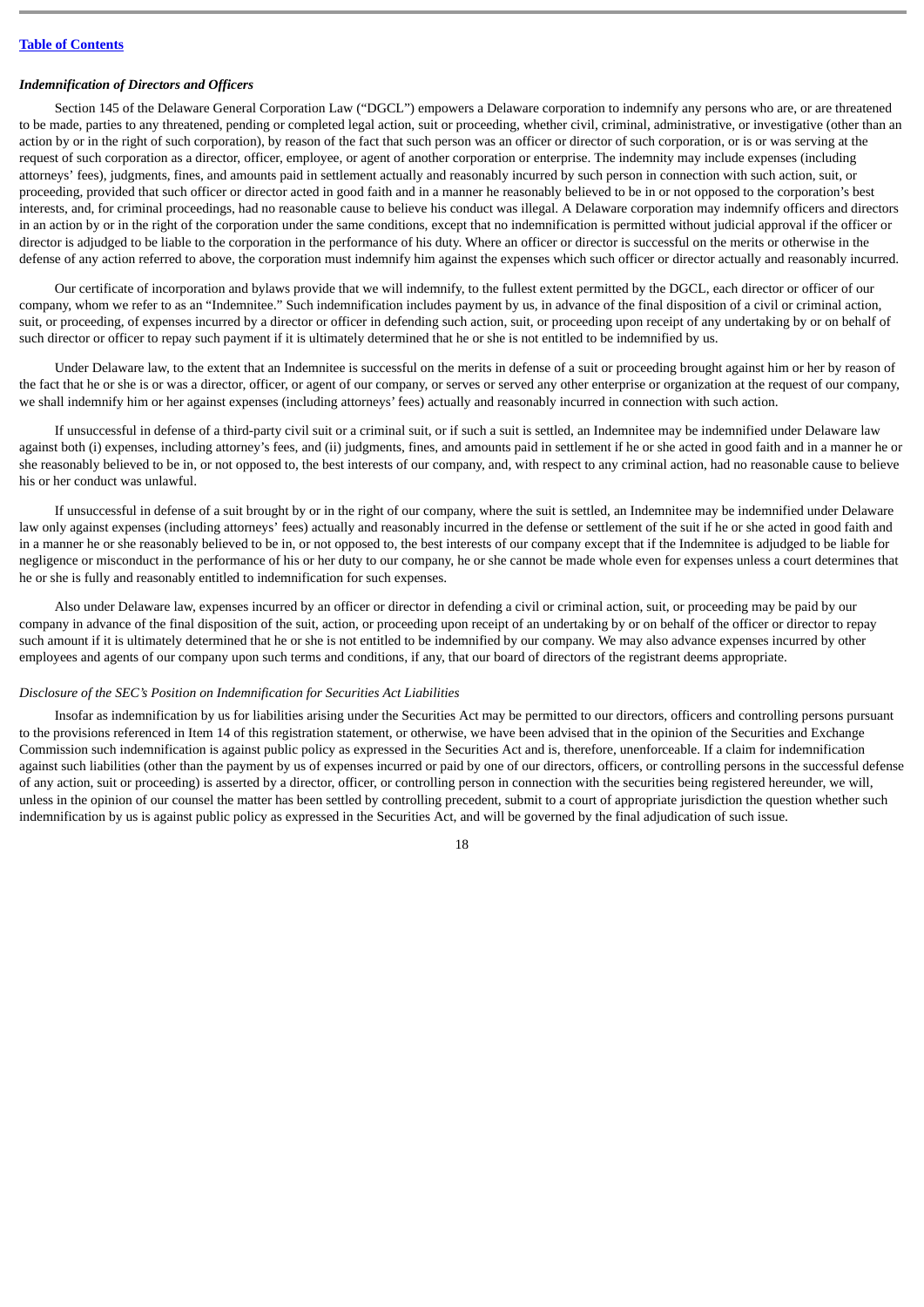# **PLAN OF DISTRIBUTION**

<span id="page-22-0"></span>We may sell the securities being offered hereby in one or more of the following ways from time to time:

- through agents to the public or to investors;
- to one or more underwriters or dealers for resale to the public or to investors;
- in "at the market offerings," within the meaning of Rule 415(a)(4) of the Securities Act of 1933, as amended, to or through a market maker or into an existing trading market, or an exchange or otherwise;
- directly to investors in privately negotiated transactions; or
- through a combination of these methods of sale.

The securities that we distribute by any of these methods may be sold, in one or more transactions, at:

- a fixed price or prices, which may be changed;
- market prices prevailing at the time of sale;
- prices related to prevailing market prices; or
- negotiated prices.

We will set forth in a prospectus supplement the terms of the offering of our securities, including:

- the name or names of any agents or underwriters;
- the purchase price of our securities being offered and the proceeds we will receive from the sale;
- any over-allotment options under which underwriters may purchase additional securities from us;
- any agency fees or underwriting discounts and commissions and other items constituting agents' or underwriters' compensation;
- the public offering price;
- any discounts or concessions allowed or reallowed or paid to dealers; and
- any securities exchanges on which such common stock may be listed.

# **Underwriters**

Underwriters, dealers and agents that participate in the distribution of the securities may be underwriters as defined in the Securities Act and any discounts or commissions they receive from us and any profit on their resale of the securities may be treated as underwriting discounts and commissions under the Securities Act. We will identify in the applicable prospectus supplement any underwriters, dealers or agents and will describe their compensation. We may have agreements with the underwriters, dealers and agents to indemnify them against specified civil liabilities, including liabilities under the Securities Act. Underwriters, dealers and agents may engage in transactions with or perform services for us or our subsidiaries in the ordinary course of their businesses.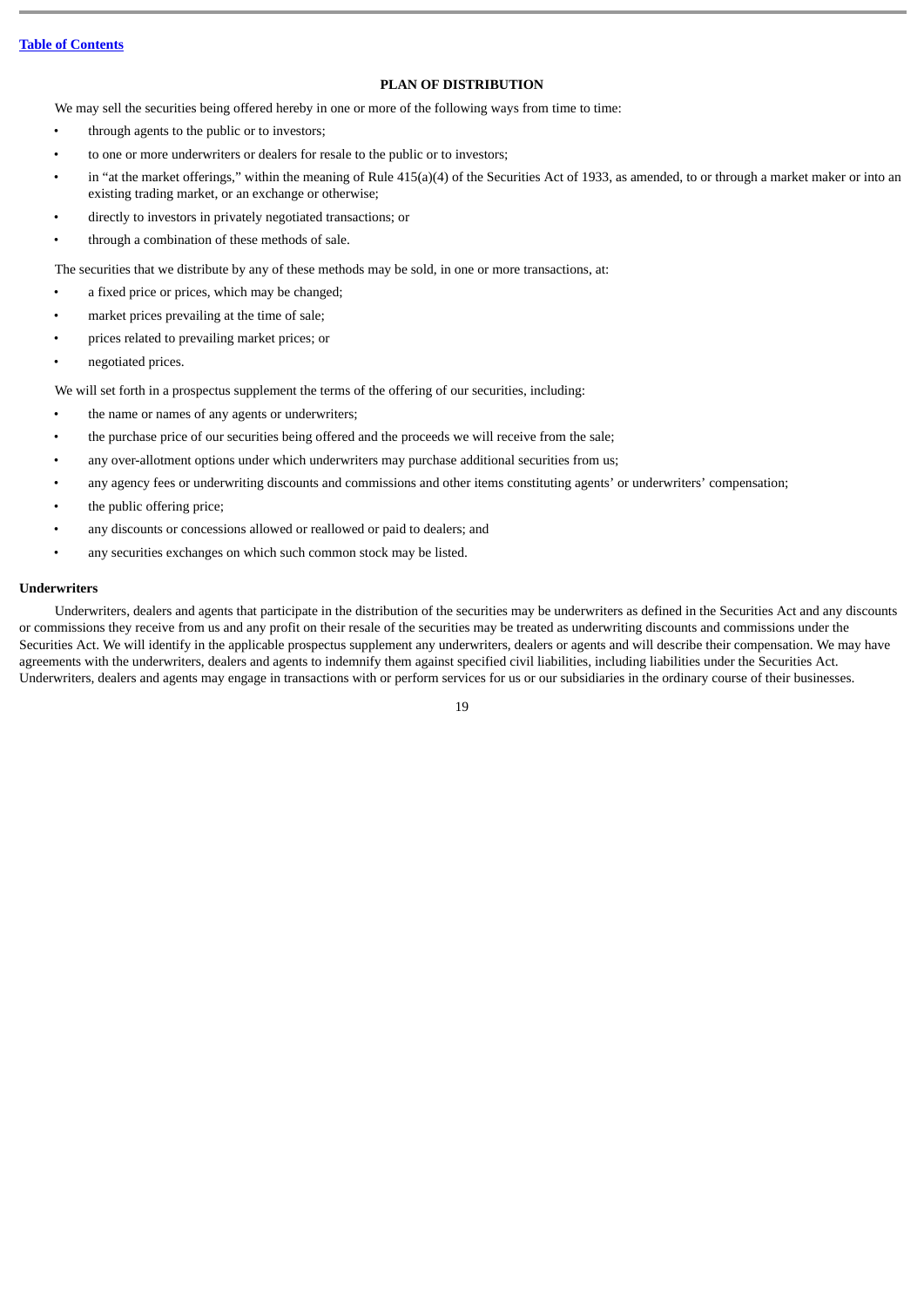If we use underwriters for a sale of securities, the underwriters will acquire the securities for their own account. The underwriters may resell the securities in one or more transactions, including negotiated transactions, at a fixed public offering price or at varying prices determined at the time of sale. The obligations of the underwriters to purchase the securities will be subject to the conditions set forth in the applicable underwriting agreement. The underwriters will be obligated to purchase all the securities offered if they purchase any of the securities offered. We may change from time to time any initial public offering price and any discounts or concessions the underwriters allow or reallow or pay to dealers. We may use underwriters with whom we have a material relationship. We will describe in the prospectus supplement naming the underwriters the nature of any such relationship.

If indicated in the applicable prospectus supplement, we will authorize underwriters or other persons acting as our agents to solicit offers by particular institutions to purchase securities from us at the public offering price set forth in such prospectus supplement pursuant to delayed delivery contracts providing for payment and delivery on the date or dates stated in such prospectus supplement. Each delayed delivery contract will be for an amount no less than, and the aggregate principal amounts of securities sold under delayed delivery contracts shall be not less nor more than, the respective amounts stated in the applicable prospectus supplement. Institutions with which such contracts, when authorized, may be made include commercial and savings banks, insurance companies, pension funds, investment companies, educational and charitable institutions and others, but will in all cases be subject to our approval. The obligations of any purchaser under any such contract will be subject to the conditions that (a) the purchase of the securities shall not at the time of delivery be prohibited under the laws of any jurisdiction in the United States to which the purchaser is subject, and (b) if the securities are being sold to underwriters, we shall have sold to the underwriters the total principal amount of the securities less the principal amount thereof covered by the contracts. The underwriters and such other agents will not have any responsibility in respect of the validity or performance of such contracts.

#### **Agents**

We may designate agents who agree to use their reasonable efforts to solicit purchases for the period of their appointment or to sell securities on a continuing basis.

## **Direct Sales**

We may also sell securities directly to one or more purchasers without using underwriters or agents.

# **Trading Markets and Listing of Securities**

Unless otherwise specified in the applicable prospectus supplement, each class or series of securities will be a new issue with no established trading market, other than our common stock, which is traded on the Nasdaq Capital Market. We may elect to list any other class or series of securities on any exchange, but we are not obligated to do so. It is possible that one or more underwriters may make a market in a class or series of securities, but the underwriters will not be obligated to do so and may discontinue any market making at any time without notice. We cannot give any assurance as to the liquidity of the trading market for any of the securities.

## **Stabilization Activities**

In connection with an offering, an underwriter may purchase and sell securities in the open market. These transactions may include short sales, stabilizing transactions and purchases to cover positions created by short sales. Shorts sales involve the sale by the underwriters of a greater number of securities than they are required to purchase in the offering. "Covered" short sales are sales made in an amount not greater than the underwriters' option to purchase additional securities from us, if any, in the offering. If the underwriters have an over-allotment option to purchase additional securities from us, the underwriters may close out any covered short position by either exercising their over-allotment option or purchasing securities in the open market. In determining the source of securities to close out the covered short position, the underwriters may consider, among other things, the price of securities available for purchase in the open market as compared to the price at which they may purchase securities through the over-allotment option. "Naked" short sales are any sales in excess of such option or where the underwriters do not have an over-allotment option. The underwriters must close out any naked short position by purchasing securities in the open market. A naked short position is more likely to be created if the underwriters are concerned that there may be downward pressure on the price of the securities in the open market after pricing that could adversely affect investors who purchase in the offering.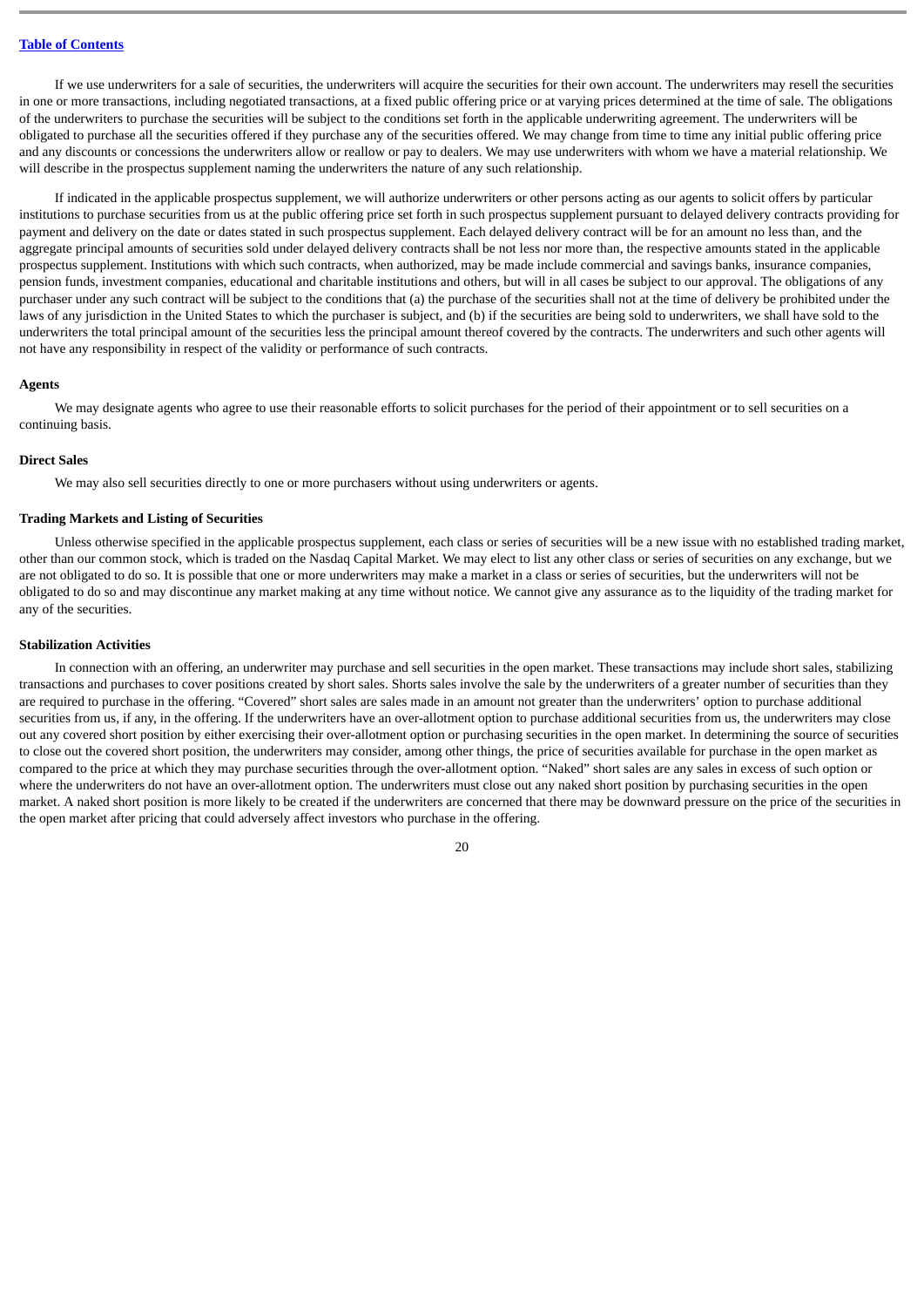Accordingly, to cover these short sales positions or to otherwise stabilize or maintain the price of the securities, the underwriters may bid for or purchase securities in the open market and may impose penalty bids. If penalty bids are imposed, selling concessions allowed to syndicate members or other broker-dealers participating in the offering are reclaimed if securities previously distributed in the offering are repurchased, whether in connection with stabilization transactions or otherwise. The effect of these transactions may be to stabilize or maintain the market price of the securities at a level above that which might otherwise prevail in the open market. The impositions of a penalty bid may also effect the price of the securities to the extent that it discourages resale of the securities. The magnitude or effect of any stabilization or other transactions is uncertain. These transactions may be effected on the Nasdaq Capital Market or otherwise and, if commenced, may be discontinued at any time.

#### **EXPERTS**

<span id="page-24-0"></span>The consolidated financial statements of Casual Male Retail Group, Inc. included in our Annual Report on Form 10-K, as amended, for the fiscal year ended January 31, 2009, and the effectiveness of our internal control over financial reporting as of January 31, 2009 have been audited by Ernst & Young LLP, independent registered public accounting firm, as set forth in their reports thereon, included therein, and incorporated herein by reference in this prospectus and elsewhere in the registration statement. Such consolidated financial statements are incorporated herein by reference in reliance upon such reports given on the authority of said firm as experts in accounting and auditing.

## **LEGAL MATTERS**

<span id="page-24-1"></span>Certain legal matters, including the legality of the securities offered, will be passed upon for us by our counsel, Greenberg Traurig, LLP, Boston, Massachusetts. If the securities are distributed in an underwritten offering, certain legal matters will be passed upon for the underwriters by counsel identified in the applicable prospectus supplement.

#### **WHERE YOU CAN FIND MORE INFORMATION**

<span id="page-24-2"></span>We file reports, proxy statements and other documents with the SEC. You may read and copy any document we file at the SEC's public reference room at 100 F Street, N.E., Room 1580, Washington, DC 20549. You should call 1-800-SEC-0330 for more information on the operation of the public reference room. Our SEC filings are also available to you on the SEC's Internet site at http://www.sec.gov. The SEC's Internet site contains reports, proxy and information statements, and other information regarding issuers that file electronically with the SEC.

This prospectus is part of a registration statement that we filed with the SEC. The registration statement contains more information than this prospectus regarding us and our common stock, including certain exhibits and schedules. You can obtain a copy of the registration statement from the SEC at the address listed above or from the SEC's Internet site.

Our Internet address is www.casualmaleXL.com. The information on our Internet website is not incorporated by reference in this prospectus.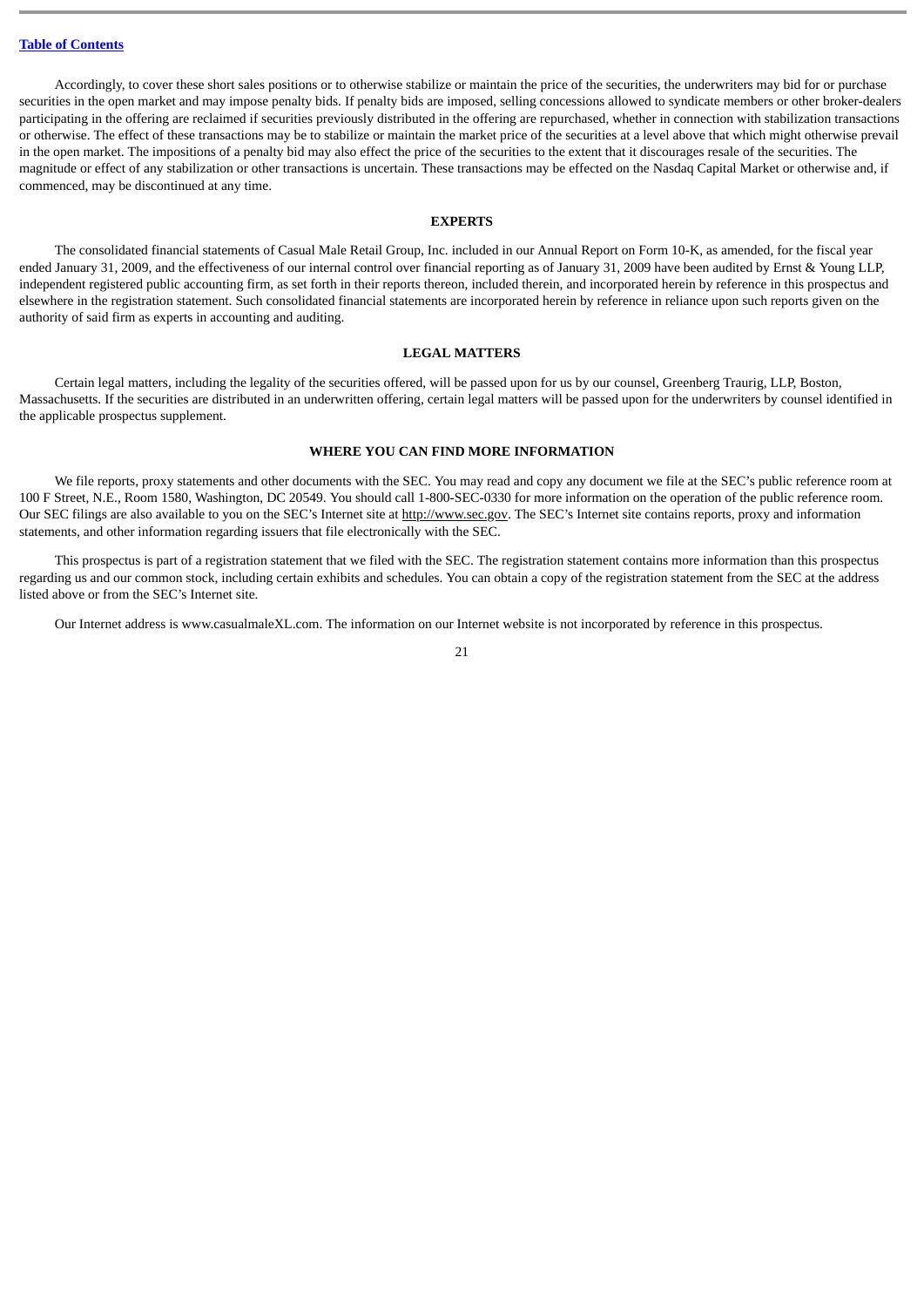# **INCORPORATION OF CERTAIN DOCUMENTS BY REFERENCE**

<span id="page-25-0"></span>The SEC allows us to "incorporate" into this prospectus information that we file with the SEC in other documents. This means that we can disclose important information to you by referring to other documents that contain that information. Any information that we incorporate by reference is considered part of this prospectus. The documents and reports that we list below are incorporated by reference into this prospectus. In addition, all documents and reports which we file pursuant to Section 13(a), 13(c), 14 or 15(d) of the Exchange Act after the date of this prospectus are incorporated by reference in this prospectus as of the respective filing dates of these documents and reports. Statements contained in documents that we file with the SEC and that are incorporated by reference in this prospectus will automatically update and supersede information contained in this prospectus, including information in previously filed documents or reports that have been incorporated by reference in this prospectus, to the extent the new information differs from or is inconsistent with the old information.

We have filed the following documents with the SEC. These documents are incorporated herein by reference as of their respective dates of filing:

- (1) Our Annual Report on Form 10-K, as amended, for the fiscal year ended January 31, 2009;
- (2) Our Quarterly Report on Form 10-Q for the quarter ended May 2, 2009;
- (3) Our Current Reports on Form 8-K filed with the SEC on February 3, 2009 and June 29, 2009;
- (4) Our Preliminary Proxy Statement on Schedule 14A filed with the SEC on June 18, 2009;
- (5) All of our filings pursuant to the Exchange Act after the date of filing the initial registration statement and prior to the effectiveness of the registration statement;
- (6) The description of our common stock contained in our Registration Statement on Form 8-A filed on May 27, 1987, and any amendments or reports filed for the purpose of updating that description; and
- (7) The description of our preferred stock purchase rights contained in our Registration Statement on Form 8-A filed December 9, 2008, as amended by our Registration Statement on Form 8-A/A filed June 29, 2009, and any further amendments or reports filed for the purpose of updating that description.

You may request a copy of these documents, which will be provided to you at no cost, by contacting:

Casual Male Retail Group, Inc. 555 Turnpike Street Canton, MA 02021 Attn: Corporate Secretary (781) 828-9300

You should rely only on the information contained in this prospectus, including information incorporated by reference as described above, or any prospectus supplement that we have specifically referred you to. We have not authorized anyone else to provide you with different information. You should not assume that the information in this prospectus or any prospectus supplement is accurate as of any date other than the date on the front of those documents or that any document incorporated by reference is accurate as of any date other than its filing date. You should not consider this prospectus to be an offer or solicitation relating to the securities in any jurisdiction in which such an offer or solicitation relating to the securities is not authorized. Furthermore, you should not consider this prospectus to be an offer or solicitation relating to the securities if the person making the offer or solicitation is not qualified to do so, or if it is unlawful for you to receive such an offer or solicitation.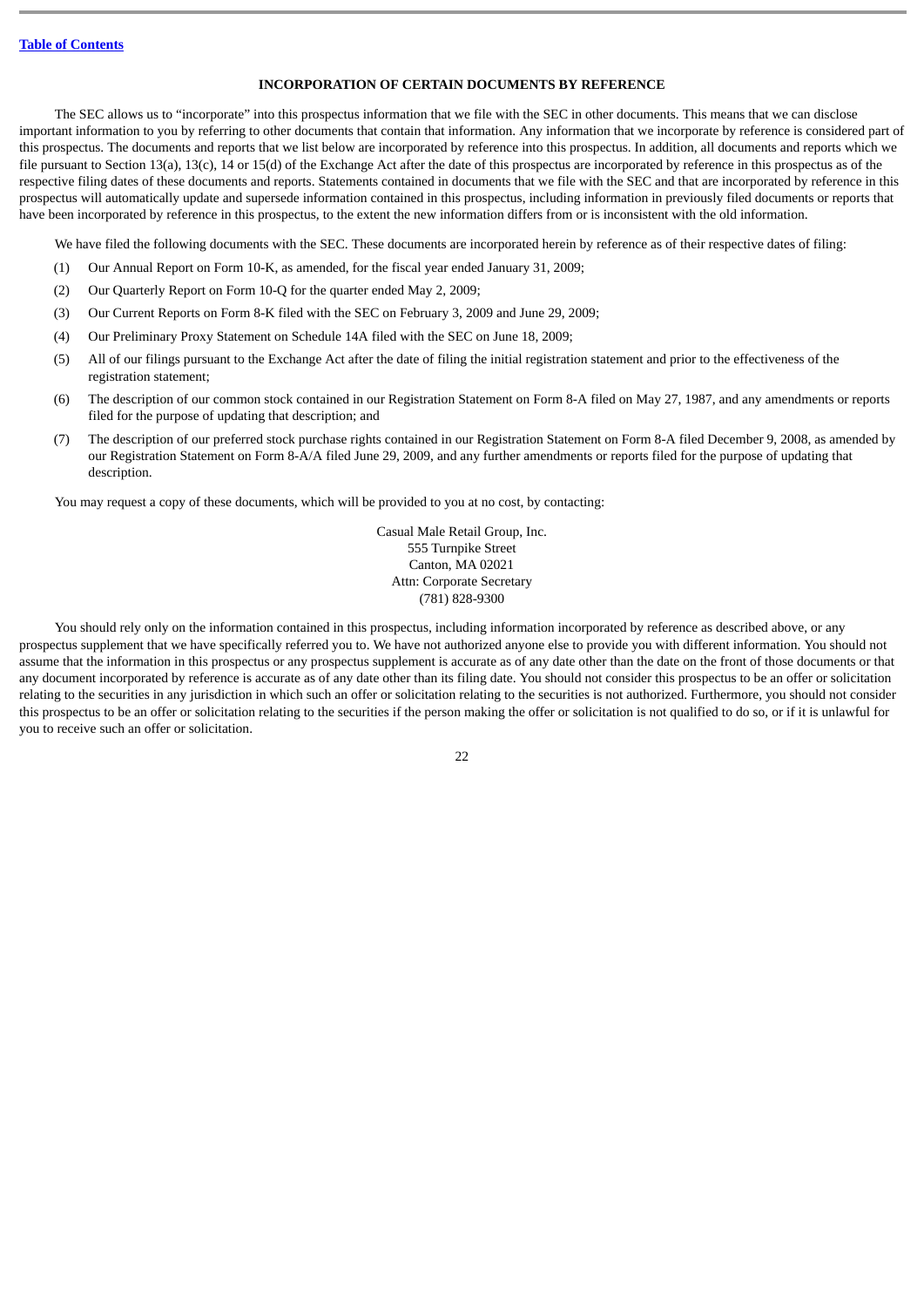# **PART II**

# **INFORMATION NOT REQUIRED IN PROSPECTUS**

# **Item 14. Other Expenses of Issuance and Distribution.**

The expenses in connection with the issuance and distribution of the securities being registered are set forth in the following table (all amounts except the registration fee are estimated):

| SEC registration fee             | \$5,580  |
|----------------------------------|----------|
| Legal fees and expenses          | \$20,000 |
| Accounting fees and expenses     | \$10,000 |
| Printing fees and expenses       | \$10,000 |
| Transfer agent fees and expenses | \$5,000  |
| Miscellaneous expenses           | \$9,420  |
| <b>Total Expenses</b>            | \$60,000 |
|                                  |          |

# **Item 15. Indemnification of Directors and Officers.**

Section 145 of the Delaware General Corporation Law ("DGCL") empowers a Delaware corporation to indemnify any persons who are, or are threatened to be made, parties to any threatened, pending or completed legal action, suit or proceeding, whether civil, criminal, administrative, or investigative (other than an action by or in the right of such corporation), by reason of the fact that such person was an officer or director of such corporation, or is or was serving at the request of such corporation as a director, officer, employee, or agent of another corporation or enterprise. The indemnity may include expenses (including attorneys' fees), judgments, fines, and amounts paid in settlement actually and reasonably incurred by such person in connection with such action, suit, or proceeding, provided that such officer or director acted in good faith and in a manner he reasonably believed to be in or not opposed to the corporation's best interests, and, for criminal proceedings, had no reasonable cause to believe his conduct was illegal. A Delaware corporation may indemnify officers and directors in an action by or in the right of the corporation under the same conditions, except that no indemnification is permitted without judicial approval if the officer or director is adjudged to be liable to the corporation in the performance of his duty. Where an officer or director is successful on the merits or otherwise in the defense of any action referred to above, the corporation must indemnify him against the expenses which such officer or director actually and reasonably incurred.

Our certificate of incorporation and bylaws provide that we will indemnify, to the fullest extent permitted by the DGCL, each director or officer of our company, whom we refer to as an "Indemnitee." Such indemnification includes payment by us, in advance of the final disposition of a civil or criminal action, suit, or proceeding, of expenses incurred by a director or officer in defending such action, suit, or proceeding upon receipt of any undertaking by or on behalf of such director or officer to repay such payment if it is ultimately determined that he or she is not entitled to be indemnified by us.

Under Delaware law, to the extent that an Indemnitee is successful on the merits in defense of a suit or proceeding brought against him or her by reason of the fact that he or she is or was a director, officer, or agent of our company, or serves or served any other enterprise or organization at the request of our company, we shall indemnify him or her against expenses (including attorneys' fees) actually and reasonably incurred in connection with such action.

If unsuccessful in defense of a third-party civil suit or a criminal suit, or if such a suit is settled, an Indemnitee may be indemnified under Delaware law against both (i) expenses, including attorney's fees, and (ii) judgments, fines, and amounts paid in settlement if he or she acted in good faith and in a manner he or she reasonably believed to be in, or not opposed to, the best interests of our company, and, with respect to any criminal action, had no reasonable cause to believe his or her conduct was unlawful.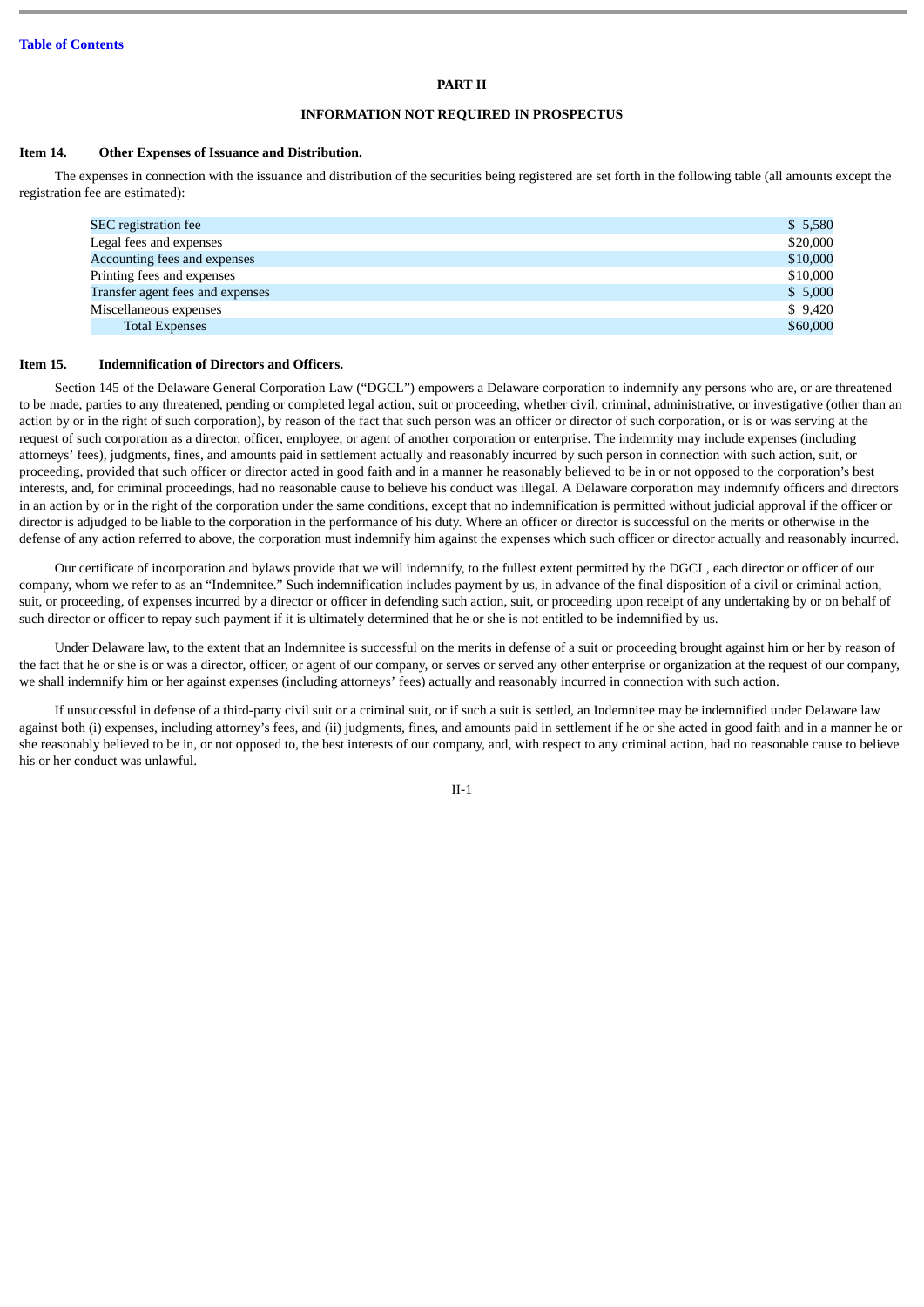If unsuccessful in defense of a suit brought by or in the right of our company, where the suit is settled, an Indemnitee may be indemnified under Delaware law only against expenses (including attorneys' fees) actually and reasonably incurred in the defense or settlement of the suit if he or she acted in good faith and in a manner he or she reasonably believed to be in, or not opposed to, the best interests of our company except that if the Indemnitee is adjudged to be liable for negligence or misconduct in the performance of his or her duty to our company, he or she cannot be made whole even for expenses unless a court determines that he or she is fully and reasonably entitled to indemnification for such expenses.

Also under Delaware law, expenses incurred by an officer or director in defending a civil or criminal action, suit, or proceeding may be paid by our company in advance of the final disposition of the suit, action, or proceeding upon receipt of an undertaking by or on behalf of the officer or director to repay such amount if it is ultimately determined that he or she is not entitled to be indemnified by our company. We may also advance expenses incurred by other employees and agents of our company upon such terms and conditions, if any, that our board of directors of the registrant deems appropriate.

Reference is made to "Undertakings," below, for the registrant's undertakings in this registration statement with respect to indemnification of liabilities arising under the Securities Act of 1933, as amended.

#### **Item 16. Exhibits.**

The exhibits listed in the Exhibit Index immediately preceding the exhibits are filed as part of this Registration Statement on Form S-3.

## **Item 17. Undertakings.**

The undersigned Registrant hereby undertakes:

(1) To file, during any period in which offers or sales are being made, a post-effective amendment to this Registration Statement:

(i) To include any prospectus required by Section 10(a)(3) of the Securities Act of 1933, as amended (the "Securities Act");

(ii) To reflect in the prospectus any facts or events arising after the effective date of this Registration Statement (or the most recent post-effective amendment thereof) which, individually or in the aggregate, represent a fundamental change in the information set forth in this Registration Statement. Notwithstanding the foregoing, any increase or decrease in the volume of securities offered (if the total dollar value of securities offered would not exceed that which was registered) and any deviation from the low or high end of the estimated maximum offering range may be reflected in the form of prospectus filed with the Commission pursuant to Rule 424(b) if, in the aggregate, the changes in volume and price represent no more than 20 percent change in the maximum aggregate offering price set forth in the "Calculation of Registration Fee" table in the effective Registration Statement; and

(iii) To include any material information with respect to the plan of distribution not previously disclosed in this Registration Statement or any material change to such information in this Registration Statement;

*provided, however*, that paragraphs (1)(i), (1)(ii) and (1)(iii) do not apply if the information required to be included in a post-effective amendment by those paragraphs is contained in periodic reports filed with or furnished to the Commission by the Registrant pursuant to Section 13 or Section 15(d) of the Securities Exchange Act of 1934, as amended (the "Exchange Act"), that are incorporated by reference in this Registration Statement, or is contained in a form of prospectus filed pursuant to Rule 424(b) that is part of the Registration Statement.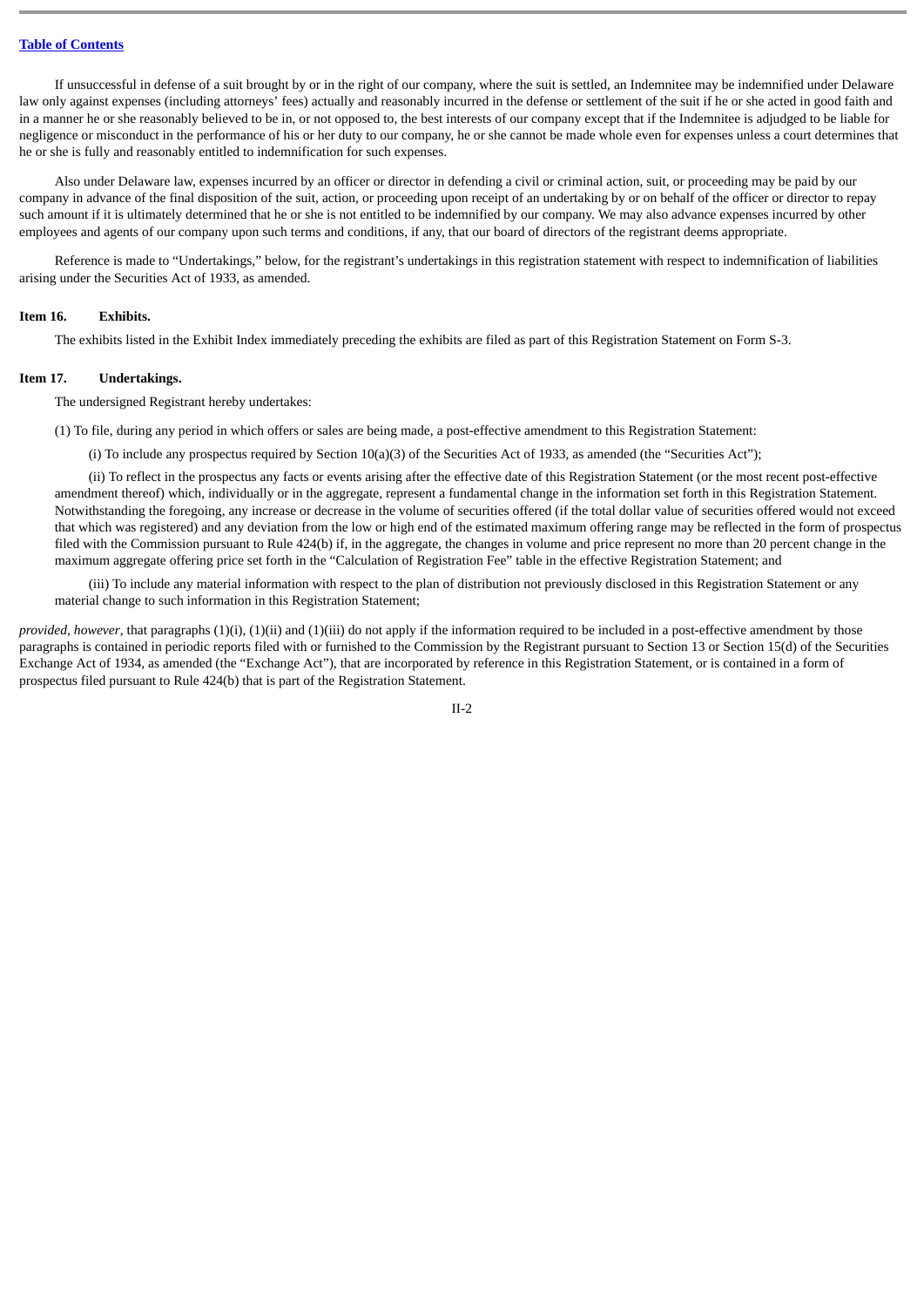(2) That, for the purposes of determining any liability under the Securities Act, each such post-effective amendment shall be deemed to be a new registration statement relating to the securities offered therein, and the offering of such securities at the time shall be deemed to be the initial *bona fide* offering thereof.

(3) To remove from registration by means of a post-effective amendment any of the securities being registered which remain unsold at the termination of the offering.

(4) That, for the purpose of determining liability under the Securities Act to any purchaser:

(i) If the Registrant is relying on Rule 430B:

(A) Each prospectus filed by the Registrant pursuant to Rule 424(b)(3) shall be deemed to be part of the registration statement as of the date the filed prospectus was deemed part of and included in the registration statement; and

(B) Each prospectus required to be filed pursuant to Rule  $424(b)(2)$ , (b)(5), or (b)(7) as part of a registration statement in reliance on Rule 430B relating to an offering made pursuant to Rule  $415(a)(1)(i)$ , (vii), or (x) for the purpose of providing the information required by section 10(a) of the Securities Act of 1933 shall be deemed to be part of and included in the registration statement as of the earlier of the date such form of prospectus is first used after effectiveness or the date of the first contract of sale of securities in the offering described in the prospectus. As provided in Rule 430B, for liability purposes of the issuer and any person that is at that date an underwriter, such date shall be deemed to be a new effective date of the registration statement relating to the securities in the registration statement to which that prospectus relates, and the offering of such securities at that time shall be deemed to be the initial *bona fide* offering thereof. *Provided, however*, that no statement made in a registration statement or prospectus that is part of the registration statement or made in a document incorporated or deemed incorporated by reference into the registration statement or prospectus that is part of the registration statement will, as to a purchaser with a time of contract of sale prior to such effective date, supersede or modify any statement that was made in the registration statement or prospectus that was part of the registration statement or made in any such document immediately prior to such effective date; or

(ii) If the Registrant is subject to Rule 430C, each prospectus filed pursuant to Rule 424(b) as part of a registration statement relating to an offering, other than registration statements relying on Rule 430B or other than prospectuses filed in reliance on Rule 430A, shall be deemed to be part of and included in the registration statement as of the date it is first used after effectiveness. Provided, however, that no statement made in a registration statement or prospectus that is part of the registration statement or made in a document incorporated or deemed incorporated by reference into the registration statement or prospectus that is part of the registration statement will, as to a purchaser with a time of contract of sale prior to such first use, supersede or modify any statement that was made in the registration statement or prospectus that was part of the registration statement or made in any such document immediately prior to such date of first use.

(5) That, for the purpose of determining liability of the Registrant under the Securities Act to any purchaser in the initial distribution of the securities:

The undersigned Registrant undertakes that in a primary offering of securities of such undersigned Registrant pursuant to this registration statement, regardless of the underwriting method used to sell the securities to the purchaser, if the securities are offered or sold to such purchaser by means of any of the following communications, such undersigned Registrant will be a seller to the purchaser and will be considered to offer or sell such securities to such purchaser:

(i) Any preliminary prospectus or prospectus of the undersigned Registrant relating to the offering required to be filed pursuant to Rule 424;

(ii) Any free writing prospectus relating to the offering prepared by or on behalf of the undersigned Registrant or used or referred to by the undersigned Registrant;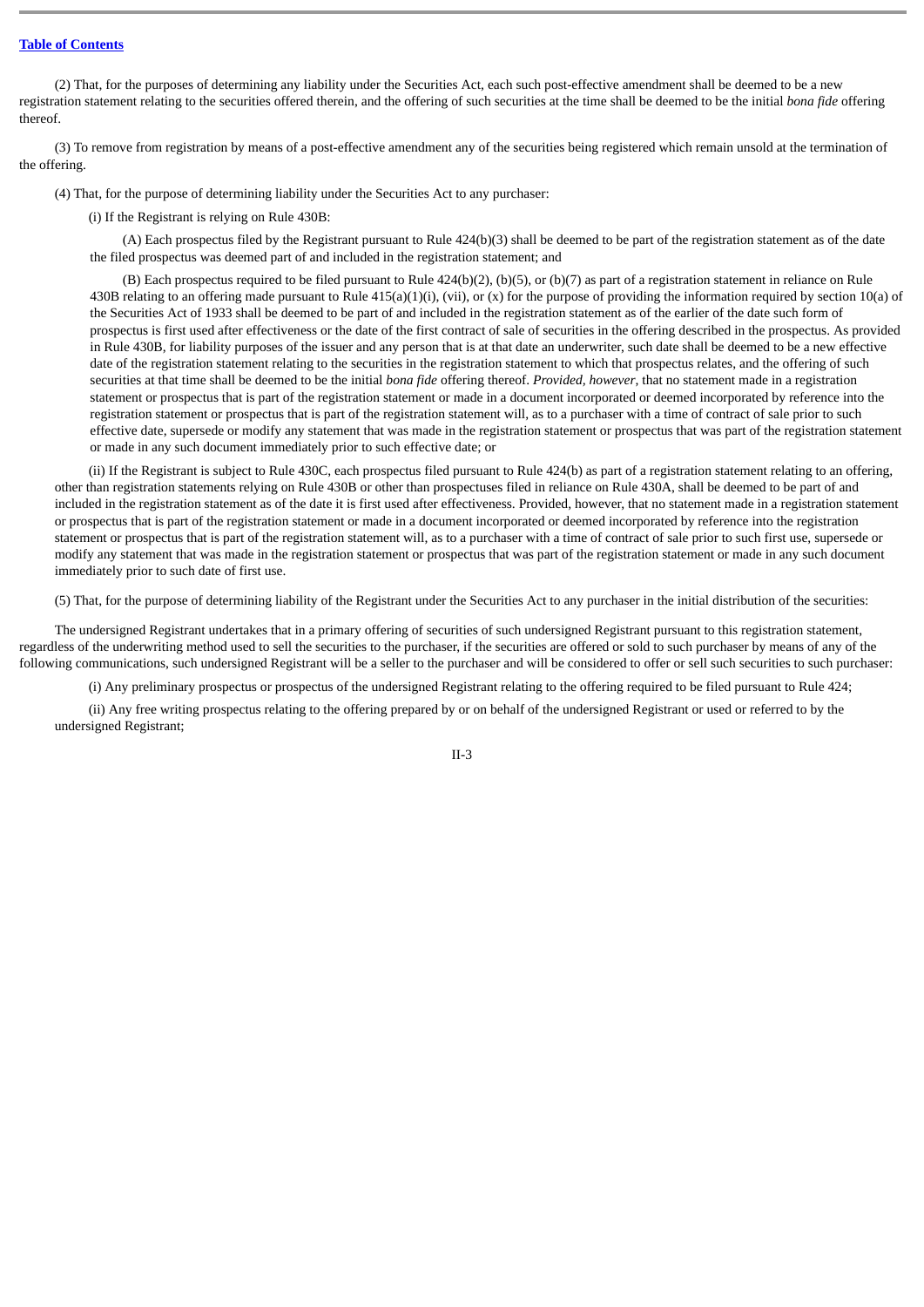(iii) The portion of any other free writing prospectus relating to the offering containing material information about the undersigned Registrant or its securities provided by or on behalf of the undersigned Registrant; and

(iv) Any other communication that is an offer in the offering made by the undersigned Registrant to the purchaser.

The undersigned Registrant hereby undertakes that, for purposes of determining any liability under the Securities Act, each filing of the Registrant's annual report pursuant to Section 13(a) or 15(d) of the Exchange Act that is incorporated by reference in this Registration Statement shall be deemed to be a new registration statement relating to the securities offered therein, and the offering of such securities at that time shall be deemed to be the initial *bona fide* offering thereof.

Insofar as indemnification for liabilities arising under the Securities Act may be permitted to directors, officers and controlling persons of the Registrant pursuant to the indemnification provisions described herein, or otherwise, the Registrant has been advised that in the opinion of the Securities and Exchange Commission such indemnification is against public policy as expressed in the Securities Act and is, therefore, unenforceable. In the event that a claim for indemnification against such liabilities (other than the payment by the Registrant of expenses incurred or paid by a director, officer or controlling person of the Registrant in the successful defense of any action, suit or proceeding) is asserted by such director, officer or controlling person in connection with the securities being registered, the Registrant will, unless in the opinion of its counsel the matter has been settled by controlling precedent, submit to a court of appropriate jurisdiction the question whether such indemnification by it is against public policy as expressed in the Securities Act and will be governed by the final adjudication of such issue.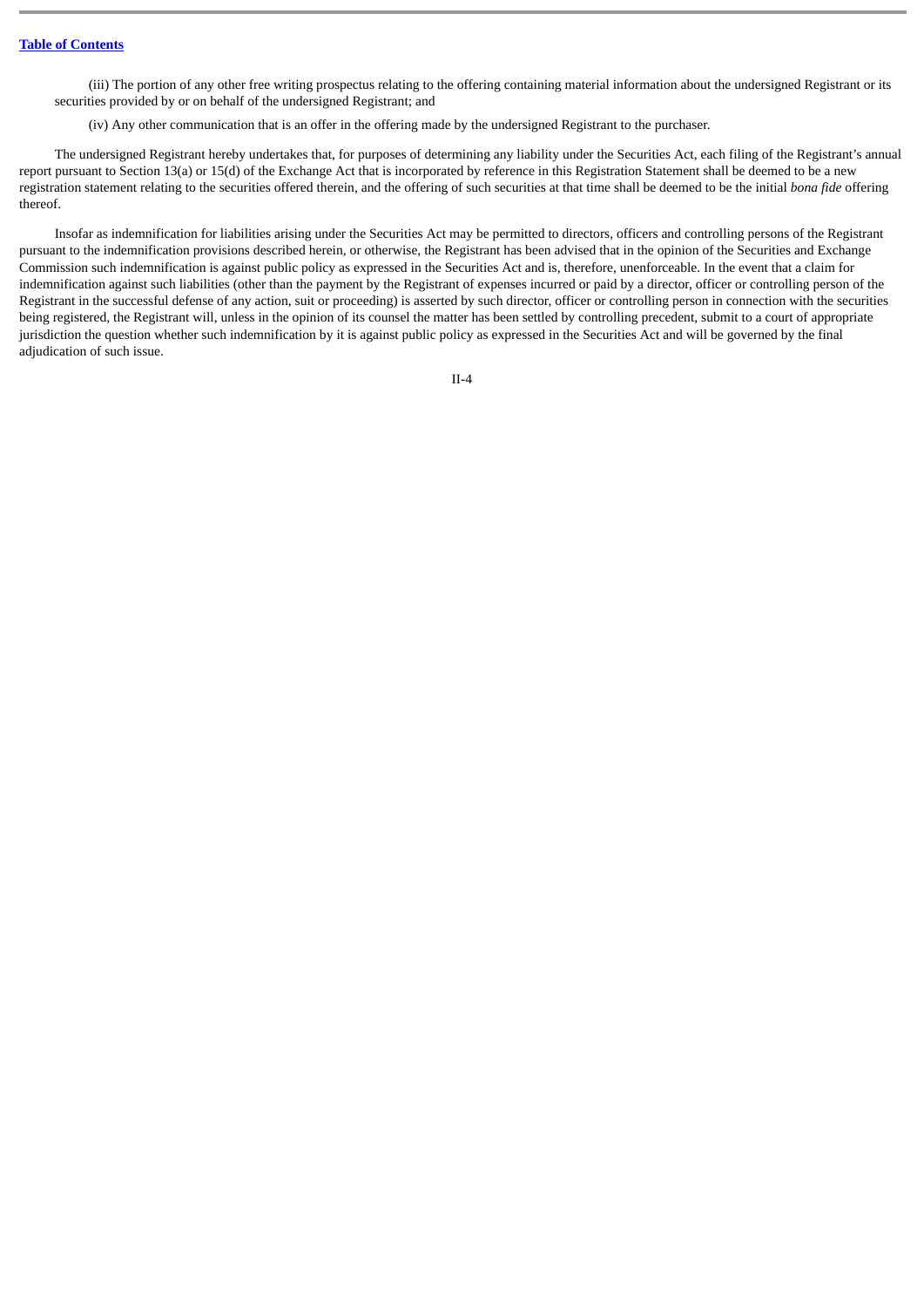# **SIGNATURES**

Pursuant to the requirements of the Securities Act of 1933, as amended, the registrant certifies that it has reasonable grounds to believe that it meets all of the requirements for filing on Form S-3 and has duly caused this registration statement to be signed on its behalf by the undersigned, thereunto duly authorized, in the Town of Canton, Commonwealth of Massachusetts, on this 1st day of July, 2009.

# **CASUAL MALE RETAIL GROUP, INC.**

By: /s/ David A. Levin David A. Levin *Chief Executive Officer and President*

We, the undersigned officers and directors of Casual Male Retail Group, Inc., hereby severally constitute and appoint David A. Levin and Dennis R. Hernreich and each of them singly, our true and lawful attorneys with full power to any of them, and to each of them singly, to sign for us and in our names in the capacities indicated below the Registration Statement on Form S-3 filed herewith and any and all pre-effective and post-effective amendments to said Registration Statement and generally to do all such things in our name and behalf in our capacities as officers and directors to enable Casual Male Retail Group, Inc. to comply with the provisions of the Securities Act of 1933, as amended, and all requirements of the Securities and Exchange Commission, hereby ratifying and confirming our signatures as they may be signed by our said attorneys, or any of them, to said Registration Statement and any and all amendments thereto.

Pursuant to the requirements of the Securities Act of 1933, as amended, this Registration Statement has been signed by the following persons in the capacities and on the dates indicated.

| <b>Title</b><br>Signature                      |                                                                                                                              | <b>Date</b>  |  |
|------------------------------------------------|------------------------------------------------------------------------------------------------------------------------------|--------------|--|
| /s/ David A. Levin<br>David A. Levin           | Chief Executive Officer, President and Director<br>(Principal Executive Officer)                                             | July 1, 2009 |  |
| /s/ Dennis R. Hernreich<br>Dennis R. Hernreich | Executive Vice President, Chief Operating Officer, Chief Financial<br>Officer and Treasurer<br>(Principal Financial Officer) | July 1, 2009 |  |
| /s/ Sheri A. Knight<br>Sheri A. Knight         | Senior Vice President of Finance and Corporate Controller (Principal<br><b>Accounting Officer)</b>                           | July 1, 2009 |  |
| /s/ Seymour Holtzman<br>Seymour Holtzman       | Chairman of the Board of Directors                                                                                           | July 1, 2009 |  |
| /s/ Alan S. Bernikow<br>Alan S. Bernikow       | Director                                                                                                                     | July 1, 2009 |  |
| /s/ Jesse H. Choper<br>Jesse H. Choper         | Director                                                                                                                     | July 1, 2009 |  |
| /s/ Ward K. Mooney<br>Ward K. Mooney           | Director                                                                                                                     | July 1, 2009 |  |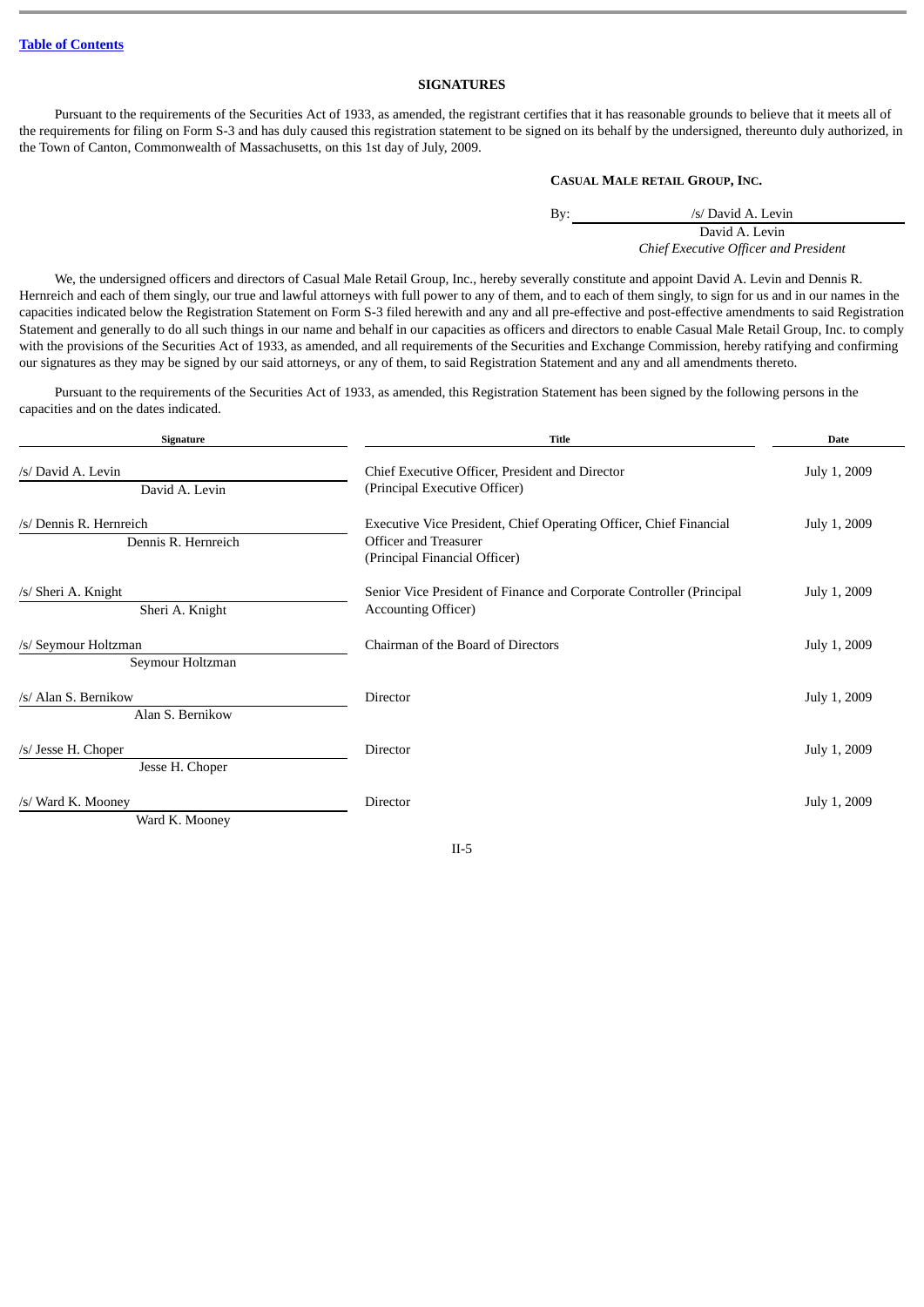| George T. Porter, Jr.                        | Director |              |
|----------------------------------------------|----------|--------------|
| Mitchell S. Presser                          | Director |              |
| /s/ Robert L. Sockolov<br>Robert L. Sockolov | Director | July 1, 2009 |
|                                              | $II-6$   |              |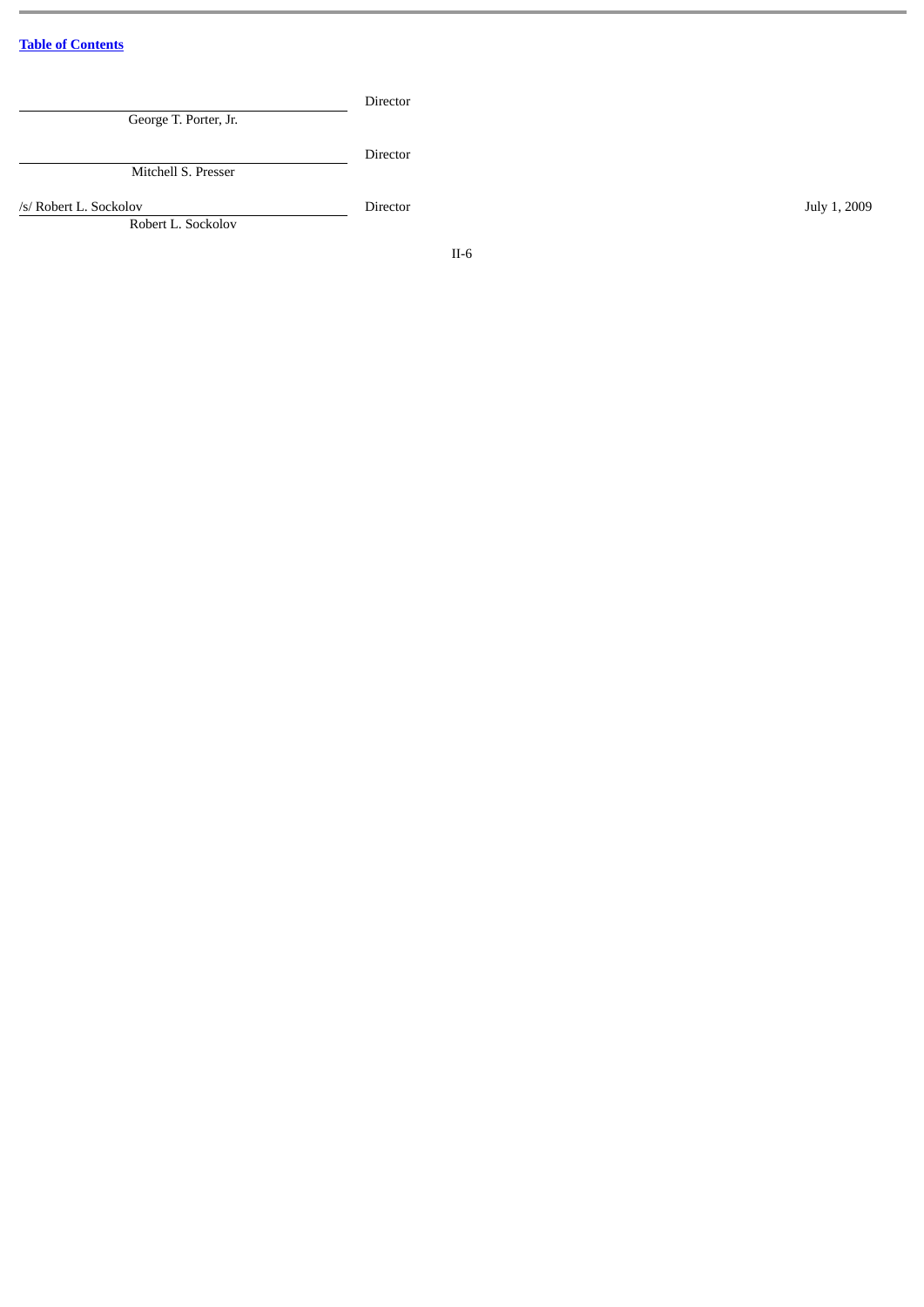# **EXHIBIT INDEX**

| <b>EXHIBIT</b><br><b>NUMBER</b> | <b>DESCRIPTION</b>                                                                                                                                                                                                                                                                                                                                                                                                                                                                    |
|---------------------------------|---------------------------------------------------------------------------------------------------------------------------------------------------------------------------------------------------------------------------------------------------------------------------------------------------------------------------------------------------------------------------------------------------------------------------------------------------------------------------------------|
| $**1.1$                         | Form of Underwriting Agreement, Placement Agency Agreement, Dealer-Manager Agreement, Distribution Agreement or similar agreement.                                                                                                                                                                                                                                                                                                                                                    |
| 3.1                             | Restated Certificate of Incorporation of the Company, as amended (included as Exhibit 3.1 to Amendment No. 3 of the Company's Registration<br>Statement on Form S-1 (No. 33-13402), and incorporated herein by reference).                                                                                                                                                                                                                                                            |
| 3.2                             | Certificate of Amendment to Restated Certificate of Incorporation, as amended, dated June 22, 1993 (included as Exhibit 3.2 to the Company's<br>Quarterly Report on Form 10-Q filed on June 18, 1996, and incorporated herein by reference).                                                                                                                                                                                                                                          |
| 3.3                             | Certificate of Amendment to Restated Certificate of Incorporation, as amended, dated August 8, 2002 (included as Exhibit 3.3 to the Company's<br>Quarterly Report on Form 10-Q filed on September 17, 2002, and incorporated herein by reference).                                                                                                                                                                                                                                    |
| 3.4                             | Form of Certificate of Designation, Preferences and Rights of Series A Junior Participating Preferred Stock, as filed with the Secretary of the<br>State of Delaware on December 9, 2008 (included as Exhibit 3.1 to the Company's Current Report on Form 8-K filed on December 9, 2008, and<br>incorporated herein by reference).                                                                                                                                                    |
| 3.5                             | By-Laws of the Company, as amended (included as Exhibit 3.4 to the Company's Quarterly Report on Form 10-Q filed on December 12, 2000,<br>and incorporated herein by reference).                                                                                                                                                                                                                                                                                                      |
| 4.1                             | Rights Agreement, dated as of December 8, 2008, by and between the Company and American Stock Transfer & Trust Company, LLC, as Rights<br>Agent, which includes as Exhibits thereto the Form of Certificate of Designation, the Form of Right Certificate and the Summary of Terms<br>attached thereto as Exhibits A, B and C, respectively (included as Exhibit 4.1 to the Company's Current Report on Form 8-K filed on December<br>9, 2008, and incorporated herein by reference). |
| 4.2                             | Amendment, dated as of June 29, 2009, to the Rights Agreement, dated as of December 8, 2008, between the Company and American Stock<br>Transfer & Trust Company, LLC, as Rights Agent (included as Exhibit 4.1 to the Company's Current Report on Form 8-K filed on June 29,<br>2009, and incorporated herein by reference).                                                                                                                                                          |
| $**4.3$                         | Form of Common Stock Warrant Agreement.                                                                                                                                                                                                                                                                                                                                                                                                                                               |
| $**4.4$                         | Form of Preferred Stock Warrant Agreement.                                                                                                                                                                                                                                                                                                                                                                                                                                            |
| $**4.5$                         | Form of Certificate of Designation for Preferred Stock Issued Hereunder.                                                                                                                                                                                                                                                                                                                                                                                                              |
| $**4.6$                         | Form of Depositary Receipt for Depositary Shares.                                                                                                                                                                                                                                                                                                                                                                                                                                     |
| $**4.7$                         | Form of Deposit Agreement for Depositary Shares.                                                                                                                                                                                                                                                                                                                                                                                                                                      |
| $**4.8$                         | Form of Purchase Contract.                                                                                                                                                                                                                                                                                                                                                                                                                                                            |
| $**4.9$                         | Form of Unit Agreement and Unit Certificate.                                                                                                                                                                                                                                                                                                                                                                                                                                          |
| $**4.10$                        | Form of Rights Agent Agreement or Subscription Agent Agreement.                                                                                                                                                                                                                                                                                                                                                                                                                       |
| $**4.11$                        | Form of Rights Certificate.                                                                                                                                                                                                                                                                                                                                                                                                                                                           |
| $*5.1$                          | Opinion of Greenberg Traurig LLP, counsel to the Registrant.                                                                                                                                                                                                                                                                                                                                                                                                                          |
| $*12.1$                         | Calculation of Ratio of Earnings to Combined Fixed Charges and Preferred Dividends.                                                                                                                                                                                                                                                                                                                                                                                                   |
| $*23.1$                         | Consent of Greenberg Traurig LLP (included in Exhibit 5.1).                                                                                                                                                                                                                                                                                                                                                                                                                           |
| $*23.2$                         | Consent of Independent Registered Public Accounting Firm.                                                                                                                                                                                                                                                                                                                                                                                                                             |
| $*24.1$                         | Power of Attorney (contained in signature page).                                                                                                                                                                                                                                                                                                                                                                                                                                      |

\* Filed herewith.

\*\* To be subsequently filed by amendment or as an exhibit to a document to be incorporated or deemed to be incorporated by reference to this registration statement, including a Current Report on Form 8-K.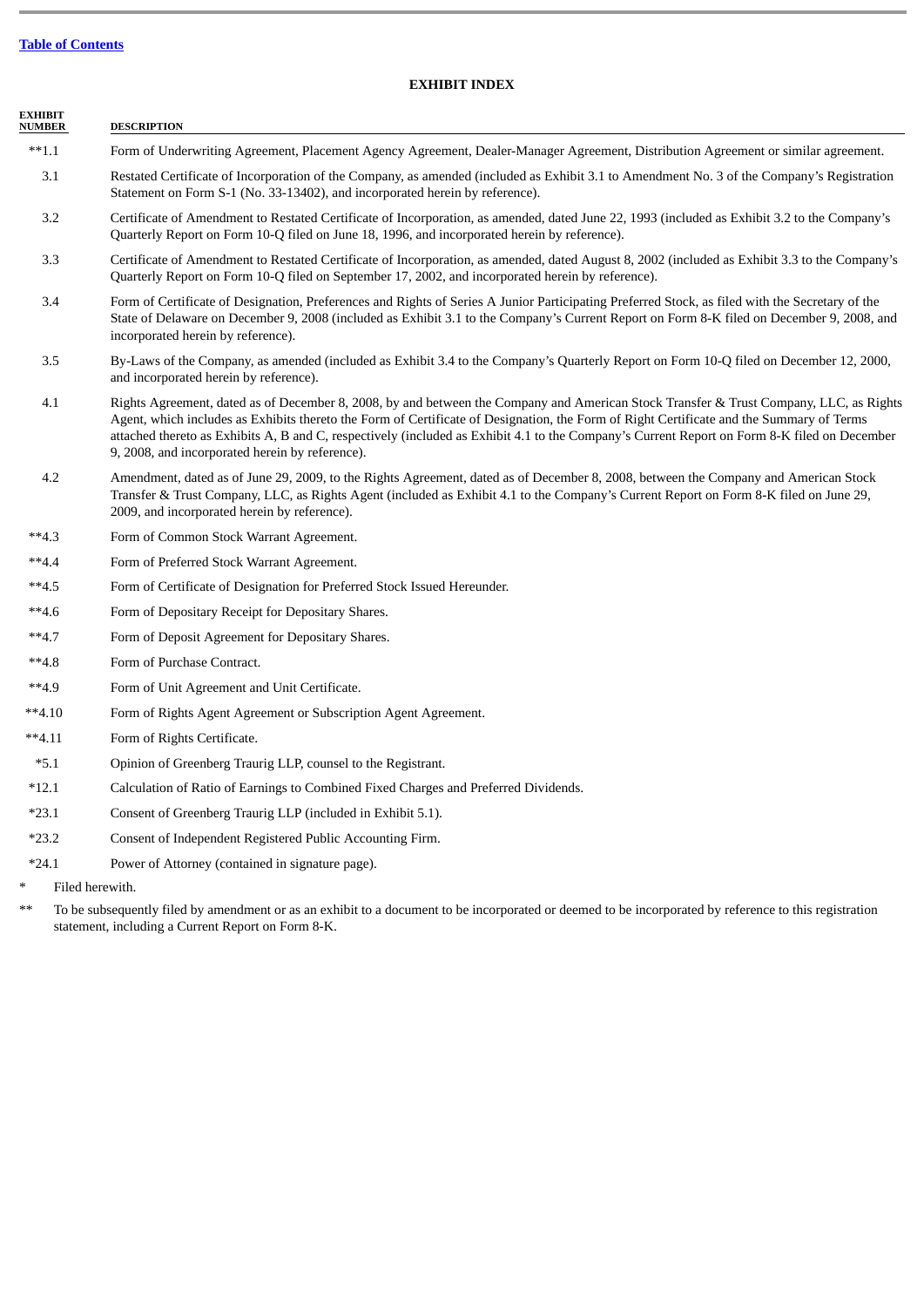July 1, 2009

Casual Male Retail Group, Inc. 555 Turnpike Street Canton, MA 02021

#### Re: Registration Statement on Form S-3

Ladies and Gentlemen:

We have acted as legal counsel to Casual Male Retail Group, Inc., a Delaware corporation (the "Company"), in connection with the registration statement on Form S-3 (the "Registration Statement") being filed by the Company with the Securities and Exchange Commission (the "Commission") under the Securities Act of 1933, as amended (the "Act"), on the date hereof.

You have provided us with a draft of the Registration Statement in the form in which it will be filed with the Commission. The Registration Statement includes a base prospectus (the "Prospectus"), which provides that it will be supplemented in the future by one or more supplements to the Prospectus (each, a "Prospectus Supplement"). The Prospectus provides for the offering of the following securities: (i) shares of the Company's common stock, \$0.01 par value per share ("Common Stock"), (ii) shares of the Company's preferred stock, \$0.01 par value per share ("Preferred Stock"), (iii) warrants to purchase Common Stock, Preferred Stock, Depositary Shares or Units (as defined below) ("Warrants"), (iv) purchase contracts covering the purchase of Common Stock, Preferred Stock, Depositary Shares or Warrants ("Purchase Contracts"), (v) depositary shares representing fractional shares of Preferred Stock ("Depositary Shares"), (vi) rights to purchase Common Stock, Preferred Stock, Depositary Shares or Warrants ("Rights"), and (vii) units comprised of two or more of the foregoing ("Units"). The Common Stock, Preferred Stock, Warrants, Purchase Contracts, Depositary Shares, Rights and Units are collectively referred to as the "Securities." The Securities may be offered and sold from time to time pursuant to Rule 415 promulgated under the Act, in amounts, at prices and on terms to be determined at the time of the offering thereof, at an aggregate initial offering price not to exceed \$100,000,000.

We have made such legal and factual examinations and inquiries, including an examination of originals or copies certified or otherwise identified to our satisfaction of such documents, corporate records and instruments, as we have deemed necessary or appropriate for purposes of this opinion. In our examination, we have assumed the genuineness of all signatures, the authenticity of all documents submitted to us as originals and the conformity to authentic original documents of all documents submitted to us as copies. As to facts material to the opinions, statements and assumptions expressed herein, we have, with your consent, relied upon oral or written statements and representations of officers and other representatives of the Company and the Guarantors and others. We have not independently verified such factual matters.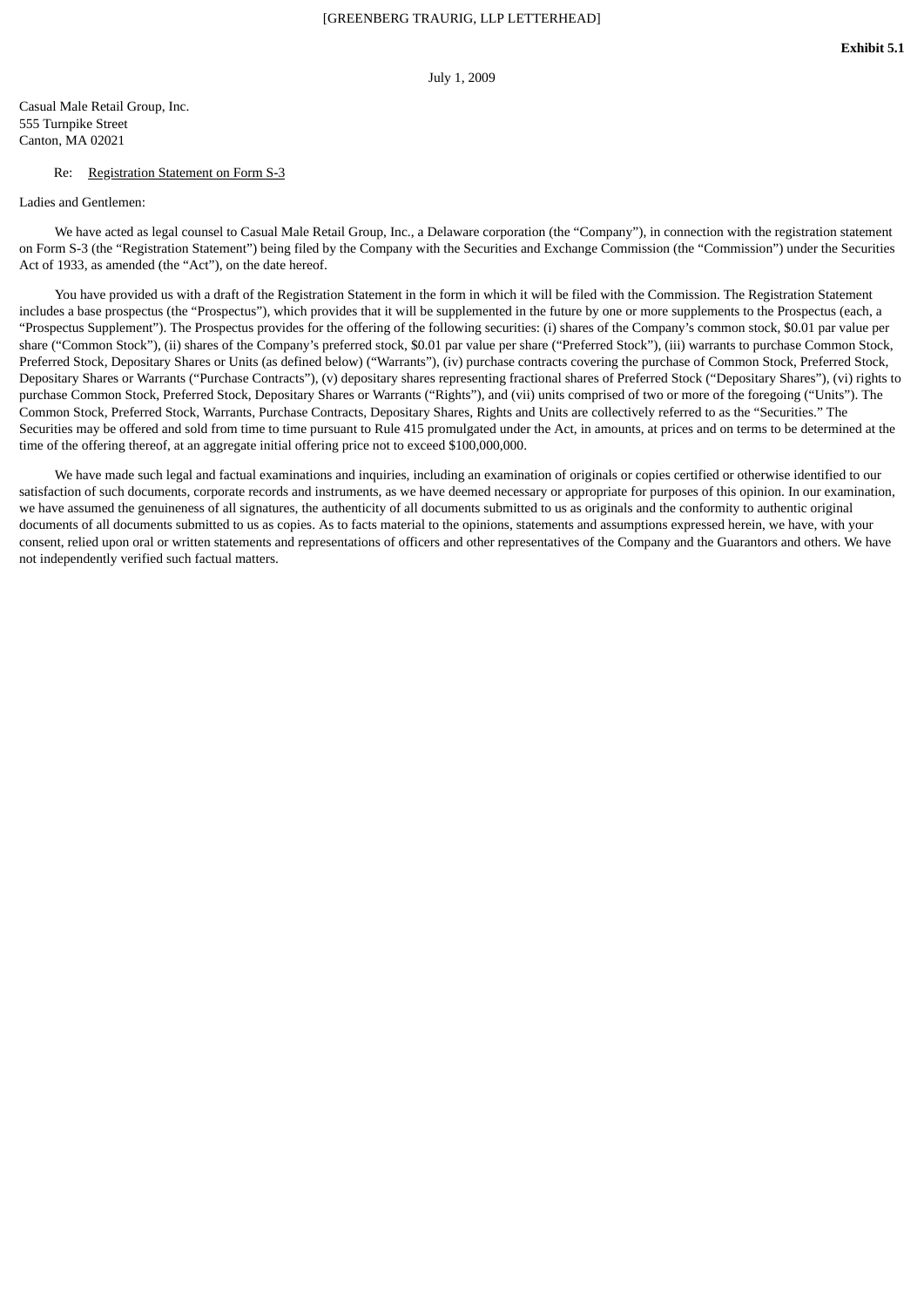In expressing our opinions below, we have assumed, with your consent, that:

(a) the Registration Statement (including any and all required post-effective amendments thereto) will have become effective under the Act and will comply with all applicable laws;

(b) the Registration Statement (including any and all required post-effective amendments thereto) will be effective under the Act and will comply with all applicable laws at the time the Securities are offered or sold as contemplated by the Registration Statement (including any and all required post-effective amendments thereto), the Prospectus and the applicable Prospectus Supplement(s);

(c) no stop order suspending the effectiveness of the Registration Statement (including any and all required post-effective amendments thereto) will have been issued and remain in effect;

(d) a Prospectus Supplement describing the Securities offered thereby and the offering thereof and complying with all applicable laws will have been prepared and filed with the Commission;

(e) the Securities will be offered and sold in the form and with the terms set forth in the Registration Statement (including any and all required posteffective amendments thereto), the Prospectus and the applicable Prospectus Supplement(s) and the organizational documents of the Company;

(f) the Securities will be offered and sold in compliance with all applicable federal and state securities laws and in the manner stated in the Registration Statement (including any and all required post-effective amendments thereto), the Prospectus and the applicable Prospectus Supplement(s);

(g) the Company will have obtained any and all legally required consents, approvals, authorizations and other orders of the Commission and any and all other regulatory authorities and other third parties necessary to offer and sell the Securities being offered;

(h) the Securities offered and sold comply with all requirements and restrictions, if any, applicable to the Company, whether imposed by any court or governmental or regulatory body having jurisdiction over the Company;

(i) a definitive purchase, underwriting or similar agreement (each a "Purchase Agreement") with respect to any Securities offered and sold will have been duly authorized and validly executed and delivered by the Company and the other parties thereto; and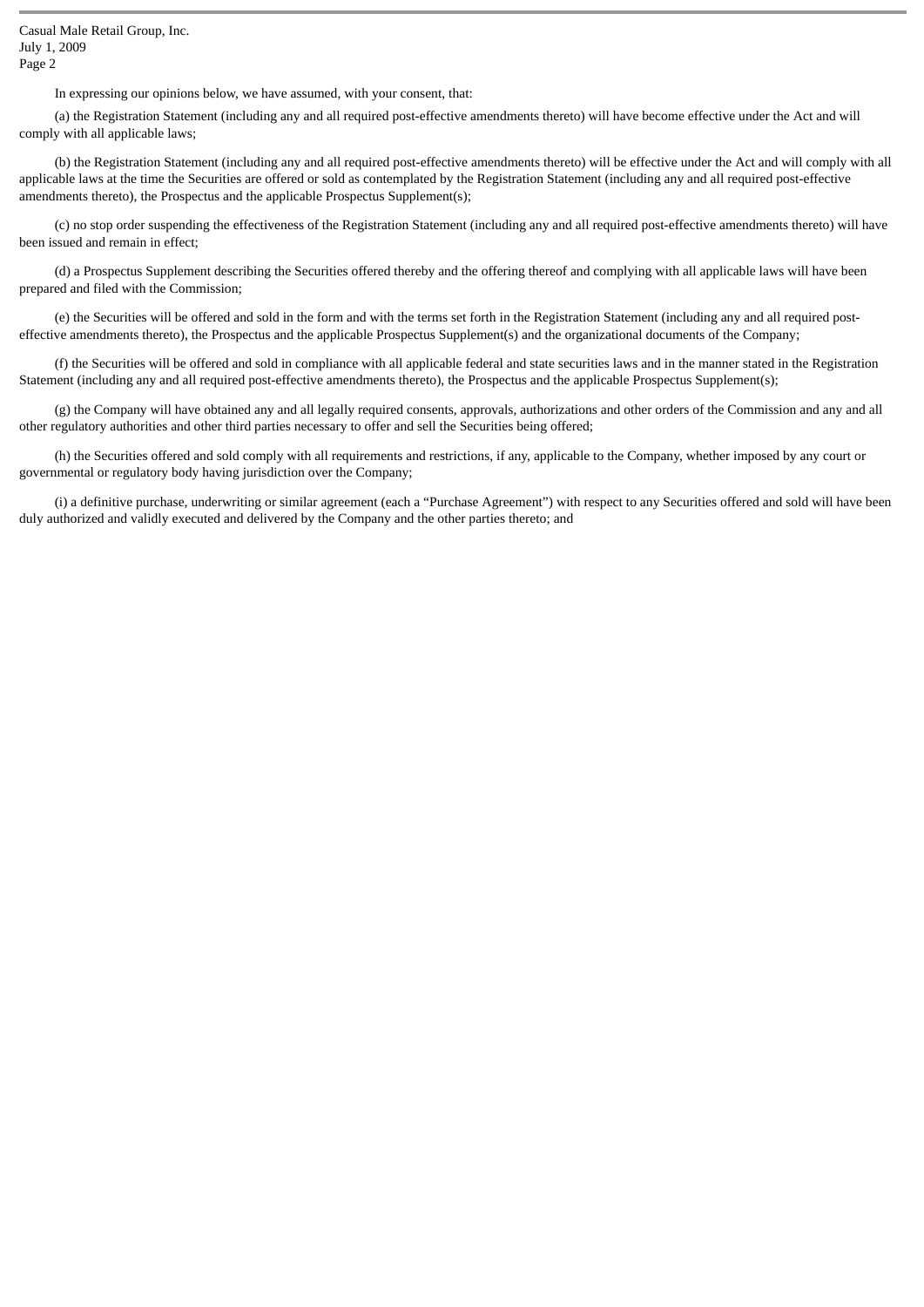(j) any Securities or other securities issuable upon conversion, exchange or exercise of any Security being offered and sold will be duly authorized, created and, if appropriate, reserved for issuance upon such conversion, exchange or exercise.

Our opinions expressed below are subject to the qualifications that we express no opinion as to the applicability of, compliance with or effect of: (i) any bankruptcy, insolvency, reorganization, preference, fraudulent conveyance, fraudulent transfer, moratorium or other similar laws relating to or affecting the rights and remedies of creditors generally; (ii) general principles of equity, whether considered in a proceeding in equity or at law (including the possible unavailability of specific performance or injunctive relief), concepts of materiality, reasonableness, good faith and fair dealing, and the discretion of the court before which a proceeding is brought; or (iii) public policy considerations that may limit the rights of parties to obtain certain remedies.

We express no opinion as to (i) any provision to the extent it requires any party to indemnify any other person against loss in obtaining the currency due following a court judgment rendered in another currency, (ii) any provision providing for the indemnification of or contribution to a party with respect to a liability where such indemnification or contribution is contrary to public policy, (iii) any provision for liquidated damages, default interest, late charges, monetary penalties, prepayment or make-whole premiums or other economic remedies to the extent such provisions are deemed to constitute a penalty, (iv) consents to, or restrictions upon, governing law, jurisdiction, venue, arbitration, remedies or judicial relief, (v) any provision requiring the payment of attorneys' fees, where such payment is contrary to law or public policy, (vi) any provision requiring the payment of interest on interest, (vii) the creation, validity, attachment, perfection, or priority of any lien or security interest, (viii) advance waivers of claims, defenses, rights granted by law, or notice, opportunity for hearing, evidentiary requirements, statutes of limitation, trial by jury or at law, or other procedural rights, (ix) waivers of broadly or vaguely stated rights, (x) provisions for exclusivity, election or cumulation of rights or remedies, (xi) provisions authorizing or validating conclusive or discretionary determinations, (xii) grants of setoff rights, (xiii) proxies, powers and trusts, (xiv) provisions prohibiting, restricting, or requiring consent to assignment or transfer of any right or property, (xv) provisions purporting to make a guarantor primarily liable rather than as a surety, (xvi) provisions purporting to waive modifications of any guaranteed obligation to the extent such modification constitutes a novation, (xvii) any provision to the extent it requires that a claim with respect to a security denominated in other than U.S. dollars (or a judgment in respect of such a claim) be converted into U.S. dollars at a rate of exchange at a particular date, to the extent applicable law otherwise provides, (xviii) compliance with any usury laws, (xix) the severability, if invalid, of provisions to the foregoing effect, (xx) the securities or "Blue Sky" laws of any state to the offer or sale of the Securities and (xxi) the antifraud provisions of the securities or other laws of any jurisdiction.

We have also assumed, with your consent, that: (i) the Depositary Shares and any related deposit agreement, the Warrants and any related warrant agreement, the Purchase Contracts and any related purchase contract agreements, the Rights and any related rights agent agreement, and the Units and any related unit agreement (collectively, the "Documents") will be governed by the internal laws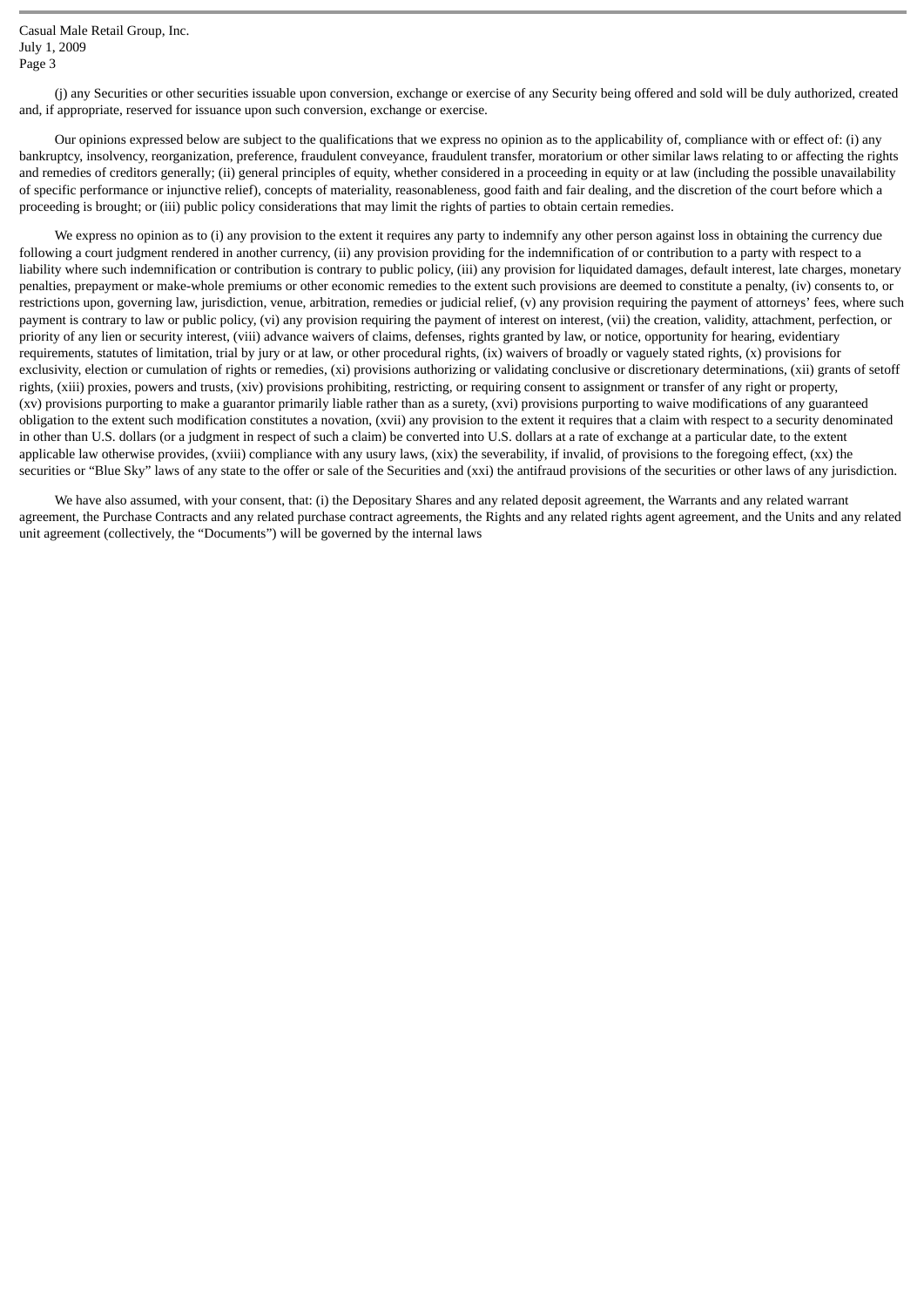of The Commonwealth of Massachusetts; (ii) each of the Documents will be duly authorized, executed and delivered by the parties thereto; (iii) each of the Documents will constitute legally valid and binding obligations of the parties thereto other than the Company, enforceable against each of them in accordance with their respective terms; and (iv) the status of each of the Documents as legally valid and binding obligations of the parties thereto will not be affected by any (a) breaches of, or defaults under, any agreements or instruments, (b) violations of any statutes, rules, regulations or court or governmental orders, or (c) failures to obtain required consents, approvals or authorizations from, or to make required registrations, declarations or filings with, any governmental authorities or other third parties.

We are opining herein only as to the federal laws of the United States, the internal laws of The Commonwealth of Massachusetts, and the Delaware General Corporation Law (including the applicable provisions of the Delaware Constitution and reported Delaware judicial decisions interpreting such law and such provisions), in each case as in effect on the date of this opinion, and we express no opinion with respect to the laws of any other jurisdiction or, in the case of Delaware, any other laws, or as to any matters of municipal law or the laws of any other local agencies within any state.

Subject to the foregoing and the other matters set forth herein, it is our opinion that, as of the date hereof:

1. Upon adoption by the board of directors of the Company of a resolution in form and content as required by applicable law duly authorizing the issuance of shares of Common Stock (with such shares, together with all shares of Common Stock previously issued or reserved for issuance and not duly and lawfully retired, not exceeding the then authorized shares of Common Stock), and upon issuance and delivery of and payment of legal consideration in excess of the par value thereof in accordance with the applicable Purchase Agreement and all applicable law, such shares of Common Stock will be validly issued, fully paid and nonassessable.

2. When a series of Preferred Stock has been duly established in accordance with the terms of the Company's Restated Certificate of Incorporation, as amended, and applicable law, and upon adoption by the board of directors of the Company of a resolution in form and content as required by applicable law duly authorizing the issuance of shares of Preferred Stock (with such shares, together with all shares of Preferred Stock previously issued, designated or reserved for issuance and not duly and lawfully retired, not exceeding the then authorized shares of Preferred Stock) and upon issuance and delivery of and payment of legal consideration in excess of the par value thereof in accordance with the applicable Purchase Agreement and all applicable law (and assuming the satisfaction of the conditions described in the applicable numbered paragraphs of this opinion letter with respect to our opinion regarding any Securities into or for which such shares of Preferred Stock may be convertible, exchangeable or redeemable), such shares of Preferred Stock will be validly issued, fully paid and nonassessable.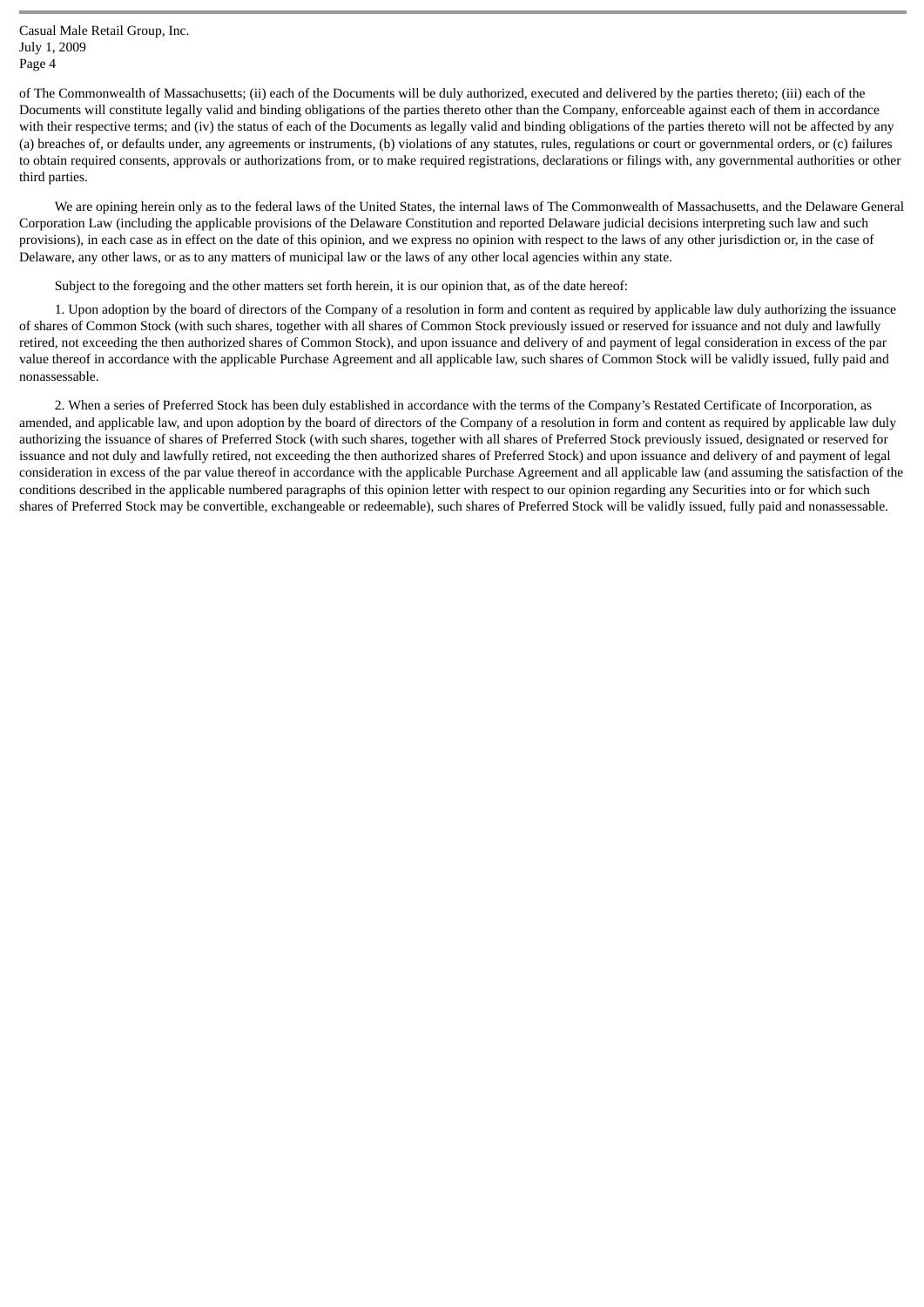3. When (a) a warrant agreement, if any, has been duly authorized by all necessary corporate action of the Company (including, without limitation, the adoption by the board of directors of the Company of a resolution in form and content as required by applicable law duly authorizing the execution and delivery of such warrant agreement) and duly executed and delivered by the Company, (b) the specific terms of a particular issuance of Warrants have been duly established in accordance with such warrant agreement, if any, and all applicable law and authorized by all necessary corporate action of the Company (including, without limitation, the adoption by the board of directors of the Company of a resolution in form and content as required by applicable law duly authorizing the issuance and delivery of the Warrants), and (c) the Warrants have been duly executed, issued and delivered against payment therefor in accordance with such warrant agreement, if any, the applicable Purchase Agreement and all applicable law (and assuming the satisfaction of the conditions described in the applicable numbered paragraphs of this opinion letter with respect to our opinion regarding any Securities issuable upon exercise of the Warrants), such Warrants will be legally valid and binding obligations of the Company, enforceable against the Company in accordance with their terms.

4. When (a) a purchase contract agreement has been duly authorized by all necessary corporate action of the Company (including, without limitation, the adoption by the board of directors of the Company of a resolution in form and content as required by applicable law duly authorizing the execution and delivery of such purchase contract agreement) and duly executed and delivered by the Company, (b) the specific terms of a particular issuance of the related Purchase Contracts have been duly established in accordance with such purchase contract agreement and all applicable law and authorized by all necessary corporate action of the Company (including, without limitation, the adoption by the board of directors of the Company of a resolution in form and content as required by applicable law duly authorizing the issuance and delivery of the Purchase Contracts), and (c) the related Purchase Contracts have been duly executed, issued and delivered against payment therefor in accordance with such purchase contract agreement, the applicable Purchase Agreement and all applicable law (and assuming the satisfaction of the conditions described in the applicable numbered paragraphs of this opinion letter with respect to our opinion regarding any Securities underlying the Purchase Contracts), such Purchase Contracts will be legally valid and binding obligations of the Company, enforceable against the Company in accordance with their terms.

5. When (a) a deposit agreement has been duly authorized by all necessary corporate action of the Company (including, without limitation, the adoption by the board of directors of the Company of a resolution in form and content as required by applicable law duly authorizing the execution and delivery of such deposit agreement) and duly executed and delivered by the Company, (b) the specific terms of a particular issuance of Depositary Shares have been duly established in accordance with such deposit agreement and all applicable law and authorized by all necessary corporate action of the Company (including, without limitation, the adoption by the board of directors of the Company of a resolution in form and content as required by applicable law duly authorizing the issuance and delivery of the Depositary Shares), (c) the shares of Preferred Stock underlying such Depositary Shares have been deposited with the depositary, and (d) the Depositary Shares have been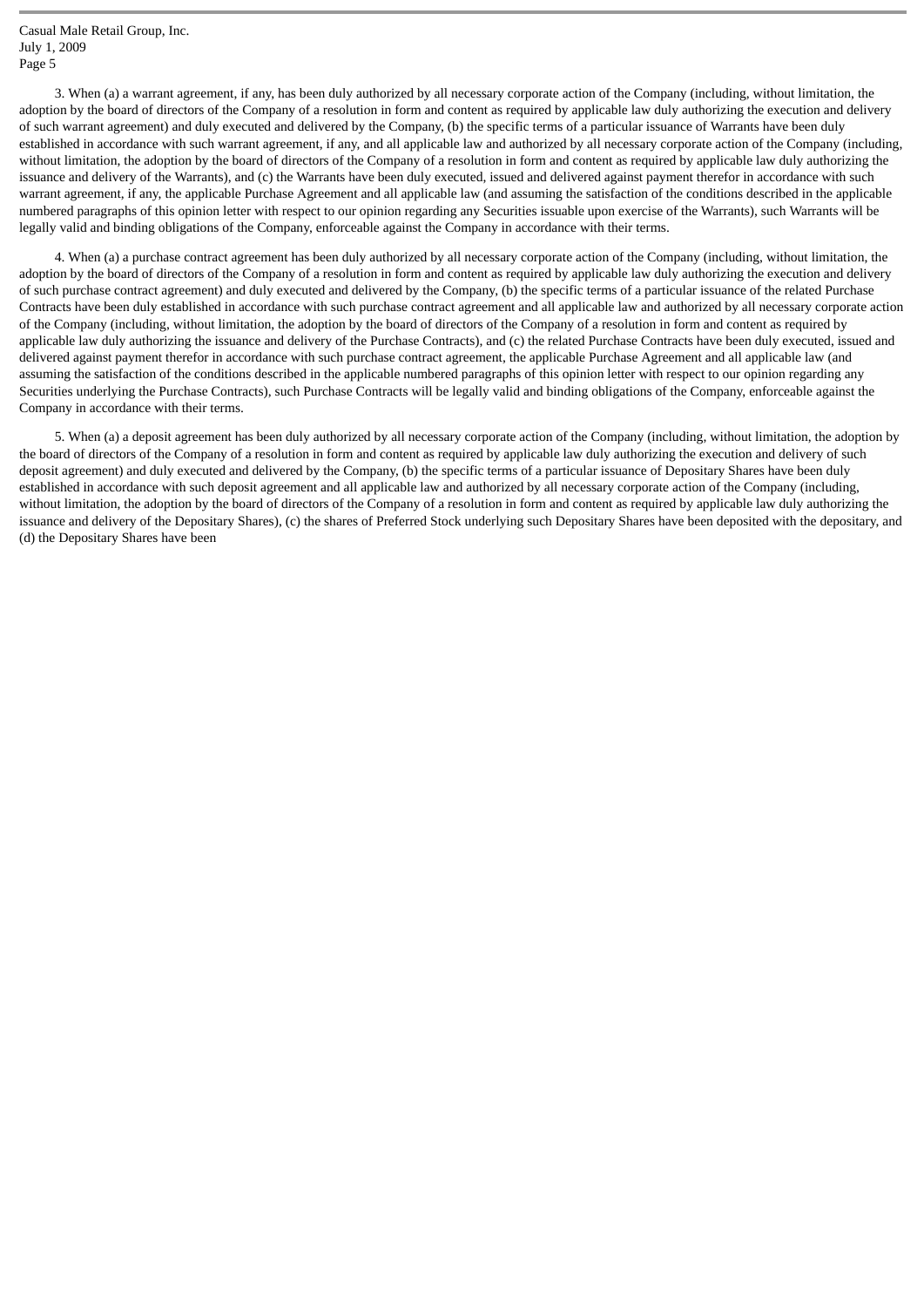duly executed, issued and delivered against payment therefor in accordance with such deposit agreement, the applicable Purchase Agreement and all applicable law (and assuming the satisfaction of the conditions described in the applicable numbered paragraphs this opinion letter with respect to our opinion regarding the Preferred Stock underlying the Depositary Shares), such Depositary Shares will be legally valid and binding obligations of the Company, enforceable against the Company in accordance with their terms.

6. When (a) a rights agent agreement has been duly authorized by all necessary corporate action of the Company (including, without limitation, the adoption by the board of directors of the Company of a resolution in form and content as required by applicable law duly authorizing the execution and delivery of such rights agent agreement) and duly executed and delivered by the Company, (b) the specific terms of a particular issuance of the related Rights have been duly established in accordance with such rights agent agreement and all applicable law and authorized by all necessary corporate action of the Company (including, without limitation, the adoption by the board of directors of the Company of a resolution in form and content as required by applicable law duly authorizing the issuance and delivery of the Rights), and (c) the related Rights have been duly executed, issued and delivered against payment therefor in accordance with such purchase contract agreement, the applicable Purchase Agreement and all applicable law (and assuming the satisfaction of the conditions described in the applicable numbered paragraphs of this opinion letter with respect to our opinion regarding any Securities underlying the Rights), such Rights will be legally valid and binding obligations of the Company, enforceable against the Company in accordance with their terms.

7. When (a) a unit agreement has been duly authorized by all necessary corporate action of the Company (including, without limitation, the adoption by the board of directors of the Company of a resolution duly authorizing the execution and delivery of such unit agreement) and duly executed and delivered by the Company, (b) the specific terms of a particular issuance of the related Units have been duly established in accordance with such unit agreement and all applicable law and authorized by all necessary corporate action of the Company (including, without limitation, the adoption by the board of directors of the Company of a resolution in form and content as required by applicable law duly authorizing the issuance and delivery of the Units), and such (c) Units have been duly executed, issued and delivered against payment therefor in accordance with such unit agreement, the applicable Purchase Agreement and all applicable law (and assuming the satisfaction of the conditions described in the applicable numbered paragraphs of this opinion letter with respect to our opinion regarding the Securities underlying the Units), such Units will be legally valid and binding obligations of the Company, enforceable against the Company in accordance with their terms.

This opinion is to be used only in connection with the offer and sale of the Securities while the Registration Statement and any and all required posteffective amendments thereto are effective.

This opinion is being delivered solely for the benefit of the Company and such other persons as are entitled to rely upon it pursuant to applicable provisions of the Securities Act. This opinion may not be used, quoted, relied upon or referred to for any other purpose nor may this opinion be used, quoted, relied upon or referred to by any other person, for any purpose, without our prior written consent.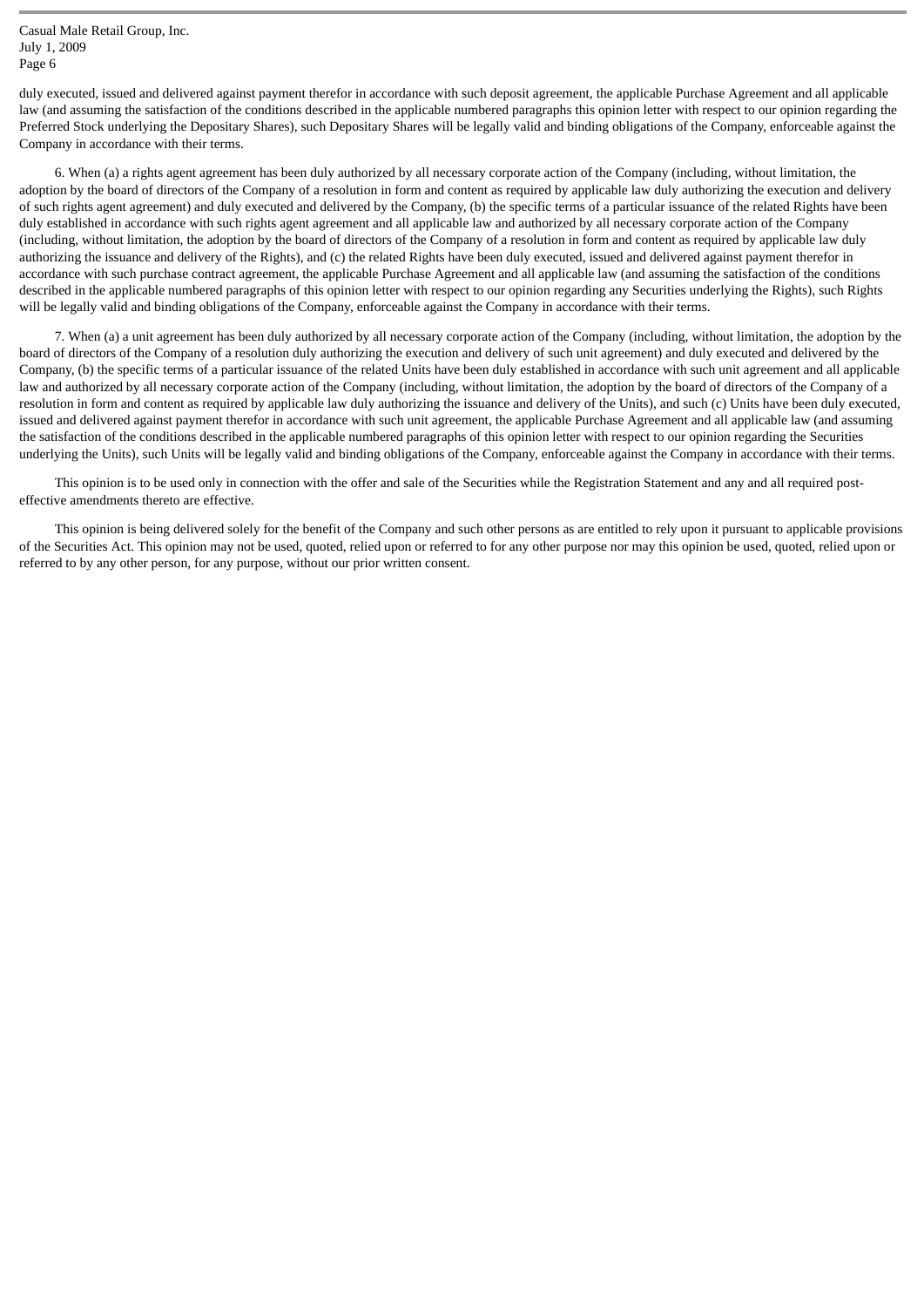We consent to your filing this opinion as an exhibit to the Registration Statement and to the reference to our firm in the Prospectus under the heading "Legal Matters." In giving such consent, we do not thereby admit that we are in the category of persons whose consent is required under Section 7 of the Act or the rules and regulations of the Commission thereunder.

Very truly yours,

/s/ GREENBERG TRAURIG, LLP GREENBERG TRAURIG, LLP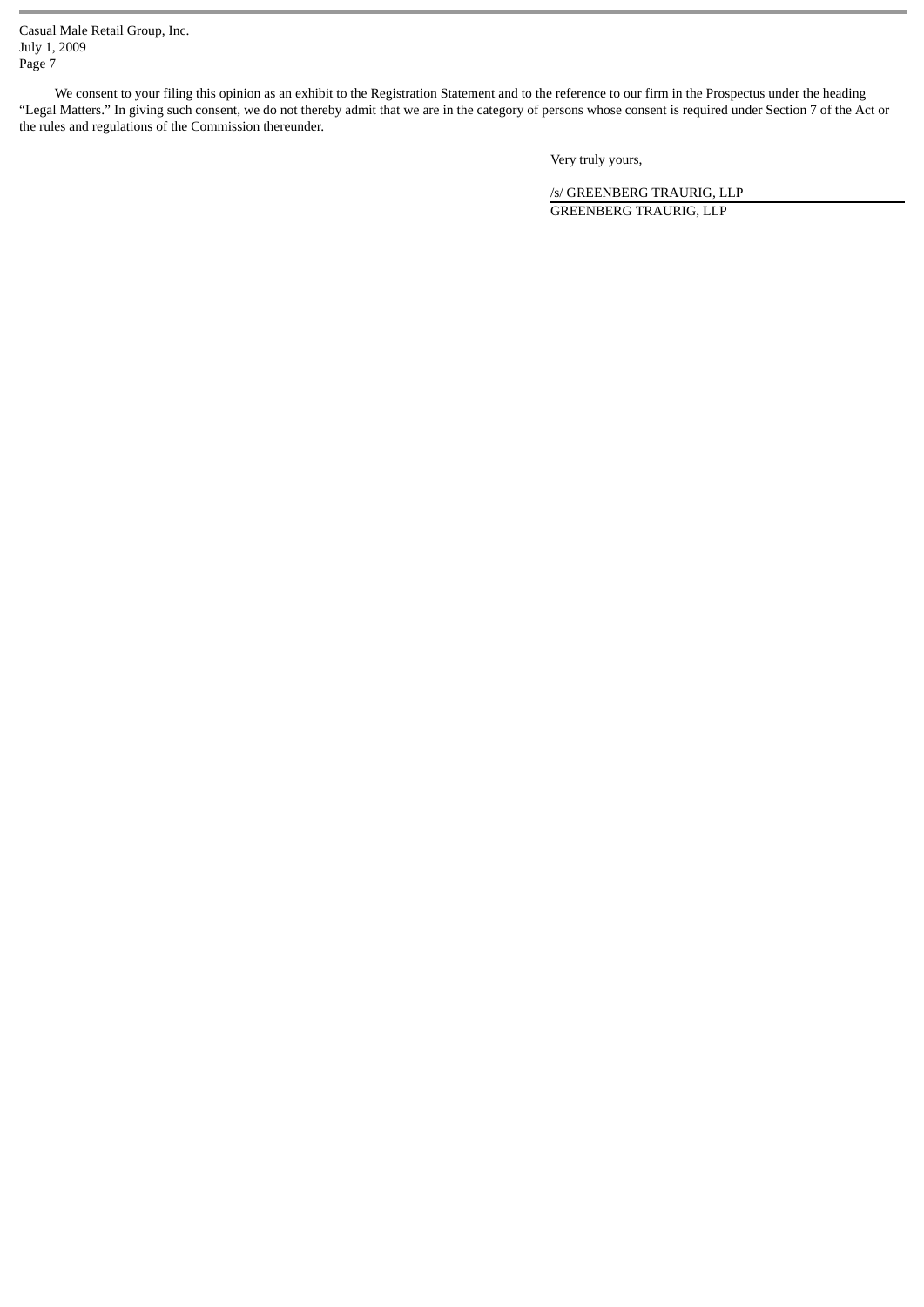# **Ratio of Earnings to Fixed Charges**

|                                                                                    | <b>Three Months</b><br>Ended<br>May 2, 2009 |       | <b>Fiscal Year</b>                                                |          |          |          |          |  |
|------------------------------------------------------------------------------------|---------------------------------------------|-------|-------------------------------------------------------------------|----------|----------|----------|----------|--|
|                                                                                    |                                             |       | 2008<br>(in thousands, except ratio of earnings to fixed charges) | 2007     | 2006     | 2005     | 2004     |  |
| Pretax income (loss) from continuing operations before taxes and minority interest | \$                                          | 336   | \$(79,416)                                                        | \$6,698  | \$22,202 | \$8,031  | 272      |  |
| <b>Fixed Charges:</b>                                                              |                                             |       |                                                                   |          |          |          |          |  |
| <b>Interest Expense</b>                                                            |                                             | 350   | 3.080                                                             | 4,437    | 5,623    | 8,827    | 8,468    |  |
| Amortized premiums, discounts, and capitalized expenses related to indebtedness    |                                             | 138   | 472                                                               | 541      | 638      | 1.051    | 1,060    |  |
| Interest portion of rent expense—33%                                               |                                             | 4,035 | 16,020                                                            | 15,544   | 14,959   | 14,376   | 15,580   |  |
| <b>Total Fixed Charges</b>                                                         |                                             | 4,523 | \$19,572                                                          | \$20,522 | \$21,220 | \$24,254 | \$25,108 |  |
| <b>Total Earnings</b>                                                              | \$                                          | 4,859 | \$(59,844)                                                        | \$27,220 | \$43,422 | \$32,285 | \$25,380 |  |
| Deficiency                                                                         |                                             |       | \$(79,416)                                                        |          |          |          |          |  |
| Ratio of Earnings to Fixed Charges                                                 |                                             | 1.1   | n/a                                                               | 1.3      | 2.0      | 1.3      | 1.0      |  |
|                                                                                    |                                             |       |                                                                   |          |          |          |          |  |